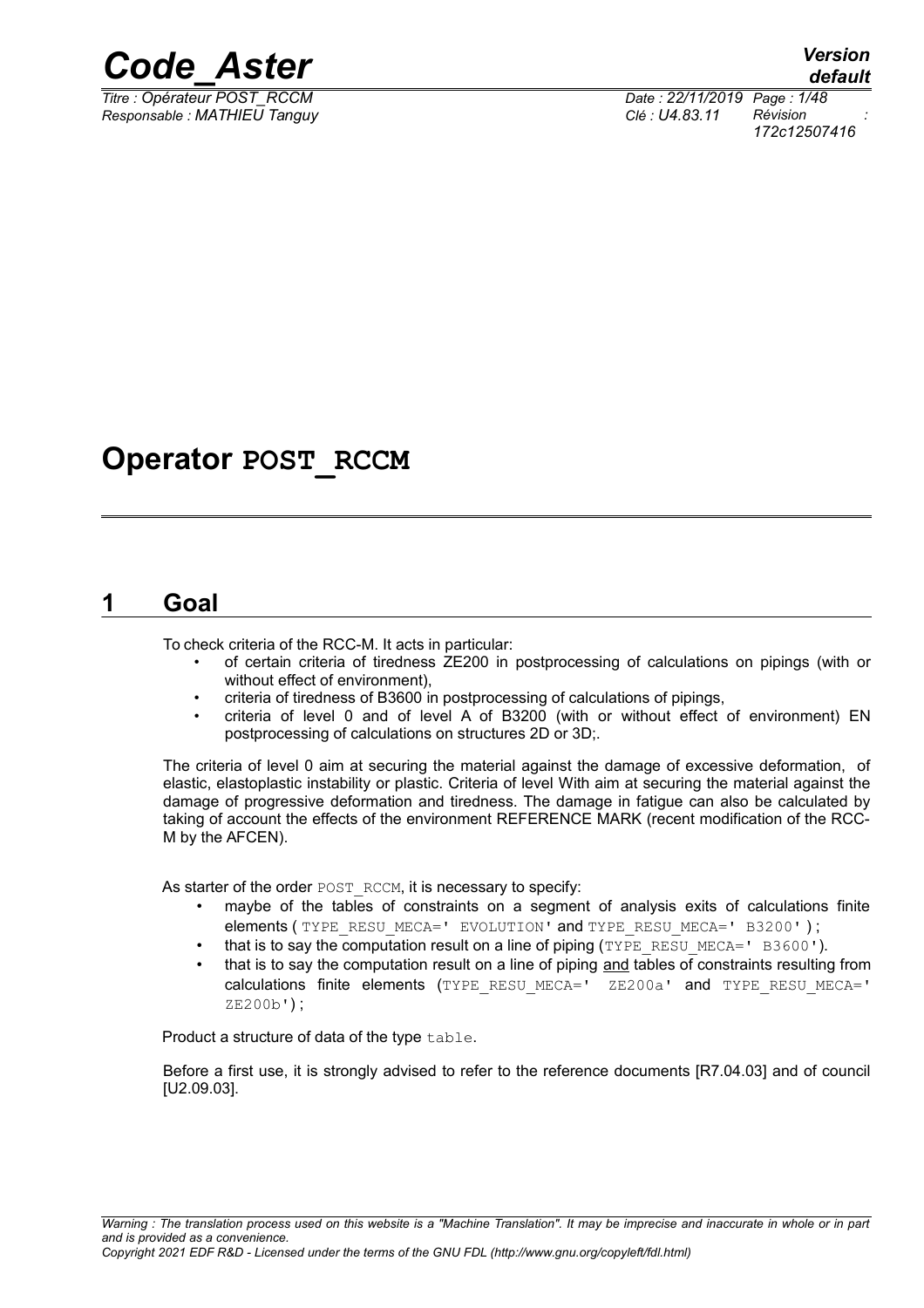# **Code Aster**

Titre : Opérateur POST\_RCCM Responsable : MATHIEU Tanguy

## **Contents**

| plotion processes used on this website is a "Mashine Translation", it may be improvise and insecurate in whole or in part |  |
|---------------------------------------------------------------------------------------------------------------------------|--|
|                                                                                                                           |  |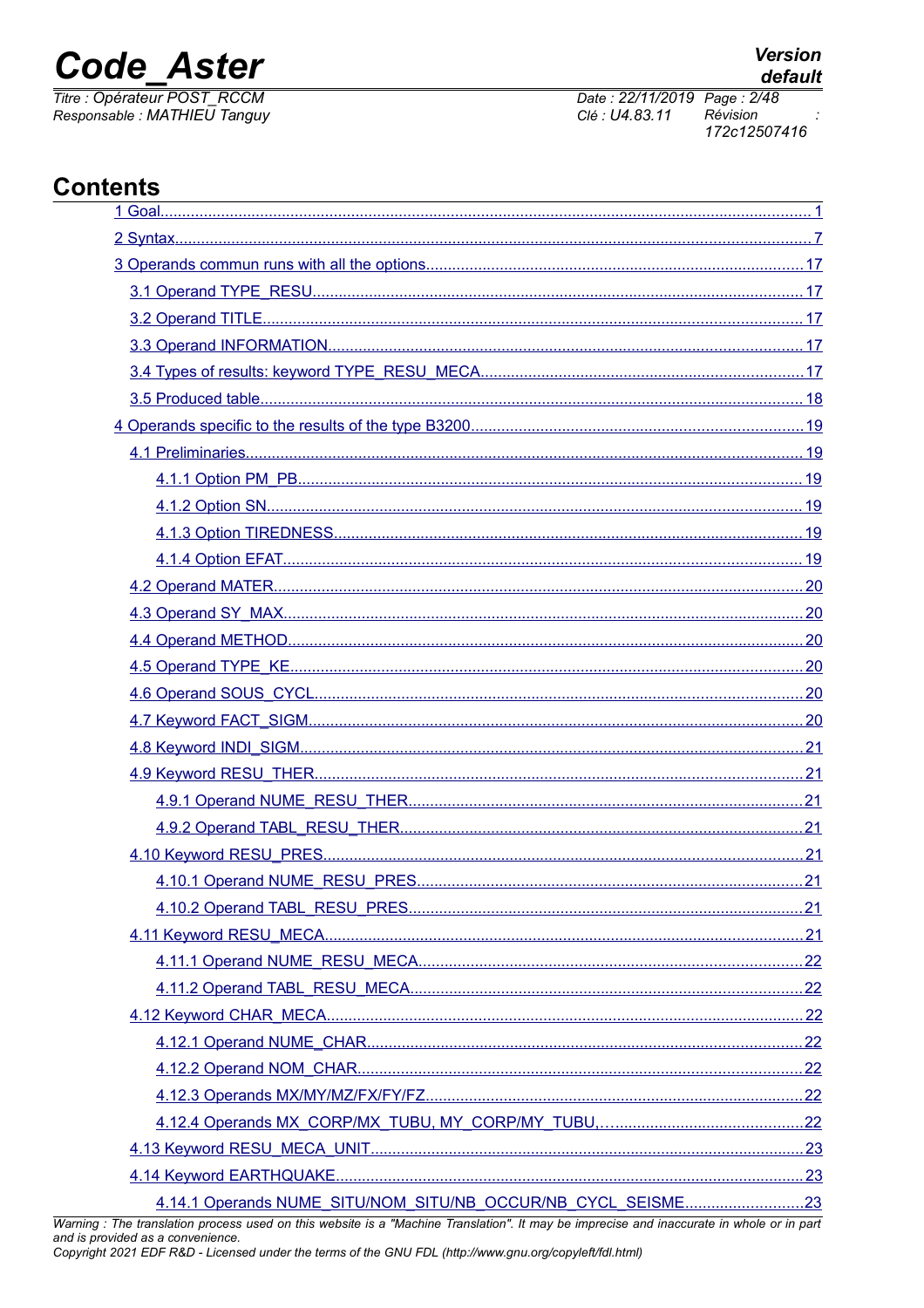**Version** default

## **Code Aster** Titre : Opérateur POST\_RCCM

Responsable : MATHIEU Tanguy

Date: 22/11/2019 Page: 3/48 Révision Clé : U4.83.11 172c12507416

| 4.15.2 Operand NUME_GROUPE/NUME_PASSAGE/NUME_PARTWithGE24                      |  |
|--------------------------------------------------------------------------------|--|
|                                                                                |  |
|                                                                                |  |
|                                                                                |  |
|                                                                                |  |
|                                                                                |  |
|                                                                                |  |
|                                                                                |  |
|                                                                                |  |
|                                                                                |  |
|                                                                                |  |
|                                                                                |  |
|                                                                                |  |
|                                                                                |  |
|                                                                                |  |
| 4.16.7 Operands                                                                |  |
| SEUIL T_INF/SEUIL T_SUP/VALE_T_INF/VALE_T_SUP/VALE_T_MOY_NUM/VALE_T_           |  |
|                                                                                |  |
|                                                                                |  |
|                                                                                |  |
| 5.1 Opening remarks concerning the stages preliminary to this postprocessing28 |  |
|                                                                                |  |
|                                                                                |  |
|                                                                                |  |
|                                                                                |  |
|                                                                                |  |
|                                                                                |  |
|                                                                                |  |
|                                                                                |  |
|                                                                                |  |
|                                                                                |  |
|                                                                                |  |
|                                                                                |  |
|                                                                                |  |
|                                                                                |  |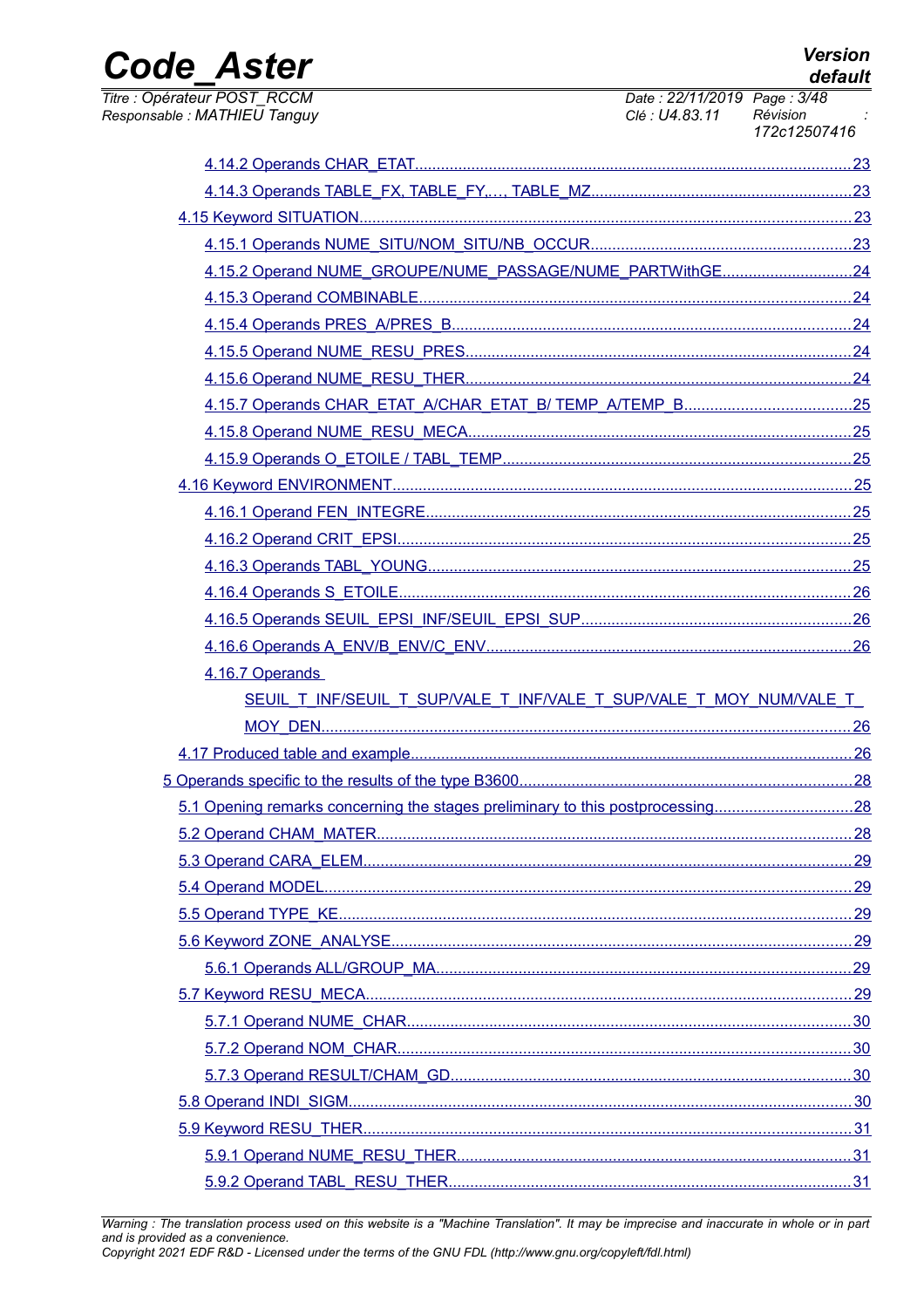| <b>Code Aster</b>                                           |                                                                 |                                               | <b>Version</b><br>default |
|-------------------------------------------------------------|-----------------------------------------------------------------|-----------------------------------------------|---------------------------|
| Titre : Opérateur POST_RCCM<br>Responsable : MATHIEU Tanguy |                                                                 | Date: 22/11/2019 Page: 4/48<br>Clé : U4.83.11 | Révision<br>172c12507416  |
|                                                             |                                                                 |                                               |                           |
|                                                             |                                                                 |                                               |                           |
|                                                             | 5.10.1 Operands                                                 |                                               |                           |
|                                                             | NUME SITU/NOM SITU/NB OCCUR/NB CYCL SEISME/NUME GROUPE/TEMP REF |                                               |                           |
|                                                             |                                                                 |                                               |                           |
|                                                             |                                                                 |                                               |                           |
|                                                             |                                                                 |                                               |                           |
|                                                             |                                                                 |                                               |                           |
|                                                             |                                                                 |                                               |                           |
|                                                             |                                                                 |                                               |                           |
|                                                             |                                                                 |                                               |                           |
|                                                             |                                                                 |                                               |                           |
|                                                             |                                                                 |                                               |                           |
|                                                             |                                                                 |                                               |                           |
|                                                             |                                                                 |                                               |                           |
|                                                             |                                                                 |                                               |                           |
|                                                             |                                                                 |                                               |                           |
|                                                             |                                                                 |                                               |                           |
|                                                             |                                                                 |                                               |                           |
|                                                             |                                                                 |                                               |                           |
|                                                             |                                                                 |                                               |                           |
|                                                             |                                                                 |                                               |                           |
|                                                             |                                                                 |                                               |                           |
|                                                             |                                                                 |                                               |                           |
|                                                             |                                                                 |                                               |                           |
|                                                             |                                                                 |                                               |                           |
|                                                             |                                                                 |                                               |                           |
|                                                             |                                                                 |                                               |                           |
|                                                             |                                                                 |                                               |                           |
|                                                             |                                                                 |                                               |                           |
|                                                             |                                                                 |                                               |                           |
|                                                             |                                                                 |                                               |                           |
|                                                             |                                                                 |                                               |                           |
|                                                             |                                                                 |                                               |                           |
|                                                             |                                                                 |                                               |                           |
|                                                             |                                                                 |                                               |                           |
|                                                             |                                                                 |                                               |                           |
|                                                             |                                                                 |                                               |                           |
|                                                             | 6.12.1 Operands NUME_SITU/NOM_SITU/NB_OCCUR/NB_CYCL_SEISME38    |                                               |                           |

Warning : The translation process used on this website is a "Machine Translation". It may be imprecise and inaccurate in whole or in part and is provided as a convenience.<br>Copyright 2021 EDF R&D - Licensed under the terms of the GNU FDL (http://www.gnu.org/copyleft/fdl.html)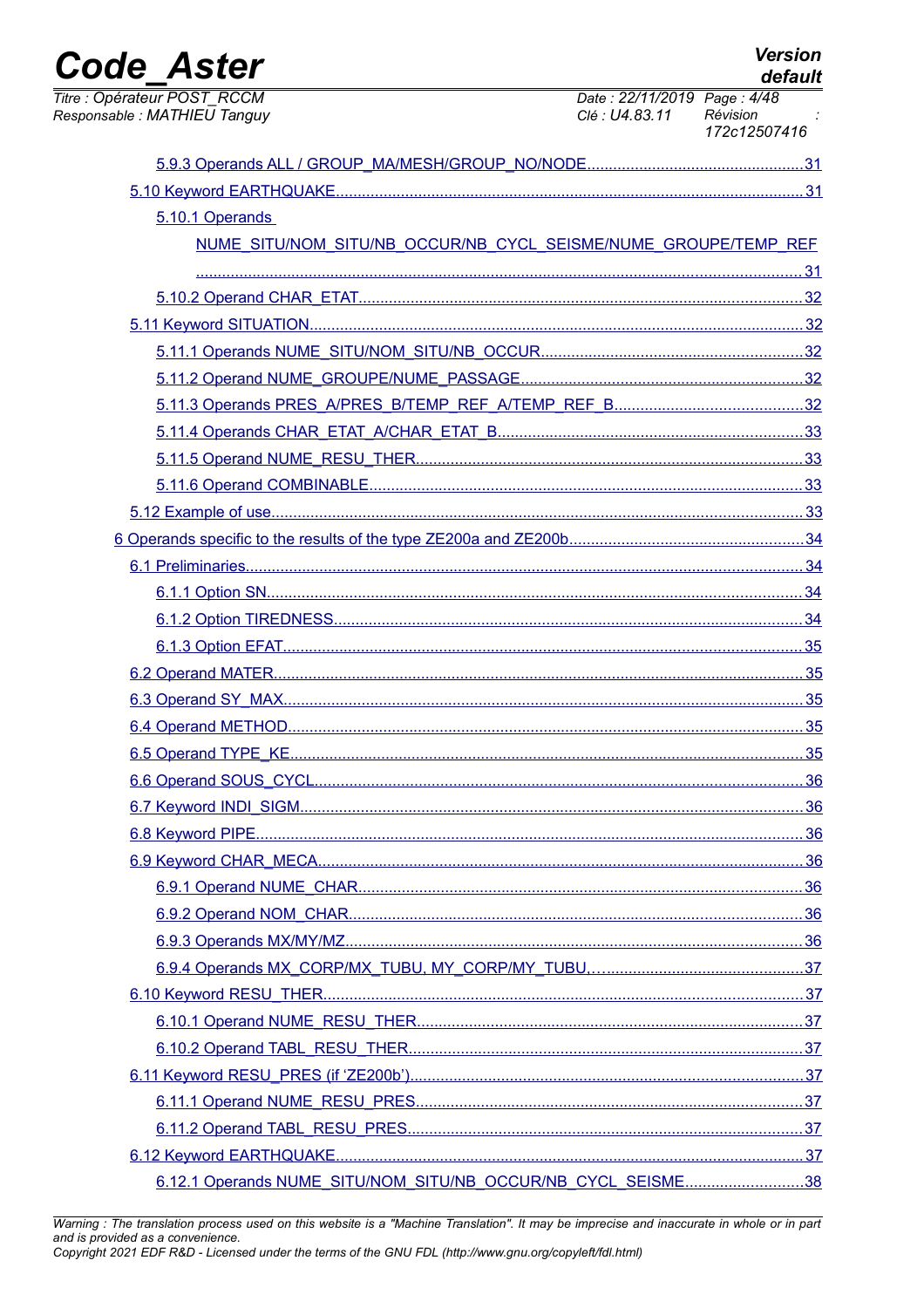**Version** default

Date: 22/11/2019 Page: 5/48

Révision

Clé : U4.83.11

## **Code Aster** Titre : Opérateur POST RCCM

Responsable: MATHIEU Tanguy

172c12507416 38 6.13.2 Operand NUME GROUPE/NUME PASSAGE/NUME PARTWithGF...... 38 .39 39 .39 .40  $.40$ .40 .40 6.14.6 Operands A ENV/B ENV/C ENV. 40 6.14.7 Operands SEUIL T INF/SEUIL T SUP/VALE T INF/VALE T SUP/VALE T MOY NUM/VALE T MOY DEN... .......40 7.1.1 Operand MATER.....  $.43$  $.43$ 7.1.4 Option SN...  $.44$  $.45$  $.45$ .. 45 7.3.7 Operands TOUT ORDRE / INST / LIST INST / PRECISION / CRITERION......................46 46  $.46$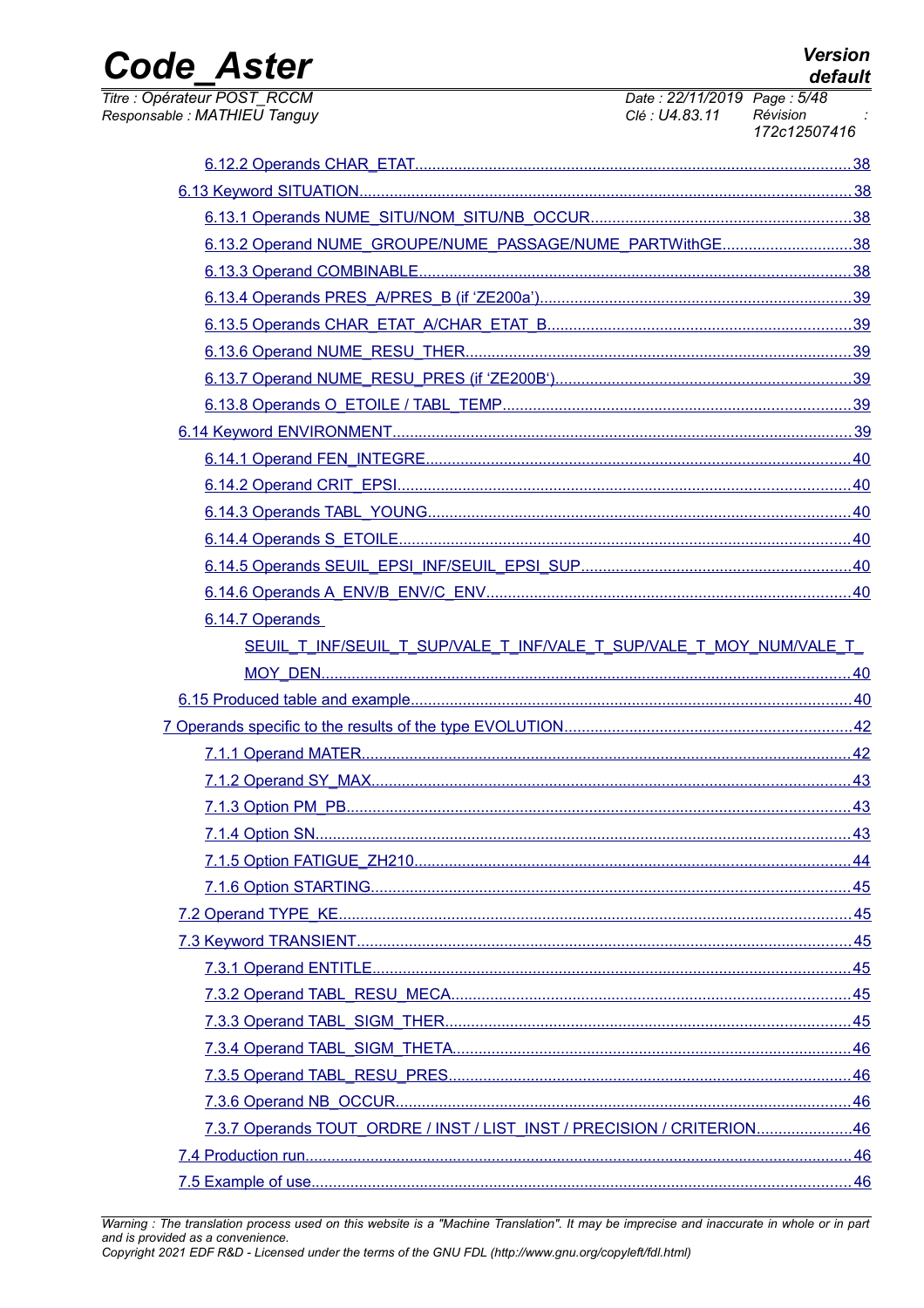| <b>Code Aster</b> | <b>Version</b><br>default |
|-------------------|---------------------------|
|                   |                           |

*Responsable : MATHIEU Tanguy Clé : U4.83.11 Révision :*

*Titre : Opérateur POST\_RCCM Date : 22/11/2019 Page : 6/48 172c12507416*

 [8 Bibliography ........................................................................................................................................48](#page-47-0)

*default*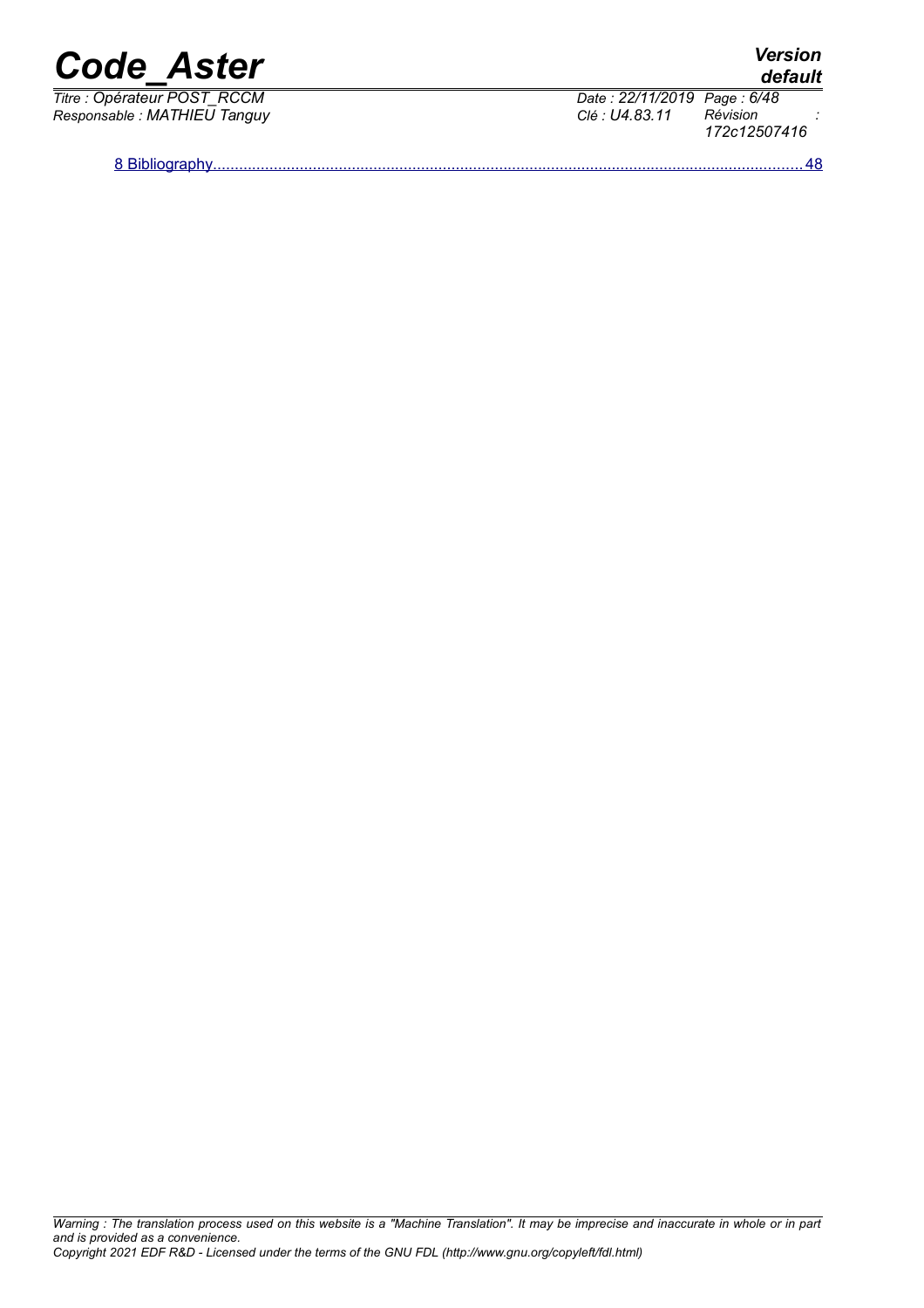*Titre : Opérateur POST\_RCCM Date : 22/11/2019 Page : 7/48 Responsable : MATHIEU Tanguy Clé : U4.83.11 Révision :*

*default*

*172c12507416*

## <span id="page-6-0"></span>**2 Syntax**

|                          |                                       | TABL POST RCCM = POST RCCM(                                   |                                                               |                                                                                        |                     |                                 |                                              |                                              |                                                |
|--------------------------|---------------------------------------|---------------------------------------------------------------|---------------------------------------------------------------|----------------------------------------------------------------------------------------|---------------------|---------------------------------|----------------------------------------------|----------------------------------------------|------------------------------------------------|
|                          | $\Diamond$                            |                                                               | $TYPE\_RESU =$                                                |                                                                                        |                     |                                 | 'DETAILS',                                   | 'VALE_MAX',                                  | [DEFECT]                                       |
|                          | $\Diamond$ and $\Diamond$<br>[DEFECT] |                                                               | INFORMATION                                                   |                                                                                        |                     | /2                              | $/1$ ,<br>$\mathbf{r}$                       |                                              |                                                |
|                          | ♦                                     |                                                               |                                                               | TITLE $=$ title,                                                                       |                     |                                 |                                              |                                              | [KN]                                           |
|                          |                                       |                                                               | $TYPE\_RESU_MECA =$                                           |                                                                                        |                     | / $'BB200'$ ,<br>/ $'BB3600'$ , | / 'ZE200a',<br>/ 'ZE200B',<br>/ 'EVOLUTION', |                                              |                                                |
|                          | OPTION                                | $=$ /                                                         | $\sqrt{2}$                                                    | # if TYPE RESU MECA = $'$ B3200 $'$<br>'PM PB',<br>'sN',<br>'TIREDNESS',<br>$'EFAT'$ , |                     |                                 |                                              |                                              |                                                |
| subdue]                  | MATER                                 |                                                               | $=$                                                           | chechmate,                                                                             |                     |                                 |                                              |                                              | [to                                            |
| $\Diamond$<br>$\Diamond$ | SY_MAX<br>METHOD                      |                                                               | $\alpha_{\rm c} = 0.000$ and $\alpha_{\rm c}$<br>$\epsilon =$ | symax,<br>/ $'$ TRESCA',                                                               |                     |                                 |                                              |                                              | [R]<br>[DEFECT]                                |
| ♦                        | TYPE KE                               | $\alpha_{\rm{max}}=0.01$                                      |                                                               | / 'TOUT_INST'<br>/ $'KE$ MECA $'$ ,                                                    |                     |                                 |                                              |                                              | [DEFECT]                                       |
| ♦                        | SOUS CYCL                             |                                                               | $=$                                                           | / 'KE MIXTE'<br>/ $'NOT'$ ,<br>/ $YES$ $\prime$ ,                                      |                     |                                 |                                              |                                              | [DEFECT]                                       |
| $\Diamond$               | ♦                                     | $FACT\_SIGM = _F$ (<br>$\Diamond$ KT SN =<br>$KT$ $SP =$      |                                                               | ktsn,<br>ktsp,                                                                         |                     | $)$ ,                           |                                              |                                              | $[R]$<br>[R]                                   |
|                          |                                       | INDI SIGM= F (<br>K1<br>C1<br>K2<br>$\mathbb{C}2$<br>K3<br>C3 | $)$ ,                                                         |                                                                                        |                     |                                 | $=$<br>$=$<br>$=$<br>$=$<br>$=$<br>$=$       | $k1$ ,<br>$c1$ ,<br>K2,<br>C2,<br>K3,<br>C3, | [R]<br>[R]<br>$[ R ]$<br>[R]<br>$[ R ]$<br>[R] |
| $\Diamond$               |                                       | RESU THER= F (                                                | NUME RESU THER<br>TABL RESU THER                              |                                                                                        | $=$<br>$=$          | numtran,<br>table,<br>$\,$ ,    |                                              |                                              | $[1]$<br>[table]                               |
| $\Diamond$               |                                       | RESU NEAR= F (                                                | NUME RESU NEAR<br>TABL RESU NEAR                              |                                                                                        | $=$<br>$=$<br>$)$ , | numtran,<br>table,              |                                              |                                              | $[1]$<br>[table]                               |

 $/$   $\qquad$  RESU MECA= F (

*Warning : The translation process used on this website is a "Machine Translation". It may be imprecise and inaccurate in whole or in part and is provided as a convenience.*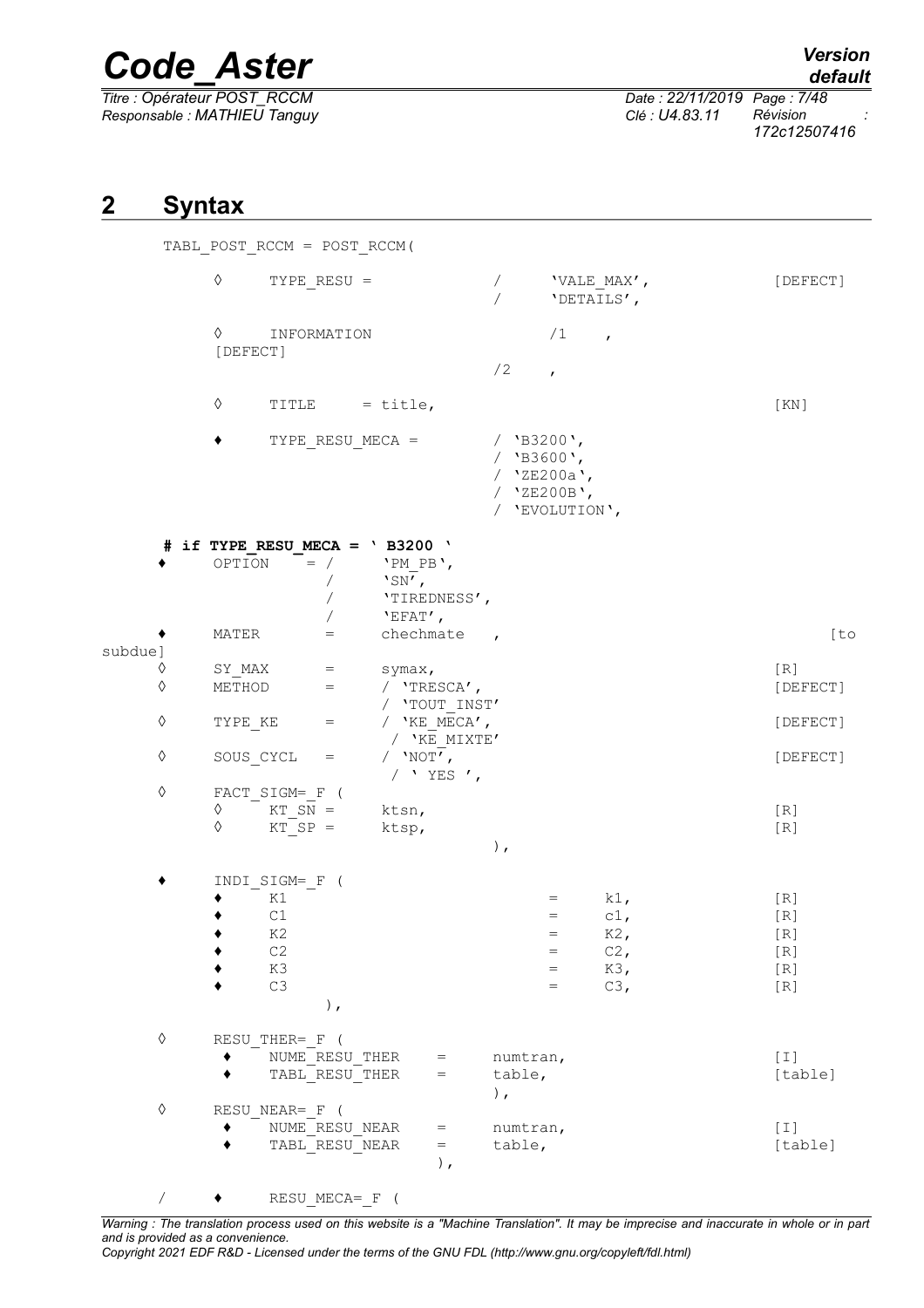|   |            |                 | Titre : Opérateur POST_RCCM<br>Responsable : MATHIEU Tanguy |                              |                                                                        |          |                        |                               |              | Date: 22/11/2019<br>Clé : U4.83.11 | Page: 8/48<br>Révision<br>172c12507416                                                                                                                                                                                                                                                        |     |
|---|------------|-----------------|-------------------------------------------------------------|------------------------------|------------------------------------------------------------------------|----------|------------------------|-------------------------------|--------------|------------------------------------|-----------------------------------------------------------------------------------------------------------------------------------------------------------------------------------------------------------------------------------------------------------------------------------------------|-----|
|   |            |                 |                                                             |                              | NUME RESU MECA                                                         |          | $=$                    | numtran,                      |              |                                    | $[1]$                                                                                                                                                                                                                                                                                         |     |
|   |            |                 |                                                             |                              | TABL RESU MECA                                                         |          | $=$                    | table,                        |              |                                    | [table]                                                                                                                                                                                                                                                                                       |     |
|   |            |                 |                                                             |                              | $\,$ ,                                                                 |          |                        |                               |              |                                    |                                                                                                                                                                                                                                                                                               |     |
|   |            |                 |                                                             | CHAR MECA                    | $=$ F<br>$\overline{ }$                                                |          |                        |                               |              |                                    |                                                                                                                                                                                                                                                                                               |     |
|   |            |                 | ٠                                                           | NUME CHAR                    | $\hspace{1.6cm} = \hspace{1.6cm}$                                      |          | numchar,               |                               |              |                                    | $[1]$                                                                                                                                                                                                                                                                                         |     |
|   |            |                 | ♦                                                           | NOM CHAR                     | $\hspace{1.6cm} = \hspace{1.6cm}$                                      |          | nomchar,               |                               |              |                                    | [KN]                                                                                                                                                                                                                                                                                          |     |
|   |            |                 |                                                             | МX                           |                                                                        |          | $=$                    | МX                            | $\pmb{r}$    |                                    | [R]                                                                                                                                                                                                                                                                                           |     |
|   |            |                 |                                                             | MΥ                           |                                                                        |          | $=$                    | my                            | $\pmb{r}$    |                                    | [R]                                                                                                                                                                                                                                                                                           |     |
|   |            |                 |                                                             | ΜZ                           |                                                                        |          | $=$                    | mz                            |              |                                    | [R]                                                                                                                                                                                                                                                                                           |     |
|   |            |                 | $\Diamond$                                                  | FX                           |                                                                        |          | $=$                    | $\operatorname{\mathsf{f}} x$ |              |                                    | [R]                                                                                                                                                                                                                                                                                           |     |
|   |            |                 | $\Diamond$<br>♦                                             | ${\rm FY}$                   |                                                                        |          | $=$                    | Fthere                        |              | ,                                  |                                                                                                                                                                                                                                                                                               | [R] |
|   |            |                 |                                                             | FZ                           |                                                                        |          | $=$                    | FZ                            | $\mathbf{r}$ |                                    | [R]                                                                                                                                                                                                                                                                                           |     |
|   |            | Τ               |                                                             | MX CORP                      |                                                                        |          | $=$                    | MXC                           | $\pmb{r}$    |                                    | [R]                                                                                                                                                                                                                                                                                           |     |
|   |            |                 |                                                             | MY CORP                      |                                                                        |          | $=$                    | myC                           | $\mathbf{r}$ |                                    | [R]                                                                                                                                                                                                                                                                                           |     |
|   |            |                 |                                                             | MZ CORP                      |                                                                        |          | $=$                    | mzC                           | $\mathbf{r}$ |                                    | [R]                                                                                                                                                                                                                                                                                           |     |
|   |            |                 | ♦                                                           | FX CORP                      |                                                                        |          | $=$                    | fxc                           | $\mathbf{r}$ |                                    | [R]                                                                                                                                                                                                                                                                                           |     |
|   |            |                 | ♦                                                           | FY BODY                      |                                                                        |          | $=$                    | FthereC                       |              | f                                  |                                                                                                                                                                                                                                                                                               | [R] |
|   |            |                 | ♦                                                           | FZ BODY                      |                                                                        |          | $=$                    | FZC                           |              |                                    | [R]                                                                                                                                                                                                                                                                                           |     |
|   |            |                 |                                                             | MX TUBU                      |                                                                        |          | $=$                    | MXT                           | $\pmb{r}$    |                                    | [R]                                                                                                                                                                                                                                                                                           |     |
|   |            |                 | ٠                                                           | MY TUBU                      |                                                                        |          | $=$                    | myT                           | $\mathbf{r}$ |                                    | [R]                                                                                                                                                                                                                                                                                           |     |
|   |            |                 | ٠                                                           | MZ TUBU                      |                                                                        |          | $=$                    | $m\,z\,T$                     | $\mathbf{r}$ |                                    | [R]                                                                                                                                                                                                                                                                                           |     |
|   |            |                 | ♦                                                           | FX TUBU                      |                                                                        |          | $=$                    | $\texttt{fxT}$                |              |                                    | [R]                                                                                                                                                                                                                                                                                           |     |
|   |            |                 | ♦                                                           | FY TUBU                      |                                                                        |          | $=$                    | FthereT                       |              | $\mathbf{r}$                       |                                                                                                                                                                                                                                                                                               | [R] |
|   |            |                 | ♦                                                           | FZ TUBU                      | $\,$ ,                                                                 |          | $=$                    | FZT                           | $\pmb{r}$    |                                    | [R]                                                                                                                                                                                                                                                                                           |     |
|   |            |                 |                                                             |                              |                                                                        |          |                        |                               |              |                                    |                                                                                                                                                                                                                                                                                               |     |
| ♦ |            |                 | RESU MECA UNIT= F                                           |                              |                                                                        |          |                        |                               |              |                                    |                                                                                                                                                                                                                                                                                               |     |
|   |            |                 | TABL MX                                                     |                              | $=$                                                                    | tabsigmx |                        | ,                             |              |                                    | [table]                                                                                                                                                                                                                                                                                       |     |
|   |            |                 | TABL MY                                                     |                              | $=$                                                                    | tabsigmy |                        |                               |              |                                    | [table]                                                                                                                                                                                                                                                                                       |     |
|   |            |                 | TABL MZ                                                     |                              | $=$                                                                    | tabsigmz |                        |                               |              |                                    | [table]                                                                                                                                                                                                                                                                                       |     |
|   |            | ♦<br>♦          | TABL FX                                                     |                              | $=$                                                                    | tabsigfx |                        |                               |              |                                    | [table]                                                                                                                                                                                                                                                                                       |     |
|   |            | ♦               | TABL FY                                                     |                              | $=$                                                                    | tabsigfy |                        | $\pmb{r}$                     |              |                                    | [table]                                                                                                                                                                                                                                                                                       |     |
|   |            | ♦               | TABL FZ                                                     |                              | $=$                                                                    | tabsigfz |                        |                               |              |                                    | [table]                                                                                                                                                                                                                                                                                       |     |
|   |            |                 |                                                             | TABL PRES                    | $=$                                                                    | tabsigpr |                        | $\mathbf{r}$                  |              |                                    | [table]                                                                                                                                                                                                                                                                                       |     |
|   | Τ          |                 |                                                             | TABL MX CORP                 | $=$                                                                    |          | tabsigmxC              |                               | $\pmb{r}$    |                                    | [table]                                                                                                                                                                                                                                                                                       |     |
|   |            |                 |                                                             | TABL MY CORP                 | $=$                                                                    |          | tabsigmyC              |                               | $\pmb{r}$    |                                    | [table]                                                                                                                                                                                                                                                                                       |     |
|   |            |                 |                                                             | TABL MZ CORP                 | $=$                                                                    |          | tabsigmzC              |                               | $\pmb{r}$    |                                    | [table]                                                                                                                                                                                                                                                                                       |     |
|   |            | $\Diamond$      |                                                             | TABL FX CORP                 | $\hspace{1.6cm} = \hspace{1.6cm}$                                      |          | tabsigfxC              |                               | $\mathbf{r}$ |                                    | [table]                                                                                                                                                                                                                                                                                       |     |
|   |            | $\Diamond$      |                                                             | TABL FY CORP                 | $=$                                                                    |          | tabsigfyC              |                               | $\pmb{r}$    |                                    | [table]                                                                                                                                                                                                                                                                                       |     |
|   |            | ♦               |                                                             | TABL FZ CORP                 | $=$                                                                    |          | tabsigfzC              |                               | $\mathbf{r}$ |                                    | [table]                                                                                                                                                                                                                                                                                       |     |
|   |            |                 |                                                             | TABL MX TUBU                 | $=$                                                                    |          | tabsigmxT              |                               | $\pmb{r}$    |                                    | [table]                                                                                                                                                                                                                                                                                       |     |
|   |            |                 |                                                             | TABL MY TUBU                 | $=$                                                                    |          | tabsigmyT              |                               | $\mathbf{r}$ |                                    | [table]                                                                                                                                                                                                                                                                                       |     |
|   |            | ٠<br>$\Diamond$ |                                                             | TABL MZ TUBU                 | $=$                                                                    |          | tabsigmzT              |                               | $\mathbf{r}$ |                                    | [table]                                                                                                                                                                                                                                                                                       |     |
|   |            | $\Diamond$      |                                                             | TABL FX TUBU                 | $=$                                                                    |          | tabsigfxT              |                               | $\mathbf{r}$ |                                    | [table]                                                                                                                                                                                                                                                                                       |     |
|   |            | $\Diamond$      |                                                             | TABL FY TUBU<br>TABL FZ TUBU | $\hspace{1.6cm} = \hspace{1.6cm}$<br>$\hspace{1.6cm} = \hspace{1.6cm}$ |          | tabsigfyT<br>tabsigfzT |                               | $\pmb{r}$    |                                    | [table]                                                                                                                                                                                                                                                                                       |     |
|   |            | ♦               |                                                             | TABL PRES                    | $=$                                                                    |          | tabsigpr               |                               | $\pmb{r}$    |                                    | [table]<br>[table]                                                                                                                                                                                                                                                                            |     |
|   |            |                 |                                                             |                              | ),                                                                     |          |                        |                               | $\pmb{r}$    |                                    |                                                                                                                                                                                                                                                                                               |     |
|   | $\Diamond$ |                 | SEISME= F (                                                 |                              |                                                                        |          |                        |                               |              |                                    |                                                                                                                                                                                                                                                                                               |     |
|   |            | ٠               | NUME SITU                                                   |                              | =                                                                      | numsitu, |                        |                               |              |                                    | $[1] % \centering \includegraphics[width=0.9\columnwidth]{figures/fig_10.pdf} \caption{The average of the number of times, and the average of the number of times, respectively. The average of the number of times, and the average of the number of times, respectively.} \label{fig:time}$ |     |
|   |            | ♦               | NOM SITU                                                    |                              | $=$                                                                    | nomsitu, |                        |                               |              |                                    | [KN]                                                                                                                                                                                                                                                                                          |     |
|   |            |                 | NB OCCUR                                                    |                              | $=$                                                                    | nbocc,   |                        |                               |              |                                    | $[1]$                                                                                                                                                                                                                                                                                         |     |
|   |            |                 |                                                             | NB CYCL SEISME               | $=$                                                                    |          | nbsss,                 |                               |              |                                    | $[1]$                                                                                                                                                                                                                                                                                         |     |
|   |            |                 |                                                             |                              | CHAR_ETAT                                                              |          | $=$                    |                               |              | num char meca,                     | $[\;1\;]$                                                                                                                                                                                                                                                                                     |     |
|   |            |                 |                                                             |                              | TABL MX                                                                |          | $=$                    | tabsigmx                      |              |                                    | [table]                                                                                                                                                                                                                                                                                       |     |

*Warning : The translation process used on this website is a "Machine Translation". It may be imprecise and inaccurate in whole or in part and is provided as a convenience.*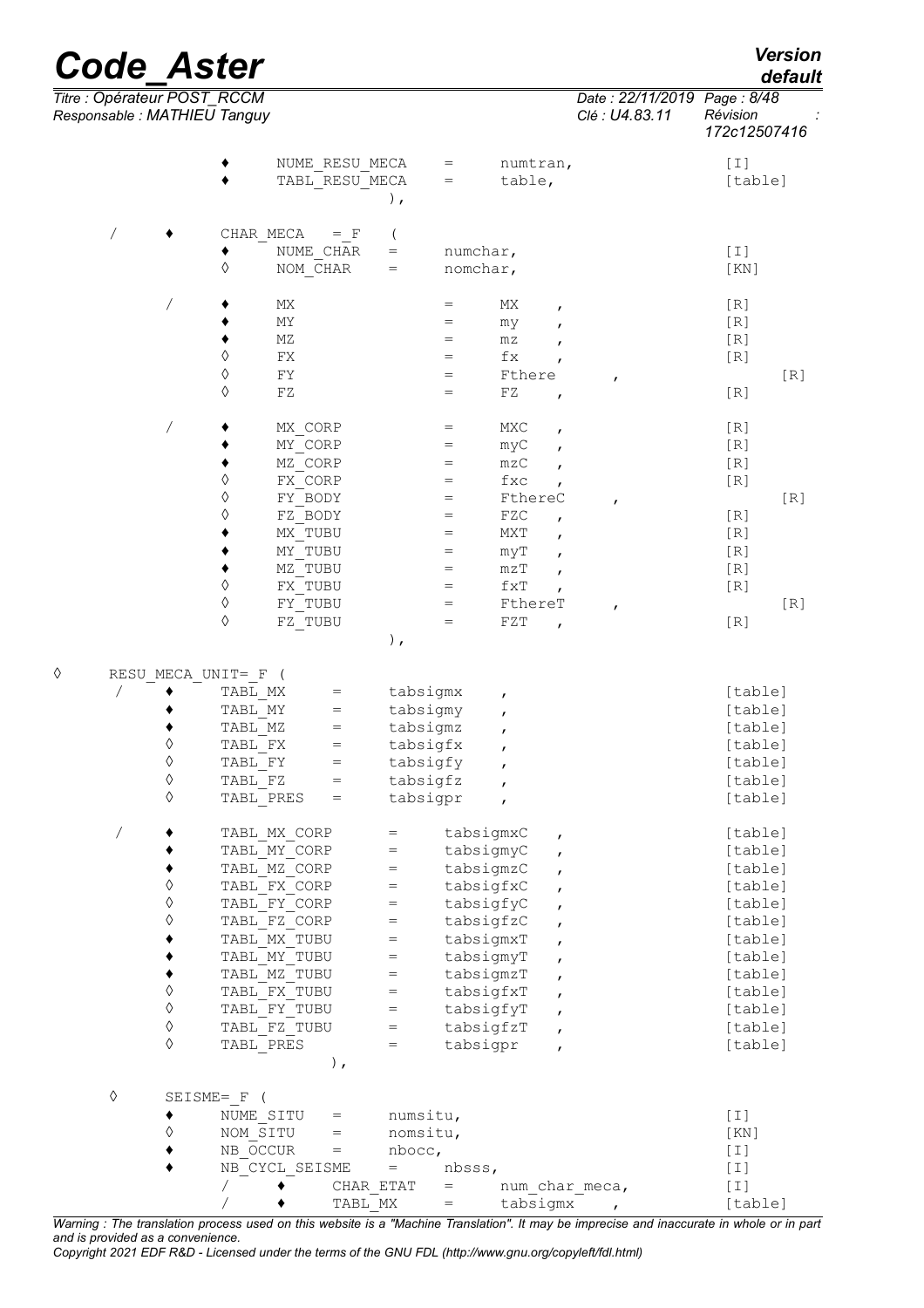*Code\_Aster Version Titre : Opérateur POST\_RCCM Date : 22/11/2019 Page : 9/48 Responsable : MATHIEU Tanguy Clé : U4.83.11 Révision :*

|   |                                                       | TABL MY<br>TABL MZ<br>TABL FX<br>TABL FY<br>TABL FZ<br>$\,$ ,                                                                                                                                                         |                                                                                              | tabsigmy<br>$=$<br>$\mathbf{r}$<br>tabsigmz<br>$=$<br>$\mathbf{r}$<br>tabsigfx<br>$=$<br>$\mathbf{r}$<br>tabsigfy<br>$=$<br>$\mathbf{r}$<br>tabsigfz<br>$=$<br>$\mathbf{r}$ | [table]<br>[table]<br>[table]<br>[table]<br>[table]                                                               |
|---|-------------------------------------------------------|-----------------------------------------------------------------------------------------------------------------------------------------------------------------------------------------------------------------------|----------------------------------------------------------------------------------------------|-----------------------------------------------------------------------------------------------------------------------------------------------------------------------------|-------------------------------------------------------------------------------------------------------------------|
|   | $\Diamond$<br>٠<br>٠<br>$\Diamond$<br>$\Diamond$<br>♦ | SITUATION= F (<br>NUME SITU<br>$=$<br>NOM SITU<br>$=$<br>NB OCCUR<br>$=$<br>NUME GROUPE $=$<br>NUME PASSAGE<br>NUME PARTOLD<br>COMBINABLE                                                                             | numsitu,<br>nomsitu,<br>nbccc,<br>$=$<br>$=$                                                 | (numgroup1, numgroup2,)<br>$=$ (num1, num2,)<br>num1<br>/ $YES'$ ,<br>/ $'NOT'$ ,                                                                                           | $[1]$<br>[KN]<br>$[1]$<br>$[L I]$<br>$[L I]$<br>$[1]$<br>[DEFECT]<br>[KN]                                         |
|   |                                                       | NEAR A<br>$\prime\bullet$<br>NEAR B<br>$\bullet$<br>$/$ $\bullet$<br>NUME RESU NEAR                                                                                                                                   | $=$<br>$\hspace{1.6cm} = \hspace{1.6cm}$                                                     | pressed,<br>presb,<br>$=$ $\sim$<br>num tran                                                                                                                                | $[1]$<br>$[1]$<br>$[1]$<br>$\mathbf{r}$                                                                           |
|   | ♦                                                     | NUME RESU THER                                                                                                                                                                                                        | $=$                                                                                          | num tran<br>$\mathbf{r}$                                                                                                                                                    | [I]                                                                                                               |
|   | ♦                                                     | CHAR ETAT $A =$<br>∕◆<br>CHAR ETAT $B =$<br>٠<br>CHAR ETAT $A =$<br>∕◆<br>CHAR ETAT $B =$<br>$\blacklozenge$<br>TEMP A<br>$\blacklozenge$<br>TEMP B<br>$/$ $\blacklozenge$<br>NUME RESU MECA<br>O ETOILE              | $=$<br>$=$<br>oet                                                                            | num char meca,<br>num char meca,<br>num char meca,<br>num char meca,<br>temphas,<br>tempb,<br>num tran<br>$=$<br>$\mathbf{r}$                                               | $[1]$<br>[I]<br>$[1]$<br>[I]<br>[R]<br>[R]<br>[T]<br>$\mathbf{r}$<br>[R]                                          |
|   | ♦                                                     | TABL TEMP<br>$=$                                                                                                                                                                                                      | tabtemp,<br>$)$ ,                                                                            |                                                                                                                                                                             | [table]                                                                                                           |
| ♦ |                                                       | ENVIRONNEMENT= F (                                                                                                                                                                                                    |                                                                                              |                                                                                                                                                                             |                                                                                                                   |
|   |                                                       | FEN INTEGRE<br>CRIT EPSI<br>S ETOILE<br>TABL YOUNG<br>SEUIL EPSI INF<br>SEUIL EPSI SUP<br>A ENV<br>$\, {\bf B} \,$ ENV<br>$\mathbb C$ ENV<br>SEUIL T INF<br>SEUIL T SUP<br>VALE T INF<br>VALE T SUP<br>VALE T MOY NUM | $=$<br>$=$<br>$=$<br>$=$<br>$=$<br>=<br>$=$<br>$=$<br>$=$<br>$=$<br>$=$<br>$=$<br>$=$<br>$=$ | fenint,<br>epsilim,<br>set<br>$\mathbf{r}$<br>tabyoung,<br>epsimin,<br>epsimax,<br>aenv,<br>benv,<br>cenv,<br>tempmin,<br>tempmax,<br>valmin,<br>valmax,<br>valmoynum,      | [R]<br>[R]<br>$[ R ]$<br>[table]<br>[R]<br>[R]<br>[R]<br>[R]<br>$[R]1$<br>[R]<br>$[ R ]$<br>[R]<br>$[ R ]$<br>[R] |
|   |                                                       | VALE T MOY DEN                                                                                                                                                                                                        | $=$                                                                                          | valmoyden,                                                                                                                                                                  | [R]                                                                                                               |

),

## *default*

*172c12507416*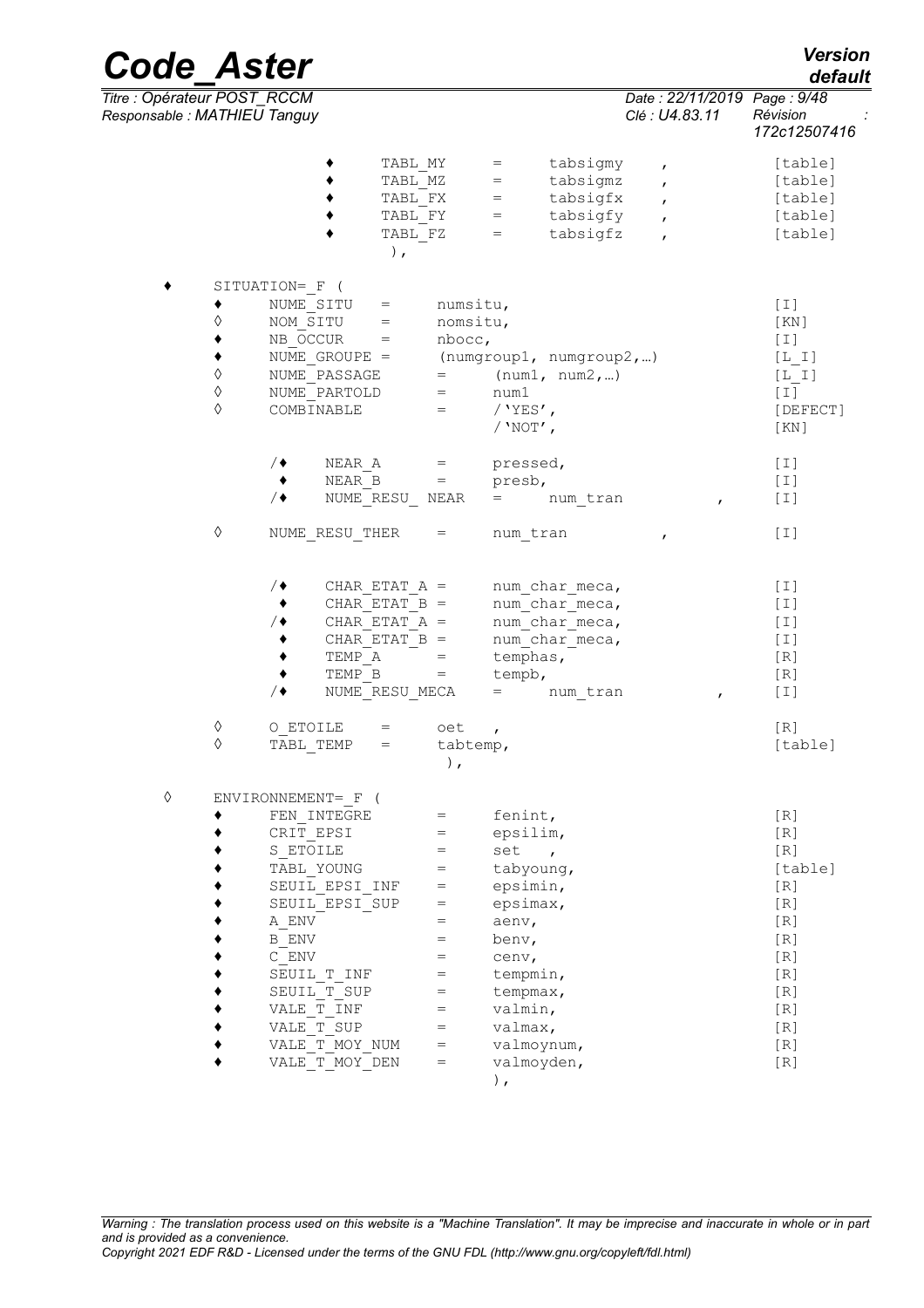*Code\_Aster Version Titre : Opérateur POST\_RCCM Date : 22/11/2019 Page : 10/48 Responsable : MATHIEU Tanguy Clé : U4.83.11 Révision : 172c12507416* **# if TYPE\_RESU\_MECA = 'B3600'** ♦ OPTION = 'TIREDNESS',  $\bullet$  MODEL = model ,  $[\text{model}]$  $\begin{array}{cc} \begin{matrix} \bullet \end{matrix} & \begin{matrix} \text{ZONE}\end{matrix} & \text{ANALYSE} = \begin{matrix} F \end{matrix} & (\begin{matrix} \bullet \end{matrix}) & \begin{matrix} \bullet \end{matrix} & \begin{matrix} \end{matrix} & \text{ALL} \end{array}$  $\Diamond$  / ALL = 'YES', [DEFECT] / GROUP\_MA = gma1, [groupma]  $\bullet$  CARA ELEM = will cara, [cara\_elem]  $\Diamond$  TYPE KE  $=$  / 'KE MECA',  $[DEFect]$ / 'KE\_MIXTE'<br>chmat, ◆ CHAM\_MATER= chmat, cham\_mater]  $\bullet$  RESU\_MECA=\_F ( ♦ NUME\_CHAR = numchar, [I]  $\Diamond$  NOM CHAR = nomchar, [KN]  $\blacklozenge$  /RESULT = resu , [evolelas] / [evol\_noli] ♦ / TOUT\_ORDRE = 'YES', / NUME<sup>\_</sup>ORDRE = lordre , [1\_I]<br>
/ INST = linst , [1\_R]  $INST$  = linst ,  $[1_R]$ <br>NOEUD CMP = lnoecmp,  $[1 K]$ / NOEUD CMP =  $\ln\left( \ln\right)$  [l\_K16] # If INST: ◊ CRITERION =/'RELATIVE', [DEFECT]  $\Diamond$  PRECISION = / prec, [R] / 1.E-6, [DEFECT] / 'ABSOLUTE', ♦ PRECISION = prec, [R]  $\triangle$  NOM CHAM = /'EFGE ELNO', /'SIEF\_ELNO', / CHAM\_GD = cham\_effo, [cham\_elem] ) ♦ INDI\_SIGM=\_F (  $\Diamond$  C1 = / 1., [DEFECT] / c1,  $[R]$ <br>/ 1.,  $\Diamond$  C2 = / 1. , [DEFECT]  $/$  c2, [R]<br>  $/$  0.5, [DE ◊ C3 = / 0.5, [DEFECT] / c3,  $[R]$ <br>/ 1.,  $\Diamond$  K1 = / 1., [DEFECT] / k1,  $[R]$ <br>/ 1.,  $\Diamond$  K2 = / 1., [DEFECT] / k2,  $[R]$ <br>/ 1.,  $\Diamond$  K3 = / 1., [DEFECT]  $\begin{array}{cc} \text{/ k3,} & \text{[R]} \\ \text{YES} \text{/} & \text{[DE]} \end{array}$  $\bullet$  / ALL = 'YES', [DEFECT] / GROUP MA = gma1, [groupma]  $\sqrt[6]{}$  GROUP\_NO = gno1, [groupno]<br>  $\sqrt[6]{}$  TYPE ELEM STANDARD = / 'DRO',  $TYPE$  ELEM STANDARD =  $\overline{V}$  'NECK',  $/$  'TRN',  $/$  'TEE',

*Warning : The translation process used on this website is a "Machine Translation". It may be imprecise and inaccurate in whole or in part and is provided as a convenience. Copyright 2021 EDF R&D - Licensed under the terms of the GNU FDL (http://www.gnu.org/copyleft/fdl.html)*

)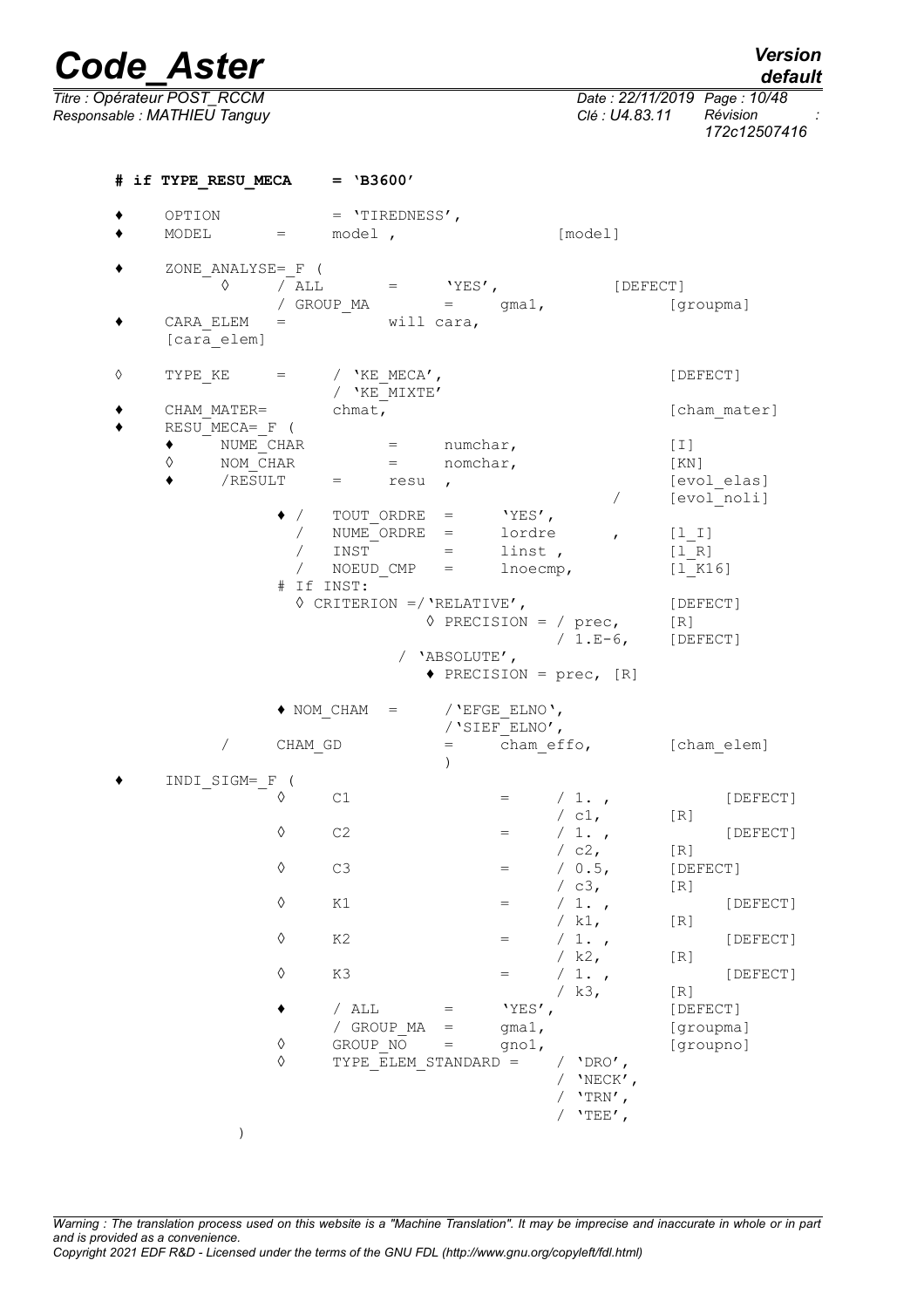| ♦ |            | RESU THER= F (              |                                       |                    |
|---|------------|-----------------------------|---------------------------------------|--------------------|
|   |            | NUME RESU THER $=$ numtran, |                                       | $[1]$              |
|   |            | TABL RESU THER = table,     |                                       | [tabl post releve] |
|   |            | TABL MOYE THER = table,     |                                       | [tabl post releve] |
|   |            | / ALL                       | $\equiv$ 1000 $\pm$<br>'YES',         | [DEFECT]           |
|   |            | / GROUP MA                  | $\gamma$ mal,<br>$=$                  | [groupma]          |
|   | ♦          | GROUP NO                    | gno $1$ ,<br>$=$ $\sim$ $\sim$        | [groupno]          |
|   |            |                             |                                       |                    |
| ♦ |            | SEISME= F (                 |                                       |                    |
|   |            | NUME SITU =                 | numsitu,                              | $[1]$              |
|   | ♦          | NOM SITU =                  | nomsitu,                              | [KN]               |
|   |            | $NB$ OCCUR $=$              | nbocc,                                | $[1]$              |
|   |            | NB CYCL SEISME              | $=$ nbsss,                            | $[1]$              |
|   |            | NUME GROUPE =               | numgroup,                             | $\lceil 1 \rceil$  |
|   |            | CHAR ETAT                   | $=$ (list num char meca),             | $[L I]$            |
|   | $\Diamond$ | TEMP REF                    | $=$ tref,                             | [R]                |
|   |            | $\lambda$                   |                                       |                    |
|   |            | SITUATION= F (              |                                       |                    |
|   |            | NUME SITU =                 | numsitu,                              | $[1]$              |
|   | ♦          | NOM SITU =                  | nomsitu,                              | [KN]               |
|   |            | NB OCCUR =                  | nbocc,                                | $[1]$              |
|   |            | NUME GROUPE =               | numgroup,                             | $[1]$              |
|   | $\Diamond$ | NUME PASSAGE                | $=$ (num1, num2),                     | $[1]$              |
|   | ♦          | COMBINABLE<br>$=$           | $/$ 'YES',                            | [DEFECT]           |
|   |            |                             | / $'$ NOT $'$ ,                       | [KN]               |
|   |            | PRES A<br>$=$               | pressed<br>$\mathbf{r}$               | [R]                |
|   |            | PRES B<br>$=$               | pressb<br>$\mathbf{r}$                | [R]                |
|   | ♦          | TEMP REF $A =$              | tempa,                                | [R]                |
|   | ♦          | TEMP REF $B =$              | tempb,                                | [R]                |
|   |            |                             | CHAR ETAT $A =$ (list num char meca), | [L I]              |
|   |            | CHAR ETAT $B =$             | (list num char meca),                 | $[L I]$            |
|   | ♦          | NUME RESU THER              | list num tran,<br>$=$ $\sim$ $\sim$   | [L I]              |

)

*default*

*Titre : Opérateur POST\_RCCM Date : 22/11/2019 Page : 11/48 Responsable : MATHIEU Tanguy Clé : U4.83.11 Révision : 172c12507416*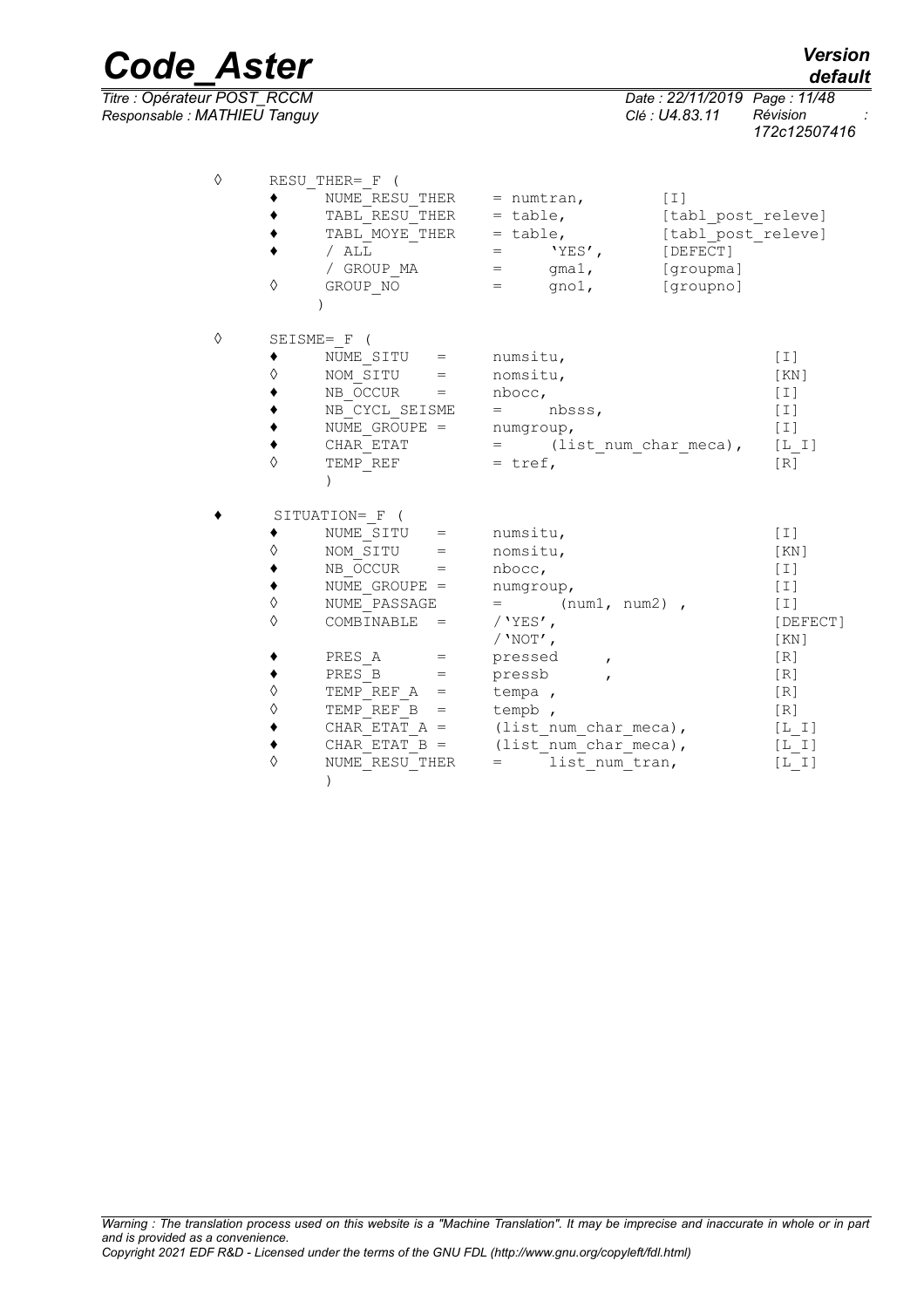| Version |
|---------|
| default |

*Date : 22/11/2019 Page : 12/48*<br>*Clé : U4.83.11 Prevision Responsable : MATHIEU Tanguy Clé : U4.83.11 Révision : 172c12507416*

|            |                          | # if TYPE RESU MECA = 'ZE200a'                     |                                             |              |          |
|------------|--------------------------|----------------------------------------------------|---------------------------------------------|--------------|----------|
|            | OPTION                   | $'SN'$ ,<br>$=$ /                                  |                                             |              |          |
|            |                          | 'TIREDNESS',<br>$\sqrt{2}$                         |                                             |              |          |
|            |                          | 'EFAT',                                            |                                             |              |          |
|            | MATER                    | chechmate<br>$\hspace{1.6cm} = \hspace{1.6cm}$     |                                             |              | [to      |
| subdue]    |                          |                                                    | $\overline{ }$                              |              |          |
| ♦          |                          |                                                    |                                             |              |          |
| $\Diamond$ | SY MAX                   | $=$<br>symax,<br>$\hspace{1.6cm} = \hspace{1.6cm}$ |                                             |              | $[ R ]$  |
|            | METHOD                   | / 'TRESCA',                                        |                                             |              | [DEFECT] |
|            |                          | / 'TOUT INST',                                     |                                             |              |          |
| $\Diamond$ | TYPE KE                  | / $'KE$ MECA',<br>$=$                              |                                             |              | [DEFECT] |
|            |                          | / $'KE$ MIXTE',                                    |                                             |              |          |
| $\Diamond$ | SOUS CYCL                | / $'NOT'$ ,<br>$\hspace{1.6cm} = \hspace{1.6cm}$   |                                             |              | [DEFECT] |
|            |                          | / $'YES'$                                          |                                             |              |          |
|            | INDI SIGM= F (           |                                                    |                                             |              |          |
|            | K1                       |                                                    | $=$                                         | $k1$ ,       | [R]      |
|            | $\mathtt{C1}$            |                                                    | $=$                                         | $c1$ ,       | [R]      |
|            | K3                       |                                                    | $=$                                         | K3,          | [R]      |
|            | C3                       |                                                    | $=$                                         | C3,          | [R]      |
|            |                          |                                                    |                                             |              |          |
|            | $\overline{\phantom{a}}$ | K2                                                 | $=$                                         | $k2$ ,       | [R]      |
|            |                          | C2                                                 | $=$                                         | c2,          | $[R]$    |
|            |                          |                                                    |                                             |              |          |
|            | $\overline{\phantom{a}}$ | K2 TUBU                                            | $=$                                         | K2T,         | $[R]1$   |
|            |                          | K2 BODY                                            | $=$                                         | $K2C$ ,      | [R]      |
|            |                          | C2 TUBU                                            | $=$                                         | C2T,         | [R]      |
|            |                          | C2 BODY                                            | $=$                                         | C2C,         | [R]      |
|            |                          | $\rightarrow$                                      |                                             |              |          |
|            |                          |                                                    |                                             |              |          |
|            | PIPE= F (                |                                                    |                                             |              |          |
|            | $\mathbb R$              |                                                    | $=$                                         | $R_{\ell}$   | $[R]1$   |
|            | EP                       |                                                    | $=$                                         | ep,          | [R]      |
|            |                          |                                                    |                                             |              |          |
|            | Γ                        | $\mathbbm{I}$                                      | $=$                                         | $I$ ,        | [R]      |
|            |                          |                                                    |                                             |              |          |
|            | $\sqrt{2}$               | R TUBU                                             | $=$                                         | rt,          | [R]      |
|            |                          | R BODY                                             | $=$                                         | rc,          | [R]      |
|            |                          | I TUBU                                             | $=$                                         | it,          | $[ R ]$  |
|            |                          | I BODY                                             | $=$                                         | ic,          | [R]      |
|            |                          | ),                                                 |                                             |              |          |
|            |                          |                                                    |                                             |              |          |
|            | CHAR MECA                | $=$ $\,$ $\rm F$                                   |                                             |              |          |
|            | ٠                        | NUME CHAR<br>numchar,<br>$=$                       |                                             |              | $[1]$    |
|            | $\Diamond$               | NOM CHAR<br>$=$                                    | nomchar,                                    |              | [KN]     |
|            |                          |                                                    |                                             |              |          |
|            |                          |                                                    |                                             |              |          |
|            | $\sqrt{2}$               | МX                                                 | МX<br>$=$                                   | ,            | [R]      |
|            |                          | ΜY                                                 | $=$<br>my                                   | ,            | $[ R ]$  |
|            |                          | $\rm MZ$                                           | $\mathtt{m}\mathtt{z}$<br>$=$               | $\pmb{r}$    | $[R]$    |
|            |                          |                                                    |                                             |              |          |
|            | $\overline{\phantom{a}}$ | MX CORP                                            | MXC<br>$=$                                  | $\pmb{r}$    | $[ R ]$  |
|            |                          | MY CORP                                            | myC<br>$=$                                  |              | [R]      |
|            |                          | MZ CORP                                            | $\mathtt{m}\mathtt{z}\mathtt{C}$<br>$=$     |              | [R]      |
|            |                          | MX TUBU                                            | ${\tt MXT}$<br>$=$                          |              | [R]      |
|            |                          | MY TUBU                                            | myT<br>$=$                                  |              | [R]      |
|            |                          | MZ TUBU                                            | mZT<br>$\hspace*{0.4em} = \hspace*{0.4em}$  | $\mathbf{r}$ | [R]      |
|            |                          | $\,$ ,                                             |                                             |              |          |
|            |                          |                                                    |                                             |              |          |
| $\Diamond$ | RESU THER= F             | $\left($                                           |                                             |              |          |
|            |                          | NUME RESU THER                                     | $=$                                         | numtran,     | $[1]$    |
|            |                          | TABL RESU THER                                     | table,<br>$\hspace{1.6cm} = \hspace{1.6cm}$ |              | [table]  |
|            |                          |                                                    |                                             |              |          |

*Warning : The translation process used on this website is a "Machine Translation". It may be imprecise and inaccurate in whole or in part and is provided as a convenience.*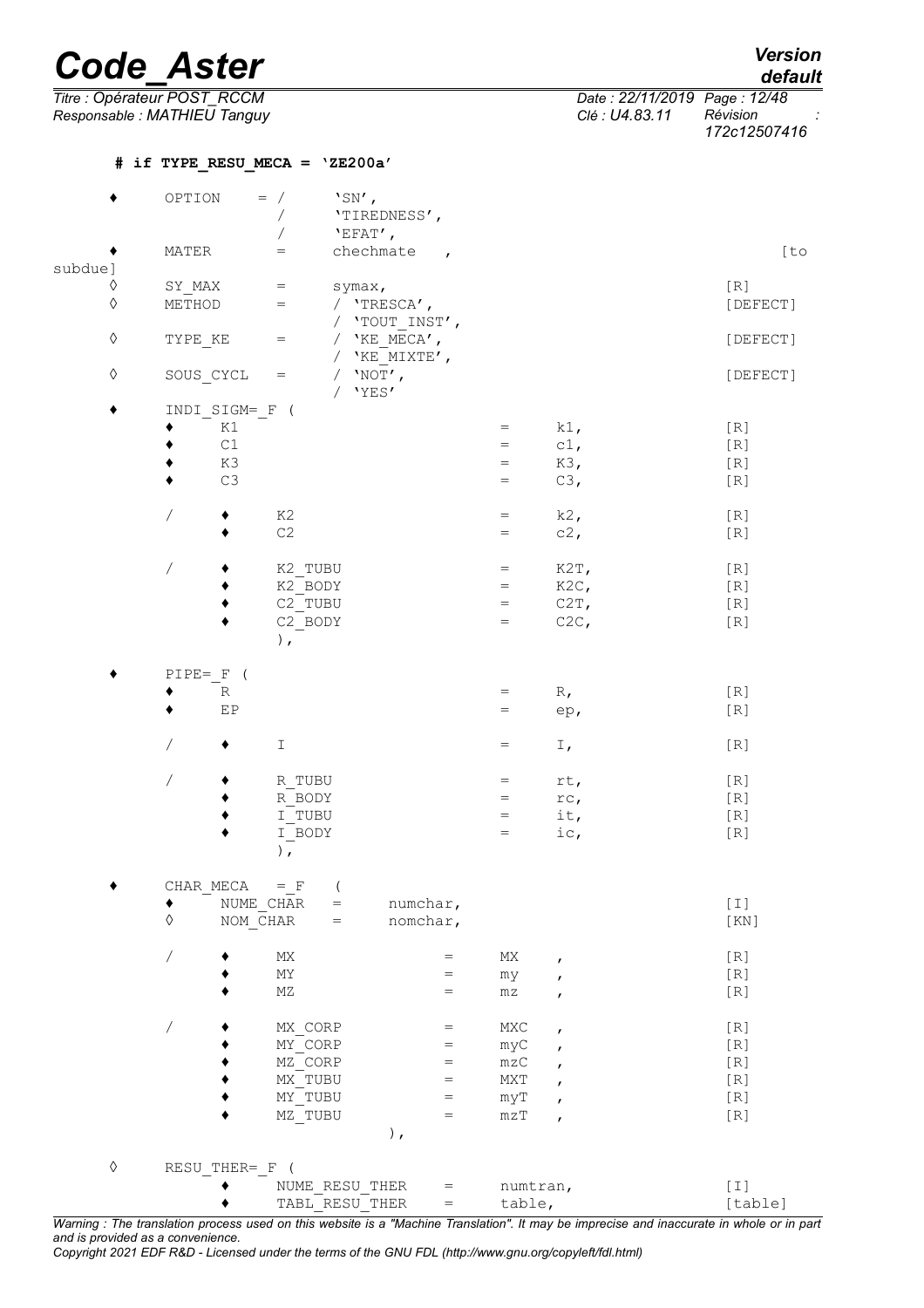*Responsable : MATHIEU Tanguy Clé : U4.83.11 Révision :*

◊ SEISME=\_F (

| ۰. |  |
|----|--|

| $)$ ,<br>SITUATION= F (<br>NUME SITU =<br>numsitu,<br>$[1]$<br>♦<br>NOM SITU =<br>nomsitu,<br>[KN]<br>$NB$ OCCUR $=$<br>nbocc,<br>[T]<br>NUME GROUPE = $(numgroup1, numgroup2, )$<br>$[L_1]$<br>$\Diamond$<br>NUME PASSAGE<br>$=$ (num1, num2,))<br>$[L \quad I]$<br>$\Diamond$<br>NUME PARTOLD<br>$=$ $num1$<br>[1]<br>♦<br>COMBINABLE<br>$=$ / 'YES',<br>[DEFECT]<br>/ $'$ NOT $'$ ,<br>KN<br>PRES A<br>[R]<br>pressed,<br>$=$<br>PRES B<br>presb,<br>[R]<br>$=$<br>CHAR ETAT $A =$<br>num char meca,<br>$[1]$<br>CHAR ETAT $B =$<br>num char meca,<br>$[1]$<br>$\Diamond$<br>NUME RESU THER<br>$=$ num tran<br>$[1]$<br>$\boldsymbol{r}$<br>♦<br>$O$ ETOILE $=$<br>$\lceil R \rceil$<br>oet<br>$\mathbf{r}$<br>♦<br>TABL TEMP =<br>tabtemp,<br>[table]<br>$\,$ ,<br>♦<br>ENVIRONNEMENT= F (<br>FEN INTEGRE<br>[R]<br>fenint,<br>$=$ $-$<br>CRIT EPSI<br>epsilim,<br>[R]<br>$=$<br>S ETOILE<br>set,<br>[R]<br>$=$<br>TABL YOUNG<br>tabyoung,<br>[table]<br>$=$<br>SEUIL EPSI INF<br>epsimin,<br>[R]<br>$=$<br>SEUIL EPSI SUP<br>epsimax,<br>[R]<br>$=$ | ◊ | NUME SITU<br>NOM SITU =<br>$NB$ OCCUR $=$<br>NB CYCL_SEISME<br>CHAR ETAT | numsitu,<br>nomsitu,<br>nbocc,<br>$=$<br>$=$ $\sim$ | nbsss,<br>num char meca, | $[1]$<br>[KN]<br>$[1]$<br>$[1]$<br>$[1]$ |  |
|----------------------------------------------------------------------------------------------------------------------------------------------------------------------------------------------------------------------------------------------------------------------------------------------------------------------------------------------------------------------------------------------------------------------------------------------------------------------------------------------------------------------------------------------------------------------------------------------------------------------------------------------------------------------------------------------------------------------------------------------------------------------------------------------------------------------------------------------------------------------------------------------------------------------------------------------------------------------------------------------------------------------------------------------------------|---|--------------------------------------------------------------------------|-----------------------------------------------------|--------------------------|------------------------------------------|--|
|                                                                                                                                                                                                                                                                                                                                                                                                                                                                                                                                                                                                                                                                                                                                                                                                                                                                                                                                                                                                                                                          |   |                                                                          |                                                     |                          |                                          |  |
|                                                                                                                                                                                                                                                                                                                                                                                                                                                                                                                                                                                                                                                                                                                                                                                                                                                                                                                                                                                                                                                          |   |                                                                          |                                                     |                          |                                          |  |
|                                                                                                                                                                                                                                                                                                                                                                                                                                                                                                                                                                                                                                                                                                                                                                                                                                                                                                                                                                                                                                                          |   |                                                                          |                                                     |                          |                                          |  |
|                                                                                                                                                                                                                                                                                                                                                                                                                                                                                                                                                                                                                                                                                                                                                                                                                                                                                                                                                                                                                                                          |   |                                                                          |                                                     |                          |                                          |  |
|                                                                                                                                                                                                                                                                                                                                                                                                                                                                                                                                                                                                                                                                                                                                                                                                                                                                                                                                                                                                                                                          |   |                                                                          |                                                     |                          |                                          |  |
|                                                                                                                                                                                                                                                                                                                                                                                                                                                                                                                                                                                                                                                                                                                                                                                                                                                                                                                                                                                                                                                          |   |                                                                          |                                                     |                          |                                          |  |
|                                                                                                                                                                                                                                                                                                                                                                                                                                                                                                                                                                                                                                                                                                                                                                                                                                                                                                                                                                                                                                                          |   |                                                                          |                                                     |                          |                                          |  |
|                                                                                                                                                                                                                                                                                                                                                                                                                                                                                                                                                                                                                                                                                                                                                                                                                                                                                                                                                                                                                                                          |   |                                                                          |                                                     |                          |                                          |  |
|                                                                                                                                                                                                                                                                                                                                                                                                                                                                                                                                                                                                                                                                                                                                                                                                                                                                                                                                                                                                                                                          |   |                                                                          |                                                     |                          |                                          |  |
|                                                                                                                                                                                                                                                                                                                                                                                                                                                                                                                                                                                                                                                                                                                                                                                                                                                                                                                                                                                                                                                          |   |                                                                          |                                                     |                          |                                          |  |
|                                                                                                                                                                                                                                                                                                                                                                                                                                                                                                                                                                                                                                                                                                                                                                                                                                                                                                                                                                                                                                                          |   |                                                                          |                                                     |                          |                                          |  |
|                                                                                                                                                                                                                                                                                                                                                                                                                                                                                                                                                                                                                                                                                                                                                                                                                                                                                                                                                                                                                                                          |   |                                                                          |                                                     |                          |                                          |  |
|                                                                                                                                                                                                                                                                                                                                                                                                                                                                                                                                                                                                                                                                                                                                                                                                                                                                                                                                                                                                                                                          |   |                                                                          |                                                     |                          |                                          |  |
|                                                                                                                                                                                                                                                                                                                                                                                                                                                                                                                                                                                                                                                                                                                                                                                                                                                                                                                                                                                                                                                          |   |                                                                          |                                                     |                          |                                          |  |
|                                                                                                                                                                                                                                                                                                                                                                                                                                                                                                                                                                                                                                                                                                                                                                                                                                                                                                                                                                                                                                                          |   |                                                                          |                                                     |                          |                                          |  |
|                                                                                                                                                                                                                                                                                                                                                                                                                                                                                                                                                                                                                                                                                                                                                                                                                                                                                                                                                                                                                                                          |   |                                                                          |                                                     |                          |                                          |  |
|                                                                                                                                                                                                                                                                                                                                                                                                                                                                                                                                                                                                                                                                                                                                                                                                                                                                                                                                                                                                                                                          |   |                                                                          |                                                     |                          |                                          |  |
|                                                                                                                                                                                                                                                                                                                                                                                                                                                                                                                                                                                                                                                                                                                                                                                                                                                                                                                                                                                                                                                          |   |                                                                          |                                                     |                          |                                          |  |
|                                                                                                                                                                                                                                                                                                                                                                                                                                                                                                                                                                                                                                                                                                                                                                                                                                                                                                                                                                                                                                                          |   |                                                                          |                                                     |                          |                                          |  |
|                                                                                                                                                                                                                                                                                                                                                                                                                                                                                                                                                                                                                                                                                                                                                                                                                                                                                                                                                                                                                                                          |   |                                                                          |                                                     |                          |                                          |  |
|                                                                                                                                                                                                                                                                                                                                                                                                                                                                                                                                                                                                                                                                                                                                                                                                                                                                                                                                                                                                                                                          |   |                                                                          |                                                     |                          |                                          |  |
|                                                                                                                                                                                                                                                                                                                                                                                                                                                                                                                                                                                                                                                                                                                                                                                                                                                                                                                                                                                                                                                          |   |                                                                          |                                                     |                          |                                          |  |
|                                                                                                                                                                                                                                                                                                                                                                                                                                                                                                                                                                                                                                                                                                                                                                                                                                                                                                                                                                                                                                                          |   |                                                                          |                                                     |                          |                                          |  |
|                                                                                                                                                                                                                                                                                                                                                                                                                                                                                                                                                                                                                                                                                                                                                                                                                                                                                                                                                                                                                                                          |   |                                                                          |                                                     |                          |                                          |  |
|                                                                                                                                                                                                                                                                                                                                                                                                                                                                                                                                                                                                                                                                                                                                                                                                                                                                                                                                                                                                                                                          |   |                                                                          |                                                     |                          |                                          |  |

 $\bullet$  A\_ENV = aenv, [R]  $\bullet$  B ENV = benv, [R]  $\bullet$  C\_ENV = cenv, [R] ◆ SEUIL\_T\_INF = tempmin,<br>◆ SEUIL\_T\_SUP = tempmax, [R] ◆ SEUIL\_T\_SUP = tempmax, [R]<br>◆ VALE\_T\_INF = valmin, [R]  $\begin{array}{cccc} \bullet \quad & \text{VALE} \begin{array}{ccc} \overline{\text{T}} \ \text{INF} \end{array} & = & \text{valmin,} \ \bullet \quad & \text{VALE} \begin{array}{ccc} \overline{\text{T}} \ \text{SUP} \end{array} & = & \text{valmax,} \ \end{array} \tag{R}$  $VALE^T$  SUP = valmax,  $[R]$ 

 $\begin{array}{lllll} \bullet & & \text{VALE}^- \text{T}^- \text{MOY} \text{ NUM} & = & \text{valmoynum,} \ \bullet & & \text{VALE}^- \text{T}^- \text{MOY} \text{ DEN} & = & \text{valmoyden,} \end{array} \tag{R}$  $\bullet$  VALE T MOY DEN = valmoyden,  $[R]$ ),

*and is provided as a convenience.*

*Titre : Opérateur POST\_RCCM Date : 22/11/2019 Page : 13/48 172c12507416*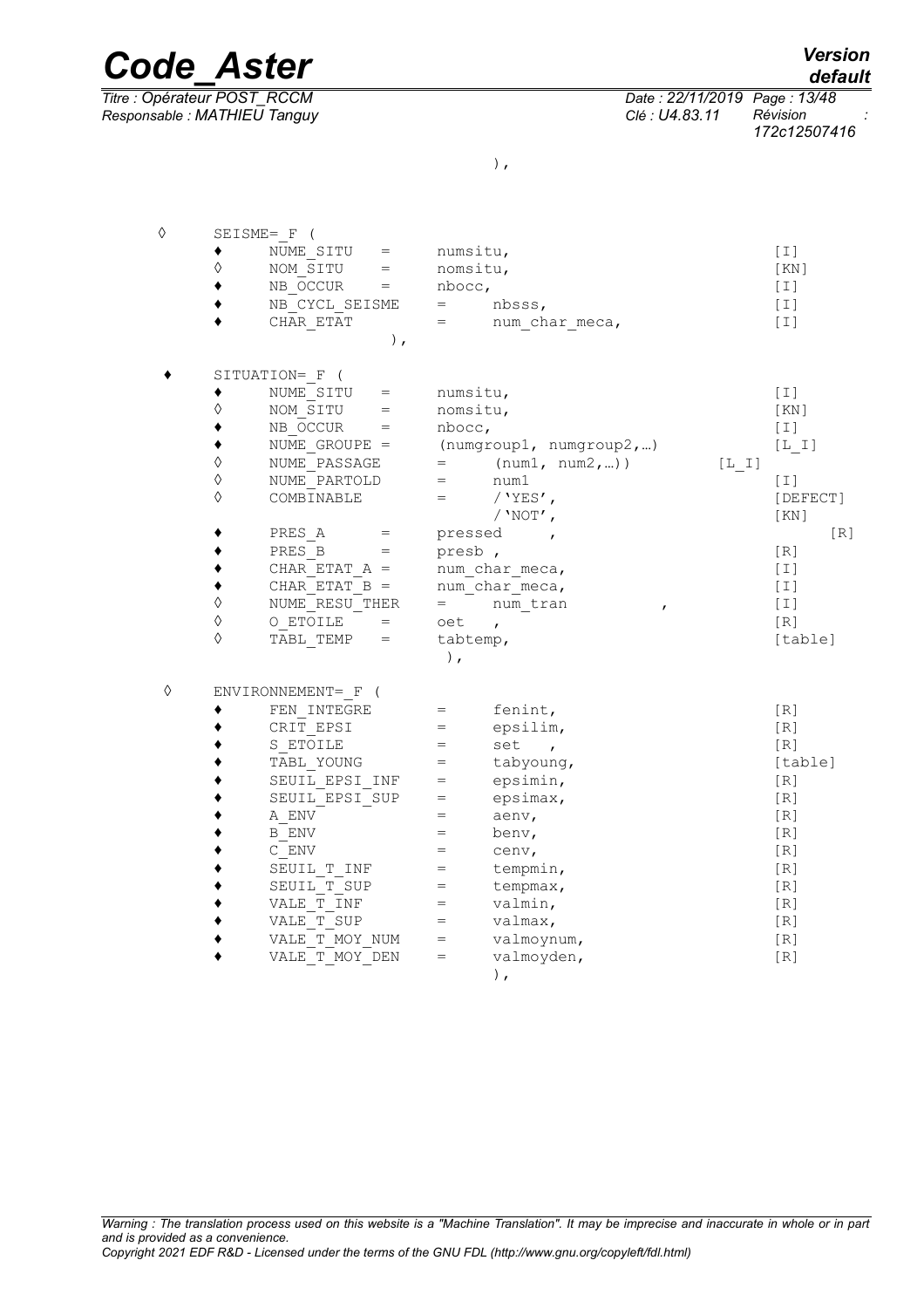# *Code Aster*

| Version |  |
|---------|--|
| default |  |

*Titre : Opérateur POST\_RCCM Date : 22/11/2019 Page : 14/48 Responsable : MATHIEU Tanguy Clé : U4.83.11 Révision : 172c12507416*

|            |                          | # if TYPE RESU MECA = $YZE200B'$                      |                                                                 |              |          |
|------------|--------------------------|-------------------------------------------------------|-----------------------------------------------------------------|--------------|----------|
|            | OPTION                   | $\text{``SN'}$ ,<br>$=$ /                             |                                                                 |              |          |
|            |                          | 'TIREDNESS',<br>$\sqrt{2}$                            |                                                                 |              |          |
|            |                          | $'EFAT'$ ,                                            |                                                                 |              |          |
|            | MATER                    | chechmate,<br>$=$                                     |                                                                 |              | [to      |
| subdue]    |                          |                                                       |                                                                 |              |          |
| $\Diamond$ | SY MAX                   | $=$<br>symax,                                         |                                                                 |              | [R]      |
| $\Diamond$ | METHOD                   | $=$<br>/ 'TRESCA',                                    |                                                                 |              | [DEFECT] |
|            |                          | / $'$ TOUT INST $',$                                  |                                                                 |              |          |
| $\Diamond$ | TYPE KE                  | / $'KE$ MECA',<br>$=$                                 |                                                                 |              | [DEFECT] |
|            |                          | / $'$ KE MIXTE',                                      |                                                                 |              |          |
| $\Diamond$ | SOUS CYCL                | / $'NOT'$ ,<br>$=$                                    |                                                                 |              | [DEFECT] |
|            |                          | / $YES$ $',$                                          |                                                                 |              |          |
|            | INDI SIGM= F (           |                                                       |                                                                 |              |          |
|            | K1                       |                                                       | $=$                                                             | $k1$ ,       | [R]      |
|            | $\mathtt{C1}$            |                                                       | $=$                                                             | $c1$ ,       | $[ R ]$  |
|            | K3                       |                                                       | $=$                                                             | K3,          | $[ R ]$  |
|            | $C3$                     |                                                       | $=$                                                             | C3,          | $[R]1$   |
|            |                          |                                                       |                                                                 |              |          |
|            | $\overline{1}$           | K2                                                    | $=$                                                             | $k2$ ,       |          |
|            |                          | $\mathbb{C}2$                                         | $=$                                                             | $c2$ ,       | [R]      |
|            |                          |                                                       |                                                                 |              | [R]      |
|            |                          |                                                       |                                                                 |              |          |
|            | $\sqrt{ }$               | K2 TUBU                                               | $=$                                                             | K2T,         | $[ R ]$  |
|            |                          | K2 BODY                                               | $=$                                                             | $K2C$ ,      | $[ R ]$  |
|            |                          | C2 TUBU                                               | $=$                                                             | $C2T$ ,      | $[R]$    |
|            |                          | C <sub>2</sub> BODY                                   | $=$                                                             | C2C,         | $[R]1$   |
|            |                          | ),                                                    |                                                                 |              |          |
|            |                          |                                                       |                                                                 |              |          |
|            | $PIPE = F$ (             |                                                       |                                                                 |              |          |
|            | $\mathbb R$              |                                                       | $=$                                                             | $R_{\ell}$   | [R]      |
|            | EP                       |                                                       | $\hspace{1.6cm} = \hspace{1.6cm}$                               | ep,          | $[R]1$   |
|            |                          |                                                       |                                                                 |              |          |
|            | Γ                        | Ι                                                     | $=$                                                             | I,           | [R]      |
|            |                          |                                                       |                                                                 |              |          |
|            | $\overline{\phantom{a}}$ | R TUBU                                                | $=$                                                             | rt,          | [R]      |
|            |                          | R BODY                                                | $=$                                                             | rc,          | $[R]1$   |
|            |                          | I TUBU                                                | $=$                                                             | it,          | [R]      |
|            |                          | I BODY                                                | $=$                                                             | ic,          | [R]      |
|            |                          | ),                                                    |                                                                 |              |          |
|            |                          |                                                       |                                                                 |              |          |
|            | CHAR MECA                | $=$ F                                                 |                                                                 |              |          |
|            |                          | NUME CHAR<br>numchar,<br>$=$                          |                                                                 |              | $[1]$    |
|            | $\Diamond$               | $NOM$ <sup><math>CHAR</math></sup><br>nomchar,<br>$=$ |                                                                 |              | [KN]     |
|            |                          |                                                       |                                                                 |              |          |
|            | $\overline{\phantom{a}}$ | MX                                                    | $\mathop{\rm MX}\nolimits$<br>$\hspace{1.6cm} = \hspace{1.6cm}$ |              | $[ R ]$  |
|            |                          | ΜY                                                    | =                                                               | $\mathbf{r}$ | $[ R ]$  |
|            |                          | $\rm MZ$                                              | my<br>$=$                                                       | $\mathbf{r}$ | $[ R ]$  |
|            |                          |                                                       | $\mathtt{m}\mathtt{z}$                                          | $\pmb{r}$    |          |
|            | $\sqrt{2}$               |                                                       |                                                                 |              |          |
|            |                          | MX CORP                                               | MXC<br>$=$                                                      | $\pmb{r}$    | $[R]1$   |
|            |                          | MY CORP                                               | myC<br>$=$                                                      | $\mathbf{r}$ | [R]      |
|            |                          | MZ CORP                                               | $\mathtt{mzC}$<br>$=$                                           | $\pmb{r}$    | $[ R ]$  |
|            |                          | MX TUBU                                               | MXT<br>$=$                                                      | $\pmb{r}$    | $[ R ]$  |
|            |                          | MY TUBU                                               | $=$<br>myT                                                      |              | [R]      |
|            |                          | MZ TUBU                                               | $\hspace{1.6cm} = \hspace{1.6cm}$<br>$m\,z\,T$                  | $\mathbf{r}$ | [R]      |
|            |                          | $\,$ ,                                                |                                                                 |              |          |
|            |                          |                                                       |                                                                 |              |          |
| $\Diamond$ | RESU THER= F             | $\overline{ }$                                        |                                                                 |              |          |
|            |                          | NUME RESU THER                                        | numtran,<br>$=$                                                 |              | $[1]$    |
|            |                          | TABL RESU THER                                        | table,<br>$=$                                                   |              | [table]  |

*Warning : The translation process used on this website is a "Machine Translation". It may be imprecise and inaccurate in whole or in part and is provided as a convenience.*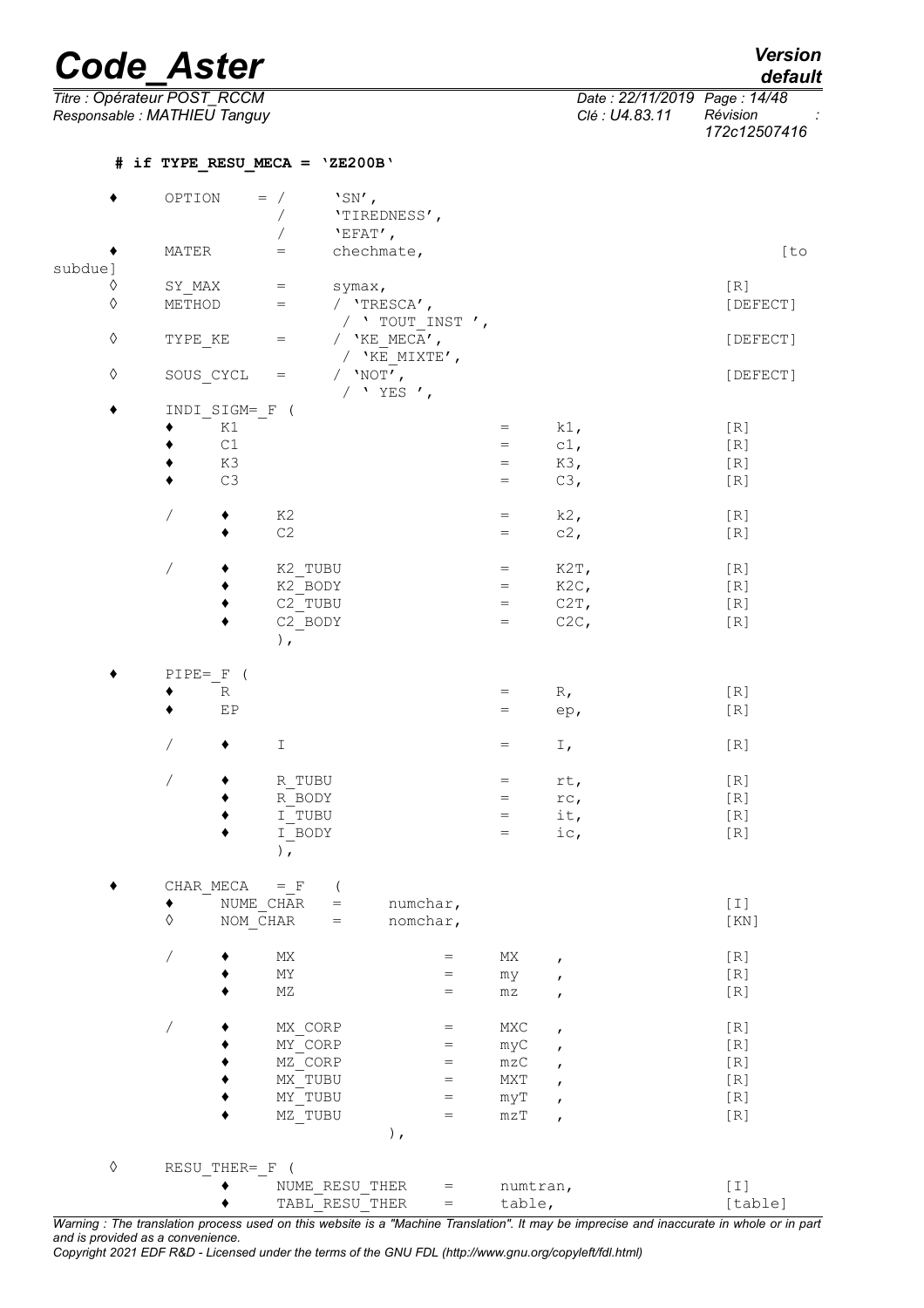| <b>Code Aster</b>                                           |                |                |                |          |           |                |                                    | <b>Version</b><br>default               |
|-------------------------------------------------------------|----------------|----------------|----------------|----------|-----------|----------------|------------------------------------|-----------------------------------------|
| Titre : Opérateur POST RCCM<br>Responsable : MATHIEU Tanguy |                |                |                |          |           |                | Date: 22/11/2019<br>Clé : U4.83.11 | Page: 15/48<br>Révision<br>172c12507416 |
| ♦                                                           | RESU NEAR= F ( |                |                |          | $\lambda$ |                |                                    |                                         |
|                                                             |                |                | NUME RESU NEAR |          | $=$       | numtran,       |                                    | [I]                                     |
|                                                             |                |                | TABL RESU NEAR |          | $=$       | table,         |                                    | [table]                                 |
|                                                             |                |                |                |          | λ,        |                |                                    |                                         |
| ♦                                                           | SEISME= F      |                |                |          |           |                |                                    |                                         |
|                                                             |                | NUME SITU      |                | numsitu, |           |                |                                    | $\lceil 1 \rceil$                       |
|                                                             | ♦              | NOM SITU       | $=$            | nomsitu, |           |                |                                    | $\lceil KN \rceil$                      |
|                                                             |                | NB OCCUR       | $=$            | nbocc,   |           |                |                                    | $[1]$                                   |
|                                                             |                | NB CYCL SEISME |                | $=$      | nbsss,    |                |                                    | $[1]$                                   |
|                                                             |                | CHAR ETAT      |                | $=$      |           | num char meca, |                                    | [I]                                     |
|                                                             |                |                | $^{\prime}$    |          |           |                |                                    |                                         |

|   |            | SITUATION= F (     |          |                          |          |
|---|------------|--------------------|----------|--------------------------|----------|
|   |            | NUME SITU<br>$=$   | numsitu, |                          | $[1]$    |
|   | ♦          | NOM SITU<br>$=$    | nomsitu, |                          | [KN]     |
|   |            | NB OCCUR<br>$=$    | nbocc,   |                          | $[1]$    |
|   |            | NUME GROUPE =      |          | (numgroup1, numgroup2, ) | $[L I]$  |
|   | $\Diamond$ | NUME PASSAGE       |          | (num1, num2, )           | $[L I]$  |
|   | $\Diamond$ | NUME PARTOLD       | $=$      | num1                     | $[1]$    |
|   | ♦          | COMBINABLE         | $=$      | / $YES'$ ,               | [DEFECT] |
|   |            |                    |          | / $'NOT'$ ,              | KN       |
|   |            | CHAR ETAT $A =$    |          | num char meca,           | $[1]$    |
|   |            | CHAR ETAT $B =$    |          | num char meca,           | $[1]$    |
|   | $\Diamond$ | NUME RESU THER     | $=$      | num tran<br>$\mathbf{r}$ | [T]      |
|   | $\Diamond$ | NUME RESU NEAR     | $=$      | num tran<br>$\mathbf{r}$ | $[1]$    |
|   | $\Diamond$ | $O$ ETOILE $=$     | oet      | $\mathbf{r}$             | $[R]1$   |
|   | ♦          | TABL TEMP<br>$=$   | tabtemp, |                          | [table]  |
|   |            |                    | ),       |                          |          |
| ♦ |            | ENVIRONNEMENT= F ( |          |                          |          |
|   |            | FEN INTEGRE        | $=$      | fenint,                  | $[ R ]$  |
|   |            | CRIT EPSI          | $=$      | epsilim,                 | $[R]1$   |
|   |            | S ETOILE           | $=$      | set<br>$\overline{ }$    | [R]      |
|   |            | TABL YOUNG         | $=$      | tabyoung,                | [table]  |
|   |            | SEUIL EPSI INF     | $=$      | epsimin,                 | [R]      |
|   |            | SEUIL EPSI SUP     | $=$      | epsimax,                 | [R]      |
|   |            | A ENV              | $=$      | aenv,                    | [R]      |
|   |            | B ENV              | $=$      | benv,                    | [R]      |
|   |            | C ENV              | $=$      | cenv,                    | [R]      |
|   |            | SEUIL T INF        | $=$      | tempmin,                 | [R]      |
|   |            | SEUIL T SUP        | $=$      | tempmax,                 | [R]      |
|   |            | VALE T INF         | $=$      | valmin,                  | [R]      |
|   |            | VALE T SUP         | $=$      | valmax,                  | $[R]1$   |
|   |            | VALE T MOY NUM     | $=$      | valmoynum,               | [R]      |
|   |            | VALE T MOY DEN     | $=$      | valmoyden,               | [R]      |
|   |            |                    |          | ),                       |          |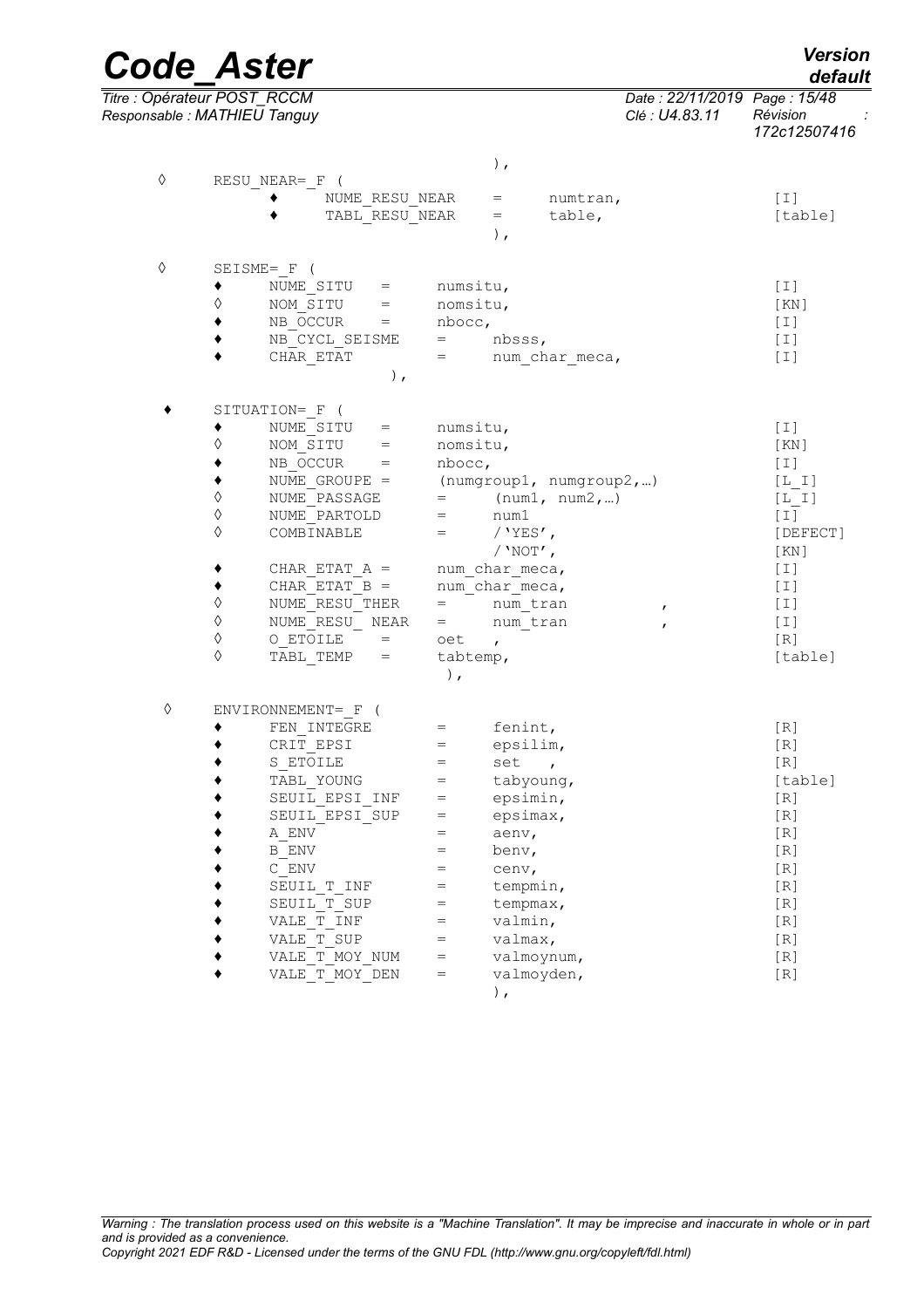| <b>Code Aster</b>                                          |   |                                                  |                                                                                   |                               |                                     |                                                                         | <b>Version</b><br>default                             |
|------------------------------------------------------------|---|--------------------------------------------------|-----------------------------------------------------------------------------------|-------------------------------|-------------------------------------|-------------------------------------------------------------------------|-------------------------------------------------------|
| Titre : Opérateur POST RCCM<br>Responsable: MATHIEU Tanguy |   |                                                  |                                                                                   |                               |                                     | Date: 22/11/2019 Page: 16/48<br>Clé : U4.83.11                          | Révision<br>172c12507416                              |
|                                                            |   | OPTION                                           | # if TYPE RESU MECA = 'EVOLUTION'<br>$=$                                          | Τ<br>$\overline{\phantom{a}}$ | 'PM PB',<br>$'SN'$ ,<br>'STARTING', | 'FATIGUE ZH210',                                                        |                                                       |
| subdue]                                                    |   | MATER                                            | $=$ chechmate                                                                     | $\mathbf{r}$                  |                                     |                                                                         | [t]                                                   |
|                                                            | ♦ | SY MAX                                           | $=$ symax,                                                                        |                               |                                     |                                                                         | [R]                                                   |
|                                                            | ♦ | TYPE KE                                          | $=$                                                                               | / $'KE$ MECA',<br>'KE MIXTE'  |                                     |                                                                         | [DEFECT]                                              |
|                                                            |   | TRANSITOIRE= F<br>♦<br>$\Diamond$<br>♦<br>♦<br>♦ | TABL RESU MECA<br>TABL SIGM THER<br>TABL RESU PRES<br>TABL SIGM THETA<br>NB OCCUR |                               | $=$<br>$=$<br>$=$<br>$=$<br>$=$     | tabmeca,<br>tabth,<br>tabpres,<br>tabsigt,<br>nocc,                     | [table]<br>[table]<br>[table]<br>[table]<br>$[1]$     |
|                                                            |   | ♦<br>♦                                           | TOUT ORDRE<br>INST<br>LIST INST<br>CRITERION = / $'RELATIVE',$                    | ♦                             | $=$<br>$=$<br>$=$                   | 1 <sub>1</sub><br>$'YES'$ ,<br>linst,<br>linst,<br>PRECISION $=$ /prec, | [DEFECT]<br>[1 R]<br>[liststr8]<br>[DEFECT]<br>$[R]1$ |
|                                                            |   |                                                  |                                                                                   |                               | 'ABSOLUTE',                         | / $1.E-6$ ,<br>PRECISION = $prec,$                                      | [DEFECT]<br>[R]                                       |

)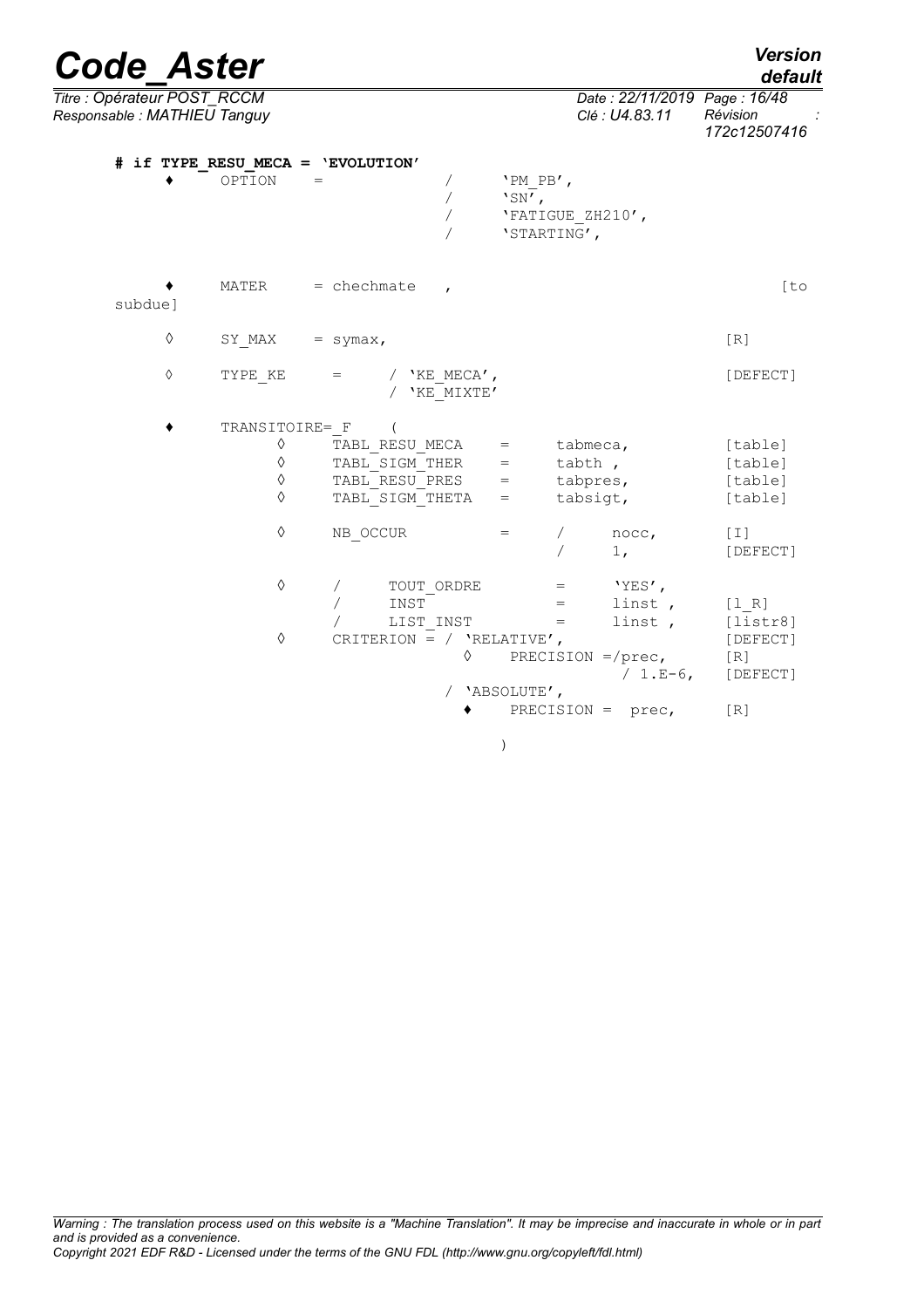*Responsable : MATHIEU Tanguy Clé : U4.83.11 Révision :*

*Titre : Opérateur POST\_RCCM Date : 22/11/2019 Page : 17/48 172c12507416*

## <span id="page-16-4"></span>**3 Operands commun runs with all the options**

## **3.1 Operand TYPE\_RESU**

<span id="page-16-3"></span>TYPE RESU =  $/$  'VALE MAX', / 'DETAILS',

Type of values contained in the table produced as a result:

- VALE MAX : only the maximum values are given;
- DETAILS : the computed values at every moment are provided.

## **3.2 Operand TITLE**

<span id="page-16-2"></span>TITLE = title

Character string describing the title of the table of values created, which appears with the impression of this table by IMPR\_TABLE [U4.91.03].

## **3.3 Operand INFORMATION**

<span id="page-16-1"></span>♦ INFORMATION = /1 /2

Allows a posting more or less detailed in the file message.

## **3.4 Types of results: keyword TYPE\_RESU\_MECA**

<span id="page-16-0"></span>Five types of postprocessings are available in POST\_RCCM :these postprocessings follow the rules of various paragraphs of the RCC-M: B3600, B3200, ZE200.

### *Results of the type RCC-M B3600 for pipingS :* 'B3600'

This kind of result is dedicated to the postprocessing of mechanical calculations (MECA STATIQUE, STAT NON LINE, COMB SISM MODAL ) on a line of piping. Calculation with tiredness is done according to the rules of the B3600 paragraph.

Several situations can be defined, but in only one group. Situations of earthquake can be taken into account.

### *Results of the type RCC-M B3200 :* 'EVOLUTION' and 'B3200'

'EVOLUTION' is dedicated to the postprocessing of one or more thermomechanical calculations (MECA\_STATIQUE, STAT\_NON\_LINE) on a modeling 2D or 3D. The results are transmitted via tables of constraints, extracted on the segments from analysis. The accessible criteria are:

- for the current zones (except geometrical singularity): criteria of level 0 (option  $PM$   $PB$ ), of level A except tiredness (option SN) and of tiredness (option FATIGUE ZH210) on segments;
- for the geometrical singularities: calculation of the factor of starting (option STARTING) on a circular line of cut around the singularity.

This option is well adapted to the cases where there are few situations to study.

'B3200' is a contrario adapted well to calculations on a component subjected to many situations, possibly distributed in several groups of operation. One earthquake can be taken into account, as well as situations of passage and groups of division. One can also evaluate the environmental resistance to fatigue with this option.

The loadings can be returned in several forms.

*default*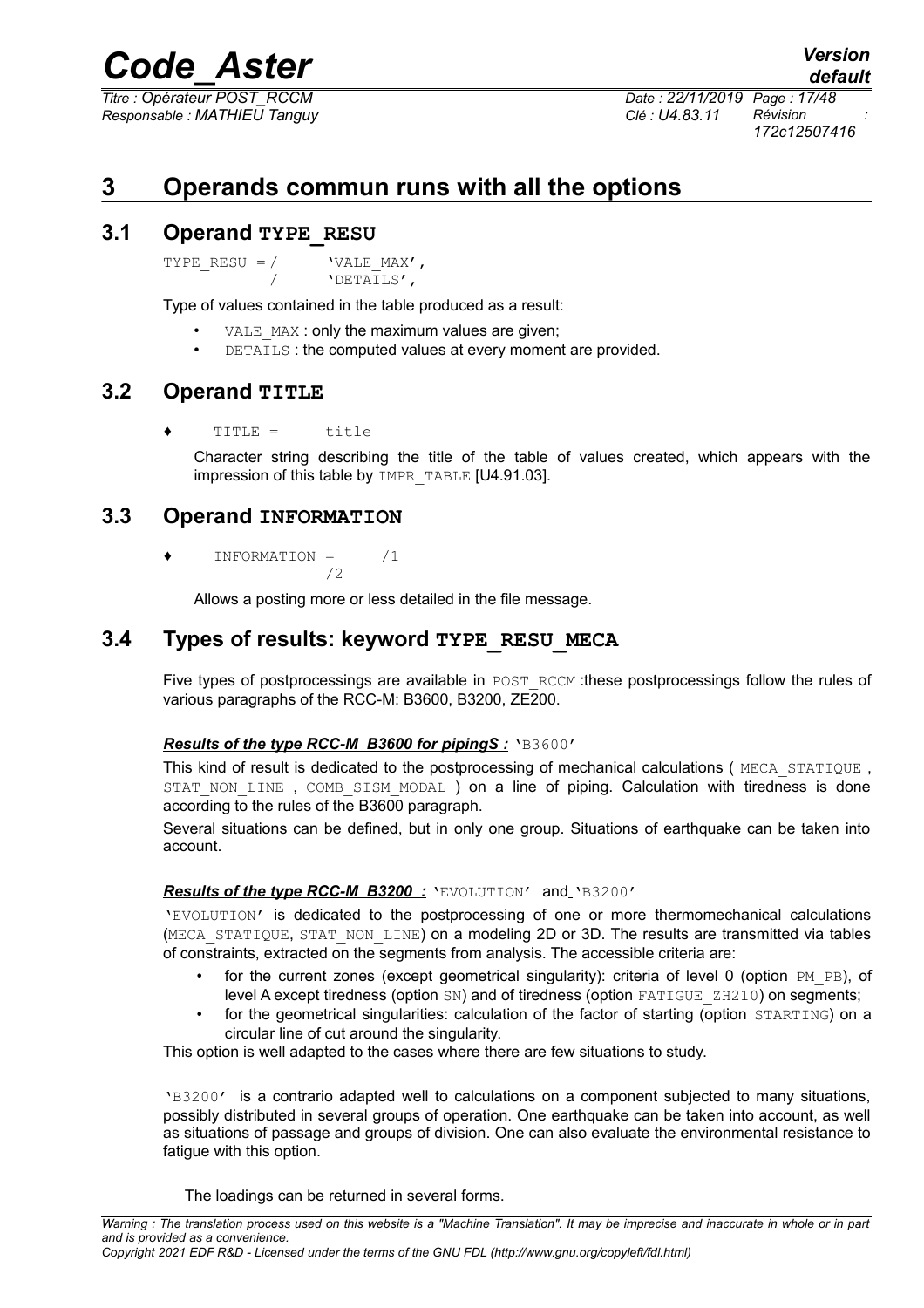*Responsable : MATHIEU Tanguy Clé : U4.83.11 Révision :*

*Titre : Opérateur POST\_RCCM Date : 22/11/2019 Page : 18/48 172c12507416*

*default*

This kind of result can thus require R preliminary calculation:

- D be forced related to the thermal transients considered, that it is necessary to extract on the segment from analysis (RESU THER ),
- D be forced dependent on the loadings of pressure: in the form of transient (RESU\_PRES) or in the form of unit loading with two pressures for the stabilized states (RESU\_MECA\_UNIT, PRES A and PRES B),
- constraints related to the loadings due to the efforts and the times:
	- in the form of transient ( RESU\_MECA )
	- for unit loadings (efforts and unit total moments applied to the limits of the model) with two torques for the stabilized states (CHAR\_ETAT\_With and CHAR\_ETAT\_B). These efforts can be is calculated with C*ode\_hasster* , that is to say resulting from database OAR,
	- for unit loadings to which one applies one torque, this torque is calculated by Interpol ation enters two torques ( CHAR ETAT With and CHAR ETAT B ) who correspond to the temperatures TEMP<sub>A</sub>, and TEMP<sub>B</sub> and thanks to the temperature during the situation TABL TEMP.

The accessible criteria are the criteria of level 0 (option  $PM$   $PB$  ), of level With except tiredness (option SN), of tiredness (option TIREDNESS) and of environmental tiredness (option EFAT) on segments.

#### *Results of the type RCC-M ZE200 :* 'ZE200a' and 'ZE200b'

Method ZE200 of the RCC-M is a mixed method which combines B3200 and B3600. This kind of result is thus dedicated to the postprocessing of mechanical calculations on a line of piping according to B3600 combined with the thermal transients for  $'ZE200a'$ . Method  $'ZE200b'$  draft in more the constraints due to the pressure in the form of transient.

These options are adapted wellS with calculations on a piping subjectedE with many situations, possibly distributed in several groups of operation. One earthquake can be taken into account, as well as situations of passage and groups of division. One can also evaluate the environmental resistance to fatigue with this option.

## **3.5 Produced table**

<span id="page-17-0"></span>The order POST RCCM generate a concept of the type table. The order IMPR TABLE [U4.91.03] allows to print the contents of the table. For more information, one will be able to refer to the document [U2.09.03].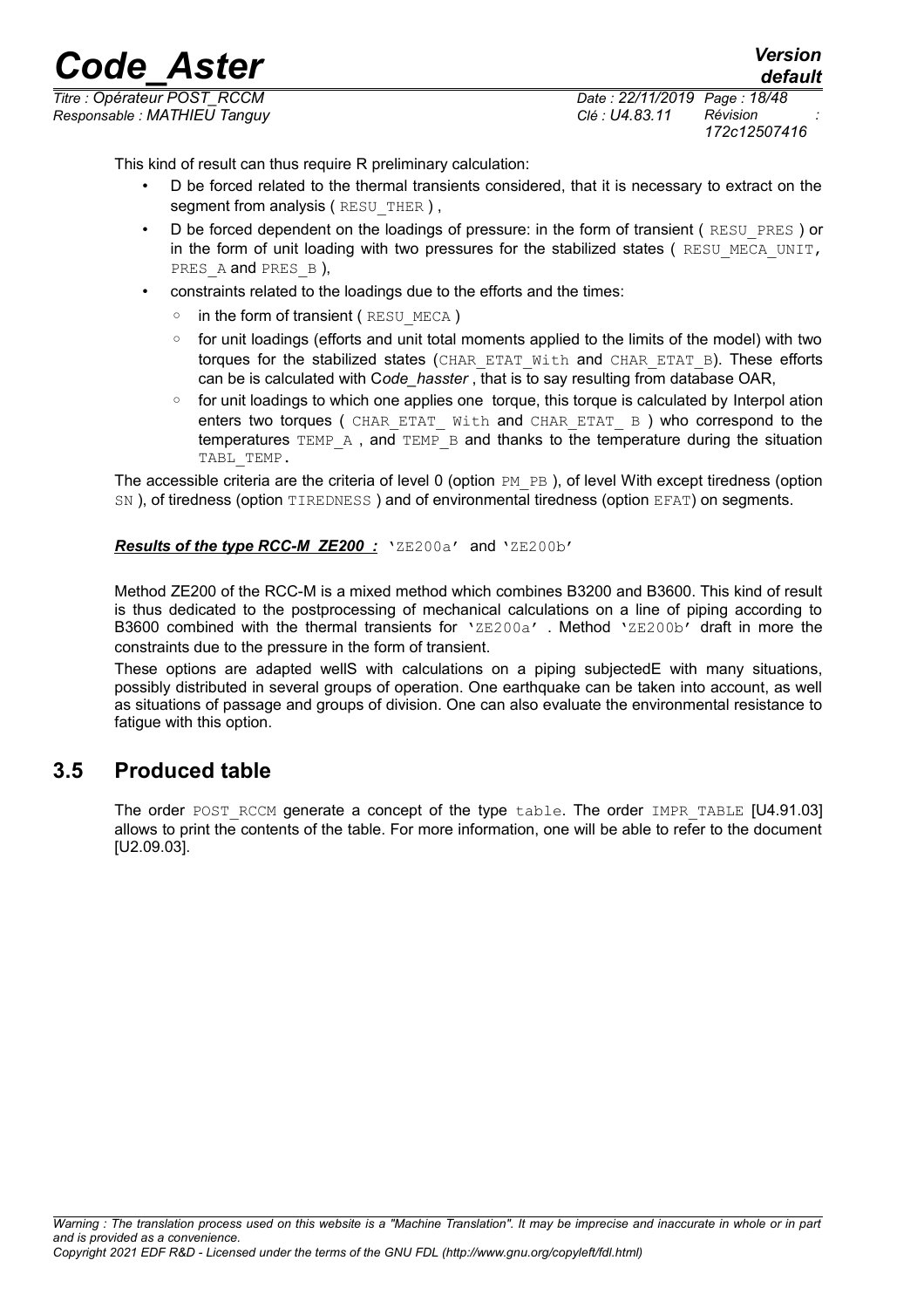*Titre : Opérateur POST\_RCCM Date : 22/11/2019 Page : 19/48 Responsable : MATHIEU Tanguy Clé : U4.83.11 Révision :*

*172c12507416*

## <span id="page-18-5"></span>**4 Operands specific to the results of the type B3200**

## **4.1 Preliminaries**

<span id="page-18-4"></span>From several mechanical computation results on a component, one calculates criteria of level 0 and of level With RCC-M.

The loadings can be returned in several forms.

This kind of result can thus require R preliminary calculation:

- D be forced related to the thermal transients considered, that it is necessary to extract on the segment from analysis (RESU THER ),
- D be forced dependent on the loadings of pressure: in the form of transient (RESU\_PRES) or in the form of unit loading with two pressures for the stabilized states ( $RESUMECAUNIT$ , PRES A and PRES B),
- constraints related to the loadings due to the efforts and the times:
	- in the form of transient (RESU\_MECA)
	- for unit loadings (efforts and unit total moments applied to the limits of the model) with two torques for the stabilized states (CHAR\_ETAT\_With and CHAR\_ETAT\_B). These efforts can be is calculated with C*ode\_hasster* , that is to say resulting from database OAR. **LE locates used for calculation 2D or 3D must be coherent with that in which the total efforts resulting from calculation beam are expressed.**
	- for unit loadings to which one applies one torque, this torque is calculated by Interpol ation enters two torques ( CHAR\_ETAT\_ With and CHAR\_ETAT\_ B ) who correspond to the temperatures  $TEMP^A$ , and  $TEMP^-B$  and thanks to the temperature during the situation TABL TEMP.

## **4.1.1 Option PM\_PB**

<span id="page-18-3"></span>Option allowing to calculate the criteria of level 0 which aim at securing the material against the damage of excessive deformation, plastic instability and elastic and elastoplastic instability. These criteria require the calculation of the equivalent constraints of membrane *Pm*, of membrane local *Pl*, of inflection *Pb* and of membrane plus inflection *Pm+Pb*.

### **4.1.2 Option SN**

<span id="page-18-2"></span>Option allowing to calculate the criteria of level With (except tiredness) which aims at securing the material against the damage of progressive deformation. They require the calculation of the amplitude of variation of constraint linearized in a point, noted *Sn*. Under certain conditions, this option also allows the calculation of  $Sn*$  and of the thermal ratchet (if presence of the keyword factor RESU THER).

### **Note:**

*With the option ' SN ', calculation is done without combination between the definite situations: each situation will be treated successively. To have the sizes with combination between each situation, it is necessary to use L' option ' TIREDNESS '.*

### **4.1.3 Option TIREDNESS**

<span id="page-18-1"></span>The fatigue analyses are carried out within the meaning of the RCCM B3200 on the segment of analysis. Two fictitious transients are thus identified to combine two situations between them [R7.04.03].

## **4.1.4 Option EFAT**

<span id="page-18-0"></span>Environmental fatigue analyses (option 'EFAT') are carried out within the meaning of the RCCM B3200 on the segment of analysis. Two fictitious transients are thus identified to combine two situations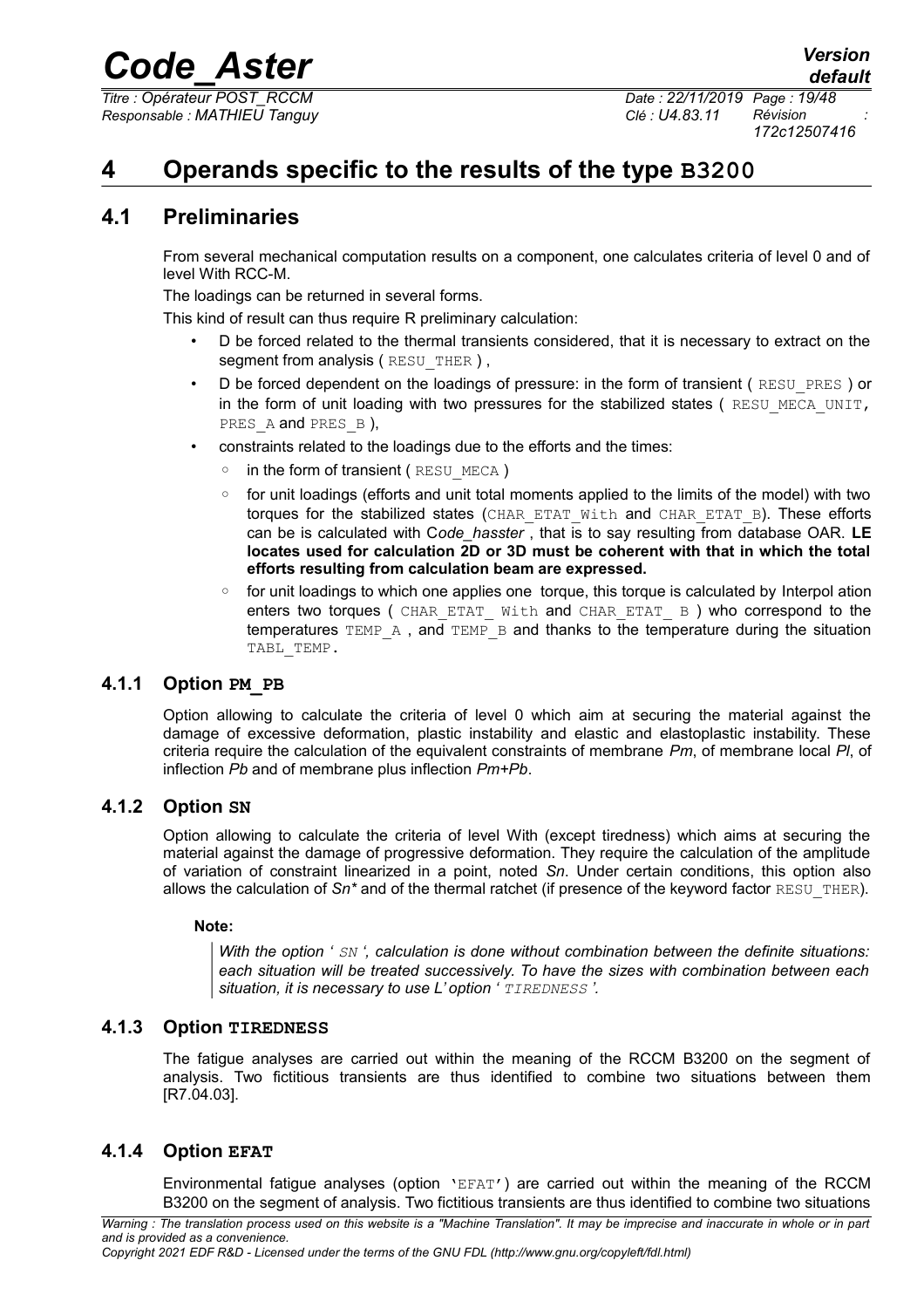*Responsable : MATHIEU Tanguy Clé : U4.83.11 Révision :*

*Titre : Opérateur POST\_RCCM Date : 22/11/2019 Page : 20/48 172c12507416*

between them. Then the effects of the environment REFERENCE MARK on the factor of use are taken into account. It is necessary to add the keyword factor 'ENVIRONMENT' and keywords 'O ETOILE' and 'TABL TEMP' under each occurrence of the keyword factor 'SITUATION' [R7.04.03].

## **4.2 Operand MATER**

#### <span id="page-19-5"></span>♦ MATER = chechmate

Name of material containing, for the analyzed segment, the characteristics defined under the keyword ELAS and RCCM of DEFI\_MATERIAU [U4.43.01] (E, NAKED, ALPHA, WOHLER, E\_REFE, M\_KE, N\_KE, SM)

#### **Notice on the curves of tiredness:**

*The question of the prolongation of the curve of tiredness and the concept of limit of endurance are discussed in the § [7.1.1](#page-41-0) .*

## **4.3 Operand SY\_MAX**

<span id="page-19-4"></span> $\Diamond$  SY\_MAX = symax,

Conventional limit of elasticity for the maximum temperature reached during the cycle. This operand is used only for the calculation of the thermal ratchet. If elastic limit  $SY$  MAX is not defined, one takes the value defined under the operand SY\_02 keyword RCCM in DEFI\_MATERIAU [U4.43.01]; if this operand is not either defined, the calculation of the thermal ratchet is impossible.

## **4.4 Operand METHOD**

<span id="page-19-3"></span>◊ METHOD = / 'TRESCA', [DEFECT] / 'TOUT\_INST'

There exist two methods of selection of the moments during calculation of Sn or Sp:

- method 'TRESCA' carry out a preselection of the moments based on the signed tresca of each transient, it is more rapid of the two methods and it is thus taken by default if the user does not specify anything. Nevertheless it is less robust that second method [R7.04.03]
- method 'TOUT INST' combine all the possibilities of moments and can be more expensive in computing times.

## <span id="page-19-2"></span>**4.5 Operand TYPE\_KE**

 $\Diamond$  TYPE KE = / 'KE MECA', / 'KE\_MIXTE'

The elastoplastic factor of correction That can be calculated in two ways [R7.04.03]:

- $KE$  MECA : it is the original method, only available in the previous versions to version 7.2;
- $KE$  MIXTE : this method breaks up the amplitude of variation of the alternating loads into a thermal part and a mechanical part. It is authorized since the modifying 1997 of the RCC-M.

## **4.6 Operand SOUS\_CYCL**

<span id="page-19-1"></span>•

◊ SOUS\_CYCL = / 'NOT', [DEFECT] / 'YES'

<span id="page-19-0"></span>The factor D'use due to the under-cycles of all the situations can be taken into account or not.

## **4.7 Keyword FACT\_SIGM**

*Warning : The translation process used on this website is a "Machine Translation". It may be imprecise and inaccurate in whole or in part and is provided as a convenience. Copyright 2021 EDF R&D - Licensed under the terms of the GNU FDL (http://www.gnu.org/copyleft/fdl.html)*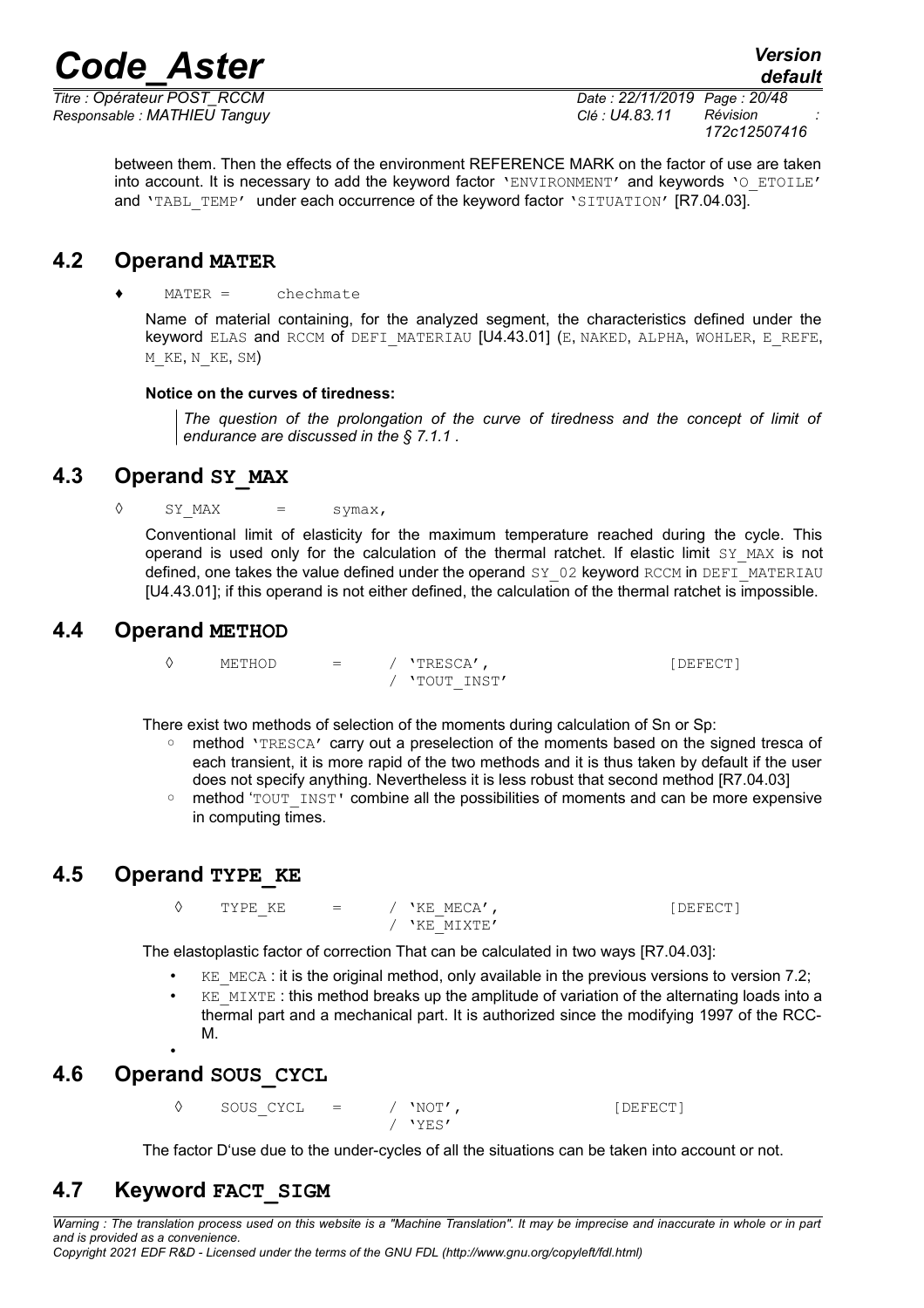*Code\_Aster Version default Titre : Opérateur POST\_RCCM Date : 22/11/2019 Page : 21/48 Responsable : MATHIEU Tanguy Clé : U4.83.11 Révision : 172c12507416*  $\sqrt[3]{}$  FACT\_SIGM=\_F ( $\sqrt[3]{}$  KT SN ◊ KT\_SN = ktsn, [R]<br>KT SP  $\Diamond$  KT SP  $=$  ktsp,

 $[R]$ 

Values of stress concentration  $KT\_SN$  and  $KT\_SP$  to apply to Sn and/or Sp. Intervenes only in the fatigue analysis.

## <span id="page-20-7"></span>**4.8 Keyword INDI\_SIGM**

◊ INDI\_SIGM=\_F (… ),

),

Values of the indices of constraints to be used in the analysis of tiredness (values codified in the RCC - Mr. B3683). The user provides for the segment of calculation, the values of  $C1$ ,  $C2$ ,  $C3$ ,  $K1$ ,  $K2$ ,  $K3$ . This keyword makes it possible to compare results resulting from the method which follows the paragraph ZE200 or the B3600 paragraph.

## **4.9 Keyword RESU\_THER**

<span id="page-20-6"></span>This keyword factor makes it possible to define the results of thermal calculations. It is répétable as many times as there are different thermal calculations.

#### **4.9.1 Operand NUME\_RESU\_THER**

<span id="page-20-5"></span>◆ NUME\_RESU\_THER = numtran (I)

Number of the thermal transients. This number is used to identify the thermal transient associated with each situation (see keyword SITUATION).

### **4.9.2 Operand TABL\_RESU\_THER**

<span id="page-20-4"></span>◆ TABL RESU THER = table (tabl post releve)

Table resulting from POST RELEVE  $T$ , containing for each transitory thermal calculation, the statement of the constraints due to the thermal loading on the section of the grid 2D or 3D chosen by the user at various moments of the transient.

## **4.10 Keyword RESU\_PRES**

<span id="page-20-3"></span>This keyword factor makes it possible to define the results of calculations of pressure. It is répétable as many times as there are different calculations of pressure. It can be used if RESU MECA UNIT and CHAR MECA are not used.

### **4.10.1 Operand NUME\_RESU\_PRES**

<span id="page-20-2"></span>◆ NUME\_RESU\_PRES = numtran (I)

Number of the transients of pressure. This number is used to identify the transient of pressure associated with each situation (see keyword SITUATION).

### **4.10.2 Operand TABL\_RESU\_PRES**

<span id="page-20-1"></span>◆ TABL RESU PRES = table [tabl\_post\_releve]

Table resulting from POST\_RELEVE\_T, containing for each calculation of transitory pressure, the statement of the constraints due to the loading of pressure on the section of the grid 2D or 3D chosen by the user at various moments of the transient.

## <span id="page-20-0"></span>**4.11 Keyword RESU\_MECA**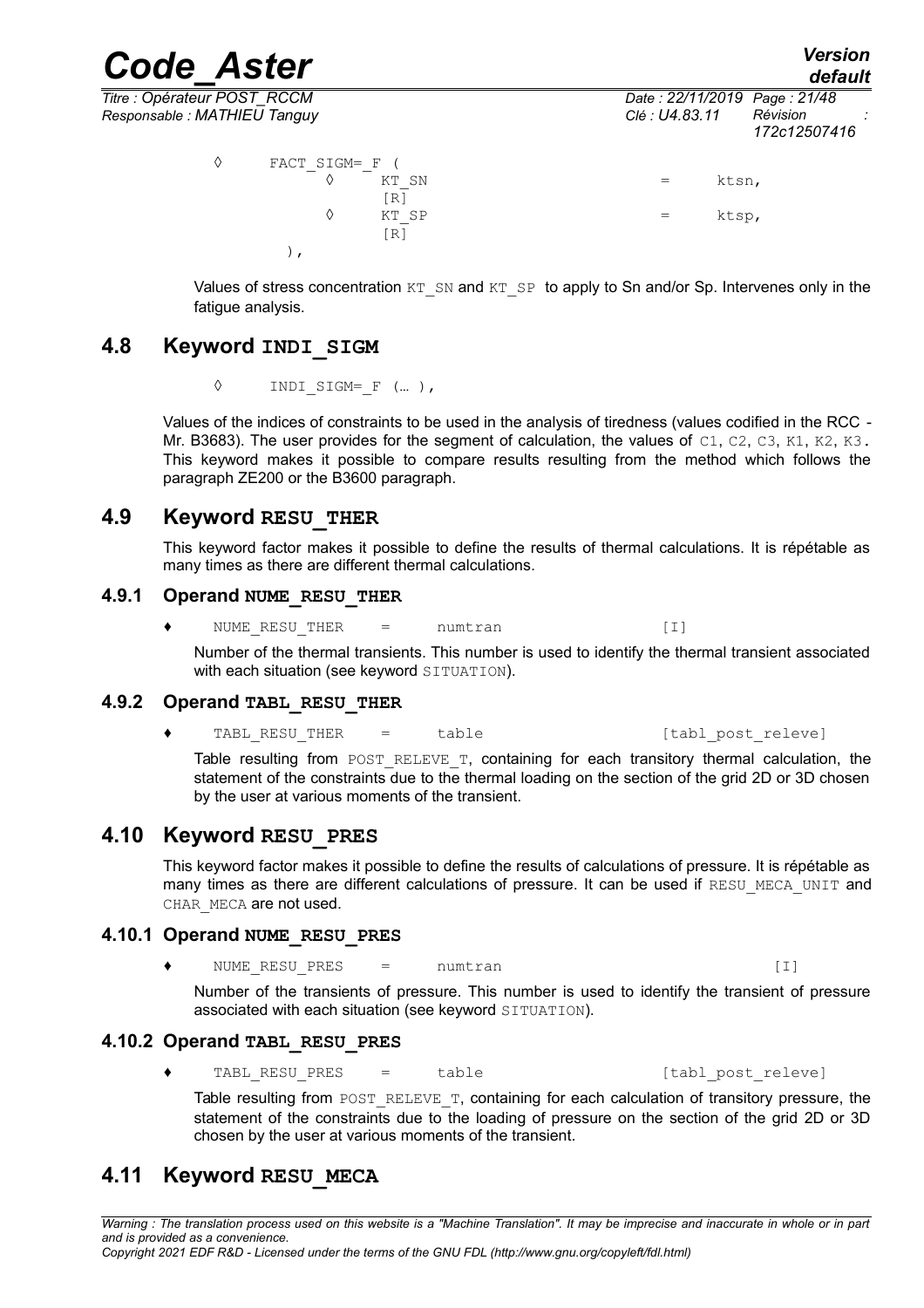*Titre : Opérateur POST\_RCCM Date : 22/11/2019 Page : 22/48 Responsable : MATHIEU Tanguy Clé : U4.83.11 Révision :*

This keyword factor makes it possible to define the results of calculations of mechanical origin. It is répétable as many times as there are different calculations of mechanical origin. This keyword is necessary if the keywords CHAR\_MECA and RESU\_MECA\_UNIT were not well informed.

#### **4.11.1 Operand NUME\_RESU\_MECA**

<span id="page-21-6"></span>NUME RESU MECA  $=$  numtran  $[1]$ 

Number of the transients of mechanical origin. This number is used to identify the mechanical transient associated with each situation (see keyword SITUATION).

### **4.11.2 Operand TABL\_RESU\_MECA**

<span id="page-21-5"></span>◆ TABL RESU MECA = table in the [tabl post releve]

Table resulting from POST\_RELEVE\_T, containing for each transitory mechanical calculation, the statement of the constraints due to the mechanical loading of origin on the section of the grid 2D or 3D chosen by the user at various moments of the transient.

## **4.12 Keyword CHAR\_MECA**

<span id="page-21-4"></span>This keyword factor makes it possible to define, for each mechanical loading appearing in the situations, the torques applied to the limits of the model, resulting from calculations of type beam. It is répétable as many times as there are mechanical loadings different as a whole from the situations. It can be used if RESU\_MECA and RESU\_PRES are not used.

## **4.12.1 Operand NUME\_CHAR**

<span id="page-21-3"></span>Number of the mechanical loading. This number is used to define the loadings associated with each situation (see keyword SITUATION).

### **4.12.2 Operand NOM\_CHAR**

<span id="page-21-2"></span><span id="page-21-1"></span>Name of the loading mécaniquE (optional).

### **4.12.3 Operands MX/MY/MZ/FX/FY/FZ**

Generalized efforts resulting from calculations of the line of piping, standard beam, for each loading, to apply to the profiles of constraints provided under RESU MECA UNIT, by linear combination.

Attention, this supposes that these values are provided in a coherent reference mark with that used for modeling 2D or 3D of the component.

### **4.12.4 Operands MX\_CORP/MX\_TUBU, MY\_CORP/MY\_TUBU,…**

<span id="page-21-0"></span>

|   | MX CORP |     | MXC | [R] |
|---|---------|-----|-----|-----|
|   | MY CORP |     | myC | [R] |
|   | MZ CORP |     | mzC | [R] |
| ♦ | FX CORP |     | fxC | [R] |
| ♦ | FY CORP | $=$ | fyC | [R] |
| ♦ | FZ CORP | $=$ | fzC | [R] |
|   | MX TUBU | $=$ | MXT | [R] |
|   | MY TUBU |     | myT | [R] |
|   | MZ TUBU | $=$ | mzT | [R] |
| ♦ | FX TUBU | $=$ | fXT | [R] |
| ♦ | FY TUBU | $=$ | fуT | [R] |
|   | FZ TUBU |     | fZT | [R] |

Generalized efforts applied to the body and the pipe of a pricking. Their significance is identical to that of the operands MX, MY,... used for the lines of piping.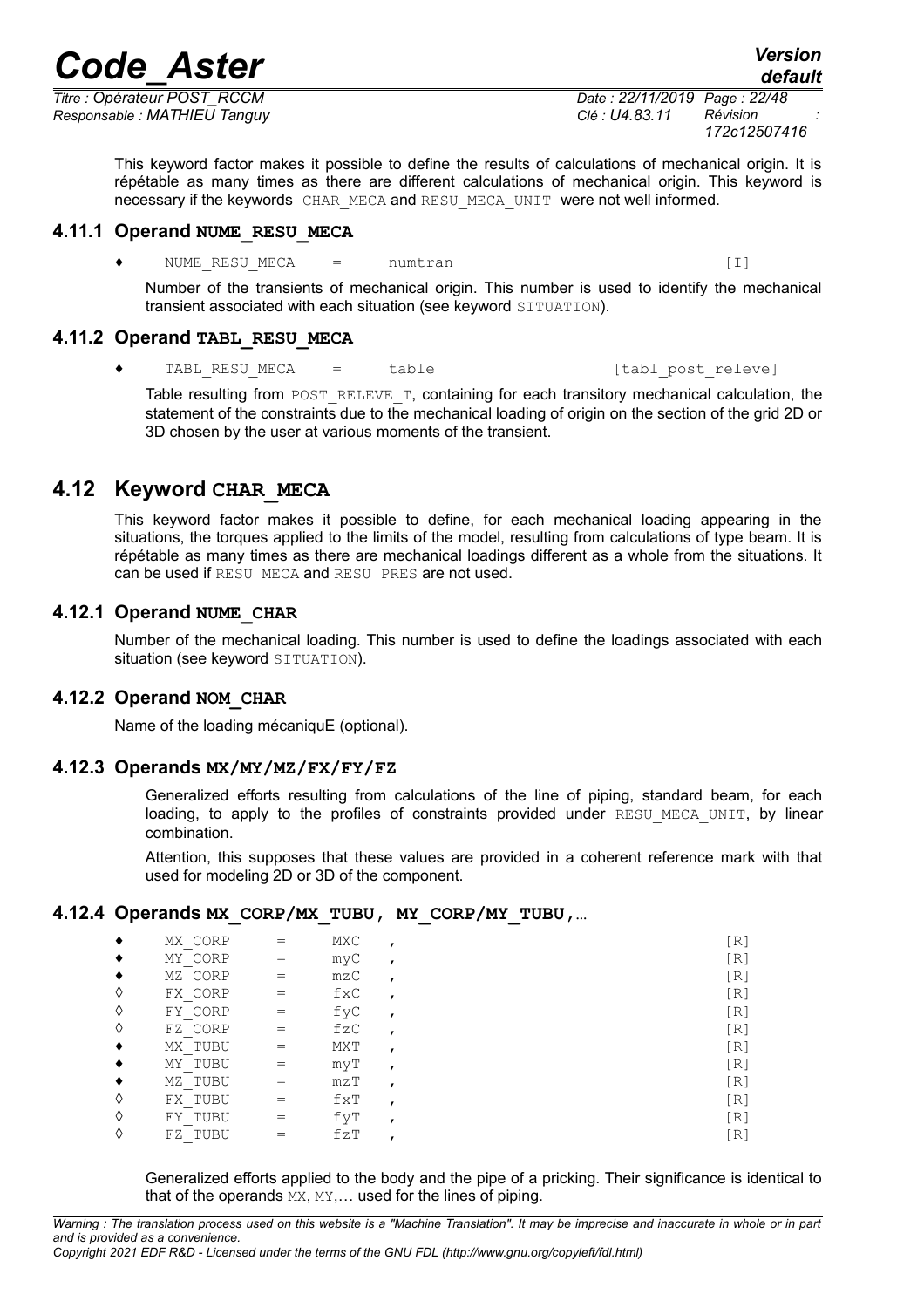*Responsable : MATHIEU Tanguy Clé : U4.83.11 Révision :*

*Titre : Opérateur POST\_RCCM Date : 22/11/2019 Page : 23/48 172c12507416*

> In the case or these operands are used, the tables of corresponding results (TABL MX TUBU, TABL MX CORP,...) must be specified under the keyword RESU MECA UNIT.

## **4.13 Keyword RESU\_MECA\_UNIT**

<span id="page-22-2"></span>RESU MECA UNIT=  $F$  ( ... )

This keyword factor makes it possible to provide the profiles of constraints on the segment chosen, resulting from unit mechanical calculations is on the line of piping (TABL\_MX, TABL\_MY...), that is to say on pricking (TABL\_MX, BODY, TABL\_MX\_TUBU...).It can be used if RESU\_MECA and RESU\_PRES are not used.

For the realization of these calculations, it is recommended to apply to the limits of the model 3D of the connections of type 3D-beam with specific discrete elements. One of these elements is embedded, and to the other, one applies unit generalized efforts. In the case of a pricking, one of the ends of the body is blocked, the generalized efforts being applied to the other end of the body and the end of the pipe.

Let us note that it is of use in calculations RCCM of type piping to consider only the moments, this is why the keywords of the type TABL\_FX, TABL\_FY TABL\_FZ are optional. TABL\_PRES correspondent with a calculation under pressure interns unit, without forgetting the basic effect.

## **4.14 Keyword EARTHQUAKE**

<span id="page-22-1"></span><span id="page-22-0"></span>Only one loading of the type EARTHQUAKE can be defined by group of situations.

#### **4.14.1 Operands NUME\_SITU/NOM\_SITU/NB\_OCCUR/NB\_CYCL\_SEISME**

| ٠ | NUME SITU =                |                           | numsitu, |      |
|---|----------------------------|---------------------------|----------|------|
|   | NOM SITU                   | $\mathbf{r} = \mathbf{r}$ | nomsitu, | [KN] |
| ٠ | $NB$ OCCUR $=$             |                           | nbocc,   |      |
|   | NB CYCL SEISME = $nbsss$ , |                           |          |      |

Number, name (optional) and many occurrences situation earthquake. NB CYCL SEISME is the number of cycles associated with each occurrence with the earthquake, considered as undercycles in the calculation of the factor of use.

### **4.14.2 Operands CHAR\_ETAT**

<span id="page-22-6"></span>CHAR ETAT  $=$  num char meca,  $[1]$ 

NRuméro DU mechanical loading (corresponding to the keyword NUME\_CHAR keyword factor CHAR MECA) associated with the situation of earthquake.

### **4.14.3 Operands TABLE\_FX, TABLE\_FY,…, TABLE\_MZ**

<span id="page-22-5"></span>Profiles of constraints associatedS with the situation of earthquake, this keyword is necessary if the keyword CHAR\_ETAT is not well informed.

## **4.15 Keyword SITUATION**

<span id="page-22-4"></span>This keyword factor makes it possible to define the situations. It is répétable as many times as there are situations.

#### **4.15.1 Operands NUME\_SITU/NOM\_SITU/NB\_OCCUR**

<span id="page-22-3"></span>

| NUME SITU = |                                                                                           | numsitu, |       |
|-------------|-------------------------------------------------------------------------------------------|----------|-------|
| NOM SITU    | $\mathbf{r} = \mathbf{r} \cdot \mathbf{r}$ and $\mathbf{r} = \mathbf{r} \cdot \mathbf{r}$ | nomsitu, | 'KN 1 |
| NB OCCUR    | $\sim$ $\sim$ $\sim$ $\sim$                                                               | nbocc,   |       |

*Warning : The translation process used on this website is a "Machine Translation". It may be imprecise and inaccurate in whole or in part and is provided as a convenience. Copyright 2021 EDF R&D - Licensed under the terms of the GNU FDL (http://www.gnu.org/copyleft/fdl.html)*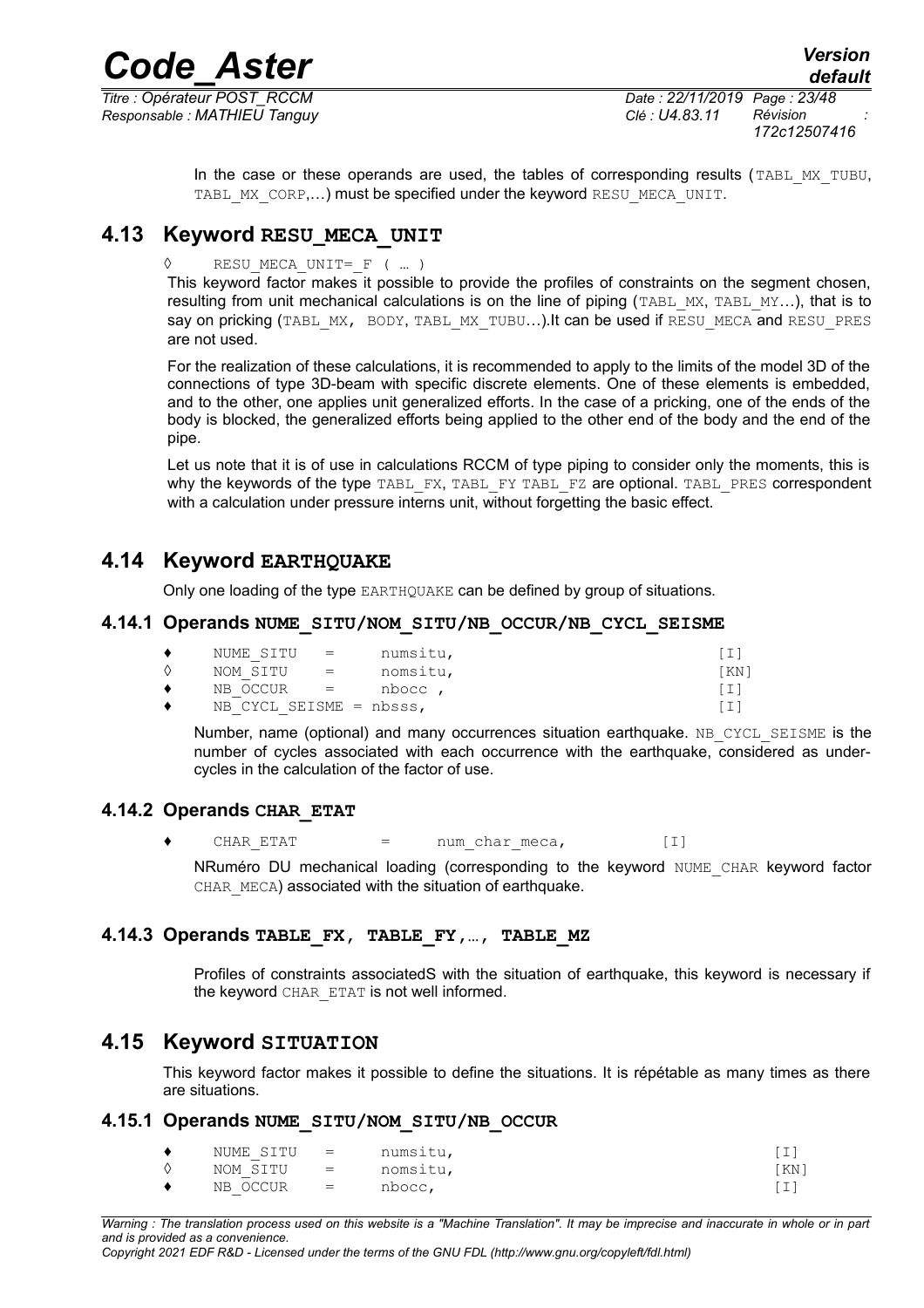*Titre : Opérateur POST\_RCCM Date : 22/11/2019 Page : 24/48 Responsable : MATHIEU Tanguy Clé : U4.83.11 Révision :*

Number, name (optional) and many occurrences situation.

#### **4.15.2 Operand NUME\_GROUPE/NUME\_PASSAGE/NUME\_PARTWithGE**

<span id="page-23-4"></span>

| NUME GROUPE = | (numqroup1, numqroup2, ) |      |
|---------------|--------------------------|------|
| NUME PASSAGE= | $(num1, num2, )$ ,       | IL I |
| NUME PARTAGE= | num1                     |      |

One indicates under NUME GROUPE Numéro(S) of group to which situation belongs.

If the situation is one situation of passage, one indicates under NUME\_PASSAGE numbers of the various groups which it connects (20 groups with more).

When a situation makes the passage between N groups, it necessarily belongs to these N groups (the numbers under NUME PASSAGE must appear under NUME GROUPE).

#### **Note:**

*Inversement, a situation can belong to various groups without being a situation of passage between these groups (the numbers under NUME\_GROUPE are not necessarily under NUME\_PASSAGE)*

If the situation belongs to a group of Partold, one indicates under NUME\_PARTOLD the number of this group of division.

#### **NoticeS :**

*No relation exists between the number of a group of operation (NUME\_GROUPE) and the number of a group of division (NUME\_PARTOLD)*

*A situation can belong to the only one group of division*

#### **4.15.3 Operand COMBINABLE**

<span id="page-23-3"></span>

| COMBINABLE = | 'YES  | DEFECT' |
|--------------|-------|---------|
|              | 'NOT' | 'KN ʻ   |

This keyword indicates if a situation is combinable with the others inside its group (case general). If COMBINABLE=' NON', that means that the situation is a under-cycle.

#### **4.15.4 Operands PRES\_A/PRES\_B**

<span id="page-23-2"></span>

|   | PRES               | $=$ | pressed |          | . . |
|---|--------------------|-----|---------|----------|-----|
| ♦ | PRES<br>↵<br>----- | $=$ | presb   | -<br>. . |     |

Pressions associated with each of the two stabilized states of the situation.

#### **4.15.5 Operand NUME\_RESU\_PRES**

<span id="page-23-1"></span>◊ NUME\_RESU\_PRES = num\_tran [I]

Number of transient of pressure associated with the situation. There can be 0 or 1 transient section by section of line (what corresponds to groups of meshs) for each situation. This number corresponds to the keyword NUME\_RESU\_PRES keyword factor RESU\_PRES.

#### **4.15.6 Operand NUME\_RESU\_THER**

<span id="page-23-0"></span>◊ NUME\_RESU\_THER = num\_tran [I]

Thermal number of transient associated with the situation. There can be 0 or 1 transient section by section of line (what corresponds to groups of meshs) for each situation. This number corresponds to the keyword NUME\_RESU\_THER keyword factor RESU\_THER.

If for a given situation, there are physically two transients for a section, like heating-cooling for example, it is of use to combine these two transients in only one.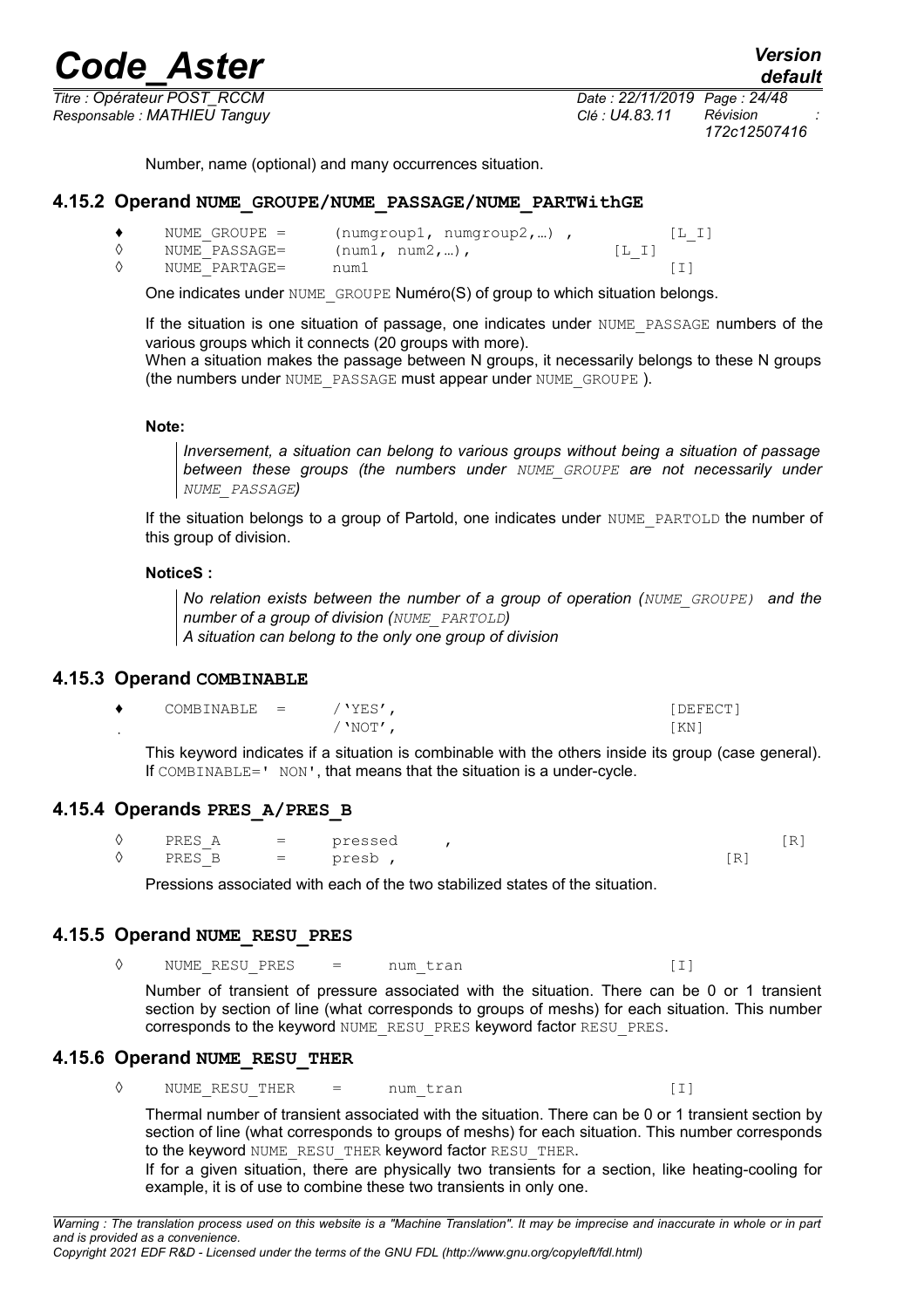*Titre : Opérateur POST\_RCCM Date : 22/11/2019 Page : 25/48 Responsable : MATHIEU Tanguy Clé : U4.83.11 Révision :*

*172c12507416*

### **4.15.7 Operands CHAR\_ETAT\_A/CHAR\_ETAT\_B/ TEMP\_A/TEMP\_B**

<span id="page-24-6"></span>

|   | CHAR ETAT $A =$ | num char meca, | $\lceil 1 \rceil$ |
|---|-----------------|----------------|-------------------|
| ٠ | CHAR ETAT $B =$ | num char meca, | $\lceil 1 \rceil$ |
| ٠ | TEMP A          | temphas,       | [R]               |
| ٠ | TEMP R          | tempb,         | [R]               |

NRuméroS mechanical loadings associated in each stabilized state. These numbers correspond to the keyword NUME CHAR keyword factor CHAR MECA.

If keywords TEMP A and TEMP B are informed, then the keyword TABL TEMP must be well informed too. The moments and efforts will be interpolated according to the temperature.

#### **4.15.8 Operand NUME\_RESU\_MECA**

<span id="page-24-5"></span>◆ NUME\_RESU\_MECA = num\_tran (I)

Number of mechanical transient of origin associated with the situation. There must be 1 transient section by section of line (what corresponds to groups of meshs) for each situation. This number corresponds to the keyword NUME\_RESU\_MECA keyword factor RESU\_MECA. This keyword is necessary if the keywords CHAR\_ETAT\_A and CHAR\_ETAT\_B were not well informed.

## **4.15.9 Operands O\_ETOILE / TABL\_TEMP**

<span id="page-24-4"></span>

|   | O ETOILE  | $\mathbf{r} = \mathbf{r}$ | oet,     | ΓR.     |
|---|-----------|---------------------------|----------|---------|
| ♦ | TABI TEMP | $\mathbf{r} = \mathbf{r}$ | tabtemp, | [table] |

These two operands are necessary for and thus of the environmental call fatigue analysis of the option 'EFAT'. For each situation,  $\circ$  ETOILE represent the degree of oxygen (he is considered here constant) and TABL TEMP is the table of the temperatures according to time during the transient.

**Note:**

*The table under the keyword TABL\_TEMP must be defined at the same moments as the thermal transient of the situation under TABL\_RESU\_THER.*

## **4.16 Keyword ENVIRONMENT**

<span id="page-24-3"></span>This keyword factor makes it possible to calculate the environmental resistance to fatigue. It is not répétable because indexes the data necessary to calculation but common to all the situations.

### **4.16.1 Operand FEN\_INTEGRE**

<span id="page-24-2"></span> $\bullet$  FEN INTEGRE = fenint,  $[R]$ 

Integrated Fen which intervenes in the calculation of the factor of environment.

### **4.16.2 Operand CRIT\_EPSI**

<span id="page-24-1"></span>◆ CRIT\_EPSI = epsilim, [R]

Threshold in deformation from which the factor of environment does not intervene.

### **4.16.3 Operands TABL\_YOUNG**

<span id="page-24-0"></span>♦ TABL\_YOUNG = tabyoung, [table]

Table providing the module of Young (column YOUNG) according to the temperature (column TEMP). A linear interpolation is made starting from this table to evaluate the Young modulus who intervenes of the calculation of the factor of environment.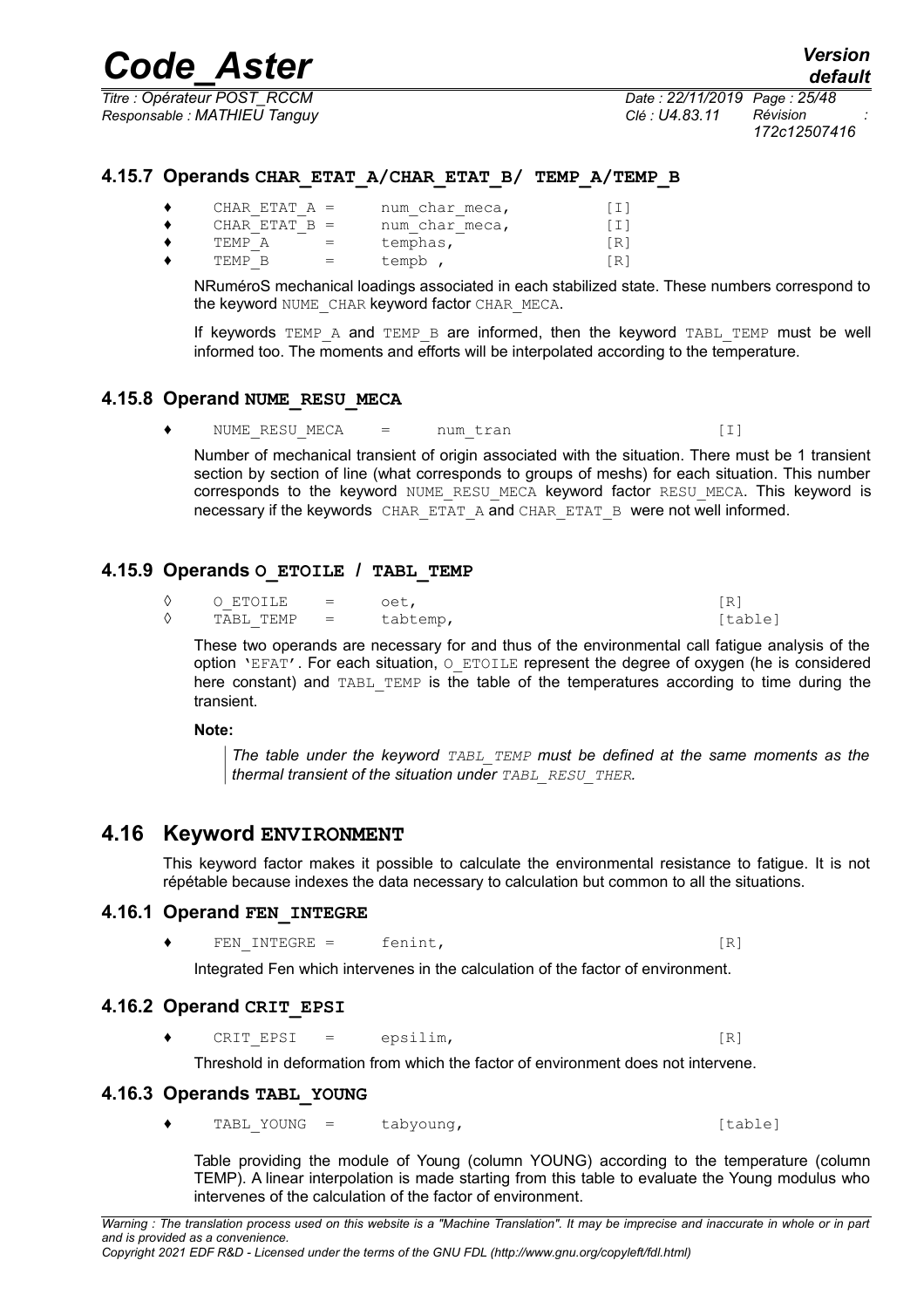*default*

*Titre : Opérateur POST\_RCCM Date : 22/11/2019 Page : 26/48 Responsable : MATHIEU Tanguy Clé : U4.83.11 Révision :*

## **4.16.4 Operands S\_ETOILE**

<span id="page-25-4"></span> $\bullet$  SETOILE = set ,  $[R]$ 

Content of suffer analyzed metal (thus commun run with all the situations) equal to a constant.

#### **4.16.5 Operands SEUIL\_EPSI\_INF/SEUIL\_EPSI\_SUP**

<span id="page-25-3"></span>

| SEUIL EPSI INF | $=$ | epsimin, |  |
|----------------|-----|----------|--|
| SEUIL EPSI SUP | $=$ | epsimax, |  |

Thresholds which intervene in the calculation the speed of deformation.

## **4.16.6 Operands A\_ENV/B\_ENV/C\_ENV**

<span id="page-25-2"></span>

| $\bullet$ | $A$ $ENV =$ | aenv, | [R] |
|-----------|-------------|-------|-----|
| $\bullet$ | $B$ $ENV =$ | benv, | [R] |
| $\bullet$ | $C$ $ENV =$ | cenv, | [R] |

Constants which intervene in the general expression of the factor of environment.

## **4.16.7 Operands**

<span id="page-25-1"></span>**SEUIL\_T\_INF/SEUIL\_T\_SUP/VALE\_T\_INF/VALE\_T\_SUP/VALE\_T\_MOY\_NUM/VA LE\_T\_MOY\_DEN**

| SEUIL T INF                     | $=$ | tempmin,   | 'Ri               |
|---------------------------------|-----|------------|-------------------|
| SEUIL T SUP                     | $=$ | tempmax,   | [R]               |
| T TNF<br>VALE                   |     | valmin,    | $\lceil R \rceil$ |
| VALE T SUP                      | $=$ | valmax,    | $\lceil R \rceil$ |
| MOY NUM<br>VALE<br>$\mathbb{T}$ | $=$ | valmoynum, | $\lceil R \rceil$ |
| <b>MOY</b><br>DEN<br>T<br>VALE. | $=$ | valmoyden, | 「R]               |

<span id="page-25-0"></span>Thresholds which intervene in the calculation of the T\* temperature.

## **4.17 Produced table and example**

The table produced by POST\_RCCM depends onOPTION of calculation and type of result requested under the operand TYPE\_RESU:

- if  $TYPE$   $RESU=$ '  $VALE$   $MAX'$  (option by default): the table is simple and comprises only the maximum parameters various sizes (Pm, Pb, Pmpb, Sn, Sn\*, Sp, Salt, Fu, Fu\_environnement and sizes related to the ratchet) at the two ends
- if TYPE RESU=' DETAILS' : the table is much richer. It comprises maximum parameters quoted previously (line 'MAXIMUM') more all calculated parameters, for each situation (lines of the type 'SITU') and each combination of situation (lines of the type 'COMB'), with or without earthquake, and the combinations which really intervened in the calculation of the factor of use (line 'FACT'). IL is then strongly recommended to print the table with successive filters so that it is easily exploitable.
	- **Impression of the maximum one:** if TYPE RESU='VALE MAX' or with a filter in IMPR TABLE : FILTRE= F (NOM PARA=' TYPE', VALE  $K=$ ' MAXI' ), the produced table can contain according to the option requested following parameters:  $PM_{MAX}$ ,  $PB_{MAX}$ ,  $PM_{MAX}$ ,  $SN_{MAX}$ ,  $SN_{MAX}$ ,  $SN_{MAX}$ ,  $SN_{MAX}$ ,  $SN_{MAX}$ ,  $SN_{MAX}$ ,  $SN_{MAX}$ ,  $SN_{MAX}$ ,  $SN_{MAX}$ ,  $SN_{MAX}$ ,  $SN_{MAX}$ ,  $SN_{MAX}$ ,  $SN_{MAX}$ ,  $SN_{MAX}$ ,  $SN_{MAX}$ ,  $SN_{$ PB\_MAX, PMPB\_MAX, SN\_MAX, SN\*\_MAX, SIGM\_M\_PRES, SN\_THER\_MAX, CRIT LINE MAX, SP\_THER\_MAX, CRIT\_PARA\_MAX, SP\_MAX, SALT\_MAX, FU\_TOTAL and FOne\_TOTAL.
	- **Impression of the sizes of each situation:** with a filter in IMPR TABLE : FILTRE= ( $F$  (NOM PARA=' TYPE', VALE K=' SITU' ),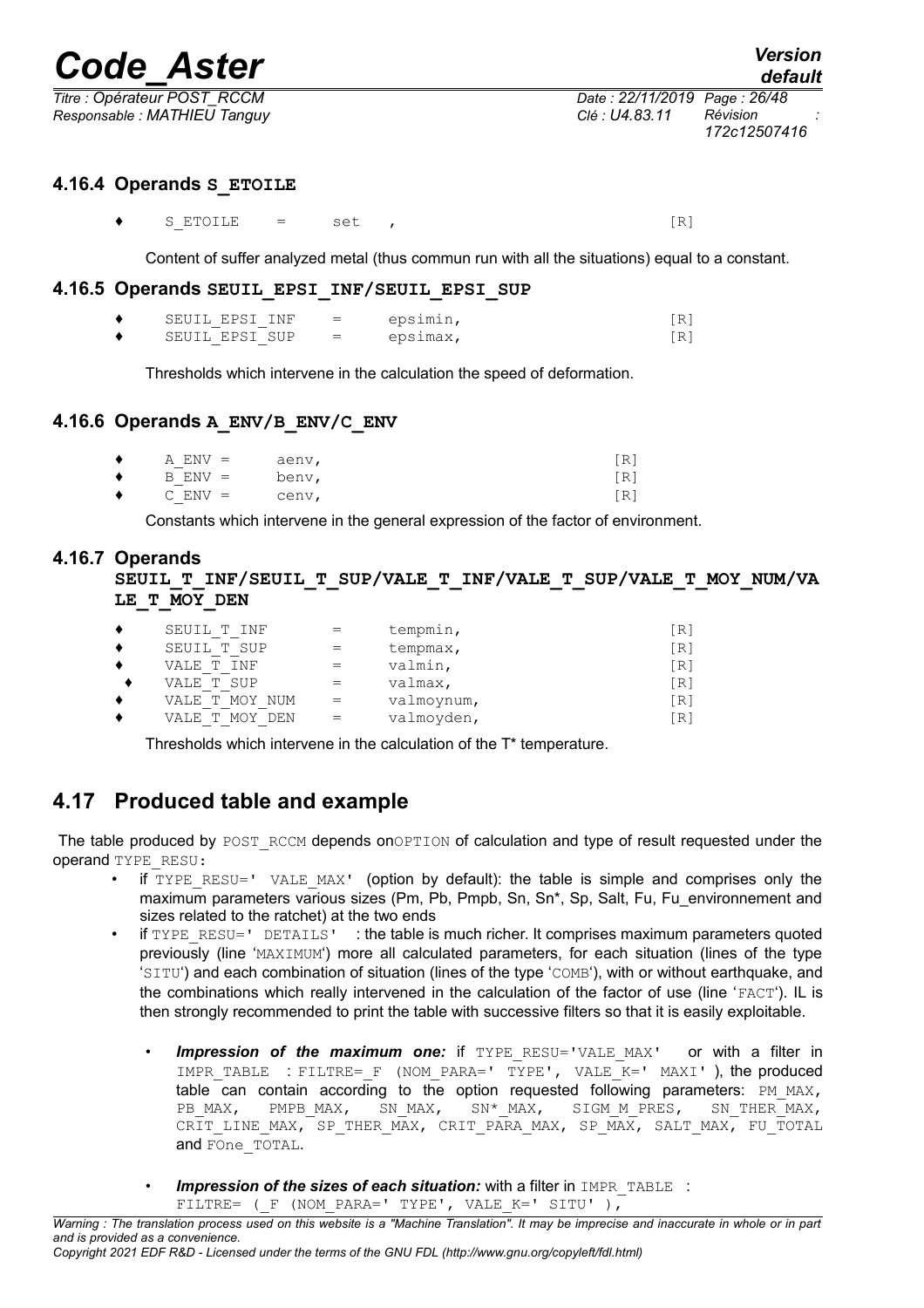*Responsable : MATHIEU Tanguy Clé : U4.83.11 Révision :*

*Titre : Opérateur POST\_RCCM Date : 22/11/2019 Page : 27/48 172c12507416*

> \_F (NOM\_PARA=' SEISME', VALE\_K=' AVEC' *or* ' SANS') ), the produced table contains according to the option requested following parameters for each situation (with or without earthquake): PM, PB, PMPB, SNR, INST\_SN\_1, INST\_SN\_2, SN\*, INST\_SN\*\_1, INST\_SN\*\_2, SIG\_PRES\_MOY, SN\_THER, CRIT\_LINE, SP\_THER, CRIT\_PARAB, SP1 (MECA), INST\_SALT\_1, INST\_SALT\_2, SALT and FU\_UNIT.

**Impression of the sizes of each combination of situations:** with a filter in IMPR\_TABLE : FILTRE= (  $F$  (NOM PARA=' TYPE', VALE K=' COMB' ), F (NOM PARA=' SEISME', VALE K='

AVEC' *or* ' SANS') ), the produced table contains according to the option requested following parameters for each one of combinations of situations (with or without earthquake): SNR, INST\_SN\_1, INST\_SN\_2, SN\*, INST\_SN\*\_1, INST\_SN\*\_2, SIG\_PRES\_MOY, SN\_THER, CRIT\_LINE, SP\_THER, CRIT\_PARAB, SP1 (MECA), INST\_SALT\_1, INST\_SALT\_2, SALT and FU UNIT.

• *Impression of the combinationS situations who intervened in the calculation of factor* of use : with a filter in IMPR TABLE :  $\tt{FlITRE= (F (NOM) PARA='} TYPE', VALE\_K='FACT', ),),$ the produced table contains according to the option requested following parameters for each one of combinations of situations who intervened in the calculation of the factor of use FU TOTAL : SNR, INST SN 1, INST SN 2, SN\*, INST SN\* 1, INST SN\* 2, INST\_SALT\_1, INST\_SALT\_2, SALT, FU\_UNIT, NOCC\_PRIS, FU\_PARTIEL.

If Option ' EFAT ' is called, a size is added daNS the maximum ones by report with the option 'TIREDNESS' : FUEN TOTAL. Moreover, if TYPE RESU=' DETAILS', three sizes are added in the lines of the type 'FACT': FEN, FEN INTEGRE, and FOne PARTIAL.

For the follow-up of calculations, DES additional information can be in particular found in the file message for the option TIREDNESS. ON can thus follow at the origin then at the end of the segment : treatment of each situation then combinations of situations and the posting of  $FU_T$  $T$ OTAL (of which the part related to the sous cycles and the part related to the seismic sous cycles)

S tests **rccm01has, rccm01B, rccm01c, rccm01d, rccm01e and rccm07** providedSENT in particular complete examples of use. For more information, one will be able to also refer to the document [U2.09.03].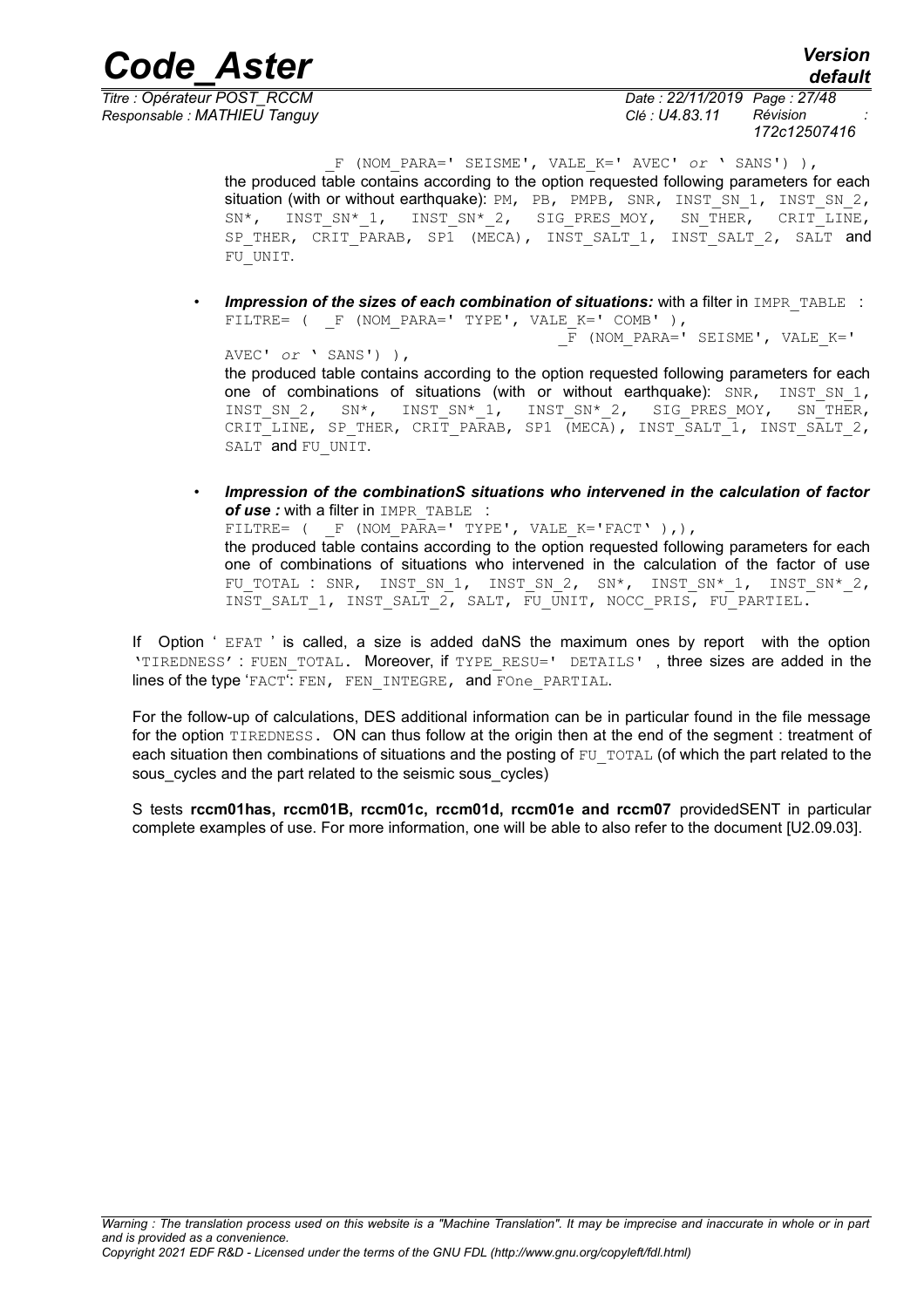*Responsable : MATHIEU Tanguy Clé : U4.83.11 Révision :*

*Titre : Opérateur POST\_RCCM Date : 22/11/2019 Page : 28/48 172c12507416*

## <span id="page-27-2"></span>**5 Operands specific to the results of the type B3600**

## **5.1 Opening remarks concerning the stages preliminary to this postprocessing**

<span id="page-27-1"></span>From several mechanical computation results (MECA\_STATIQUE, STAT\_NON\_LINE, COMB SISM MODAL) on a line of piping, one calculates criteria of tiredness by the option TIREDNESS. The data necessary to postprocessing are summarized here (and detailed in the following paragraph):

- Geometry of the line of piping.
- The material field: it is the map of materials assigned to the groups of meshs of the grid by AFFE\_MATERIAU which it is necessary to add the curve of tiredness, E\_REFE, M\_KE and N\_KE (keywords RCCM).
- AFFE\_CARA\_ELEM allows to affect the elementary characteristics.
- Indices of constraints (in each node of the grid).
- The scenario of operation containing the list of the situations:
	- For each situation:
		- 1) Many occurrences of each situation (thus of each stabilized state).
		- 2) Pressure and average temperature of each stabilized state.
		- 3) List of the mechanical loadings of each stabilized state.
		- 4) The group of membership of the situation.
		- 5) The associated thermal transient.
- Results of calculations for each mechanical loading (including the earthquake), located by its number, with for information the name of the loading case: field by elements with the nodes of generalized efforts, for each loading (EFGE\_ELNO, or SIEF\_ELNO).
- For each node, a reference to a definite thermal result below.
- Results of thermal calculations: calculations finite elements 2D or 3D which gives information depend at the same time on the geometry and the transient. There is thus a thermal calculation by type of junction, and type of transient. In practice two are carried out POST RELEVE T by transient and different type of thickness or geometry: one POST\_RELEVE\_T with the option EXTRACTION, and a second with the option AVERAGE

Preliminary calculations to carry out are thus:

- Calculations of type beam (elastic design) for each loading (one makes use only of the moments, expressed in a local reference mark with each element, locates presumedly identical for all the results) composing each of the two stabilized states of each situation.
- A seismic calculation (inertial answer and displacements of anchoring) (only one type of earthquake taken into account).
- The calculation of each thermal transient, in as many grids 2D or 3D that there are different thicknesses or components.

Operands and keywords of the option TIREDNESS were selected in order to allow a later use in link with tool OAR. They are thus inspired by the specifications of database OAR [3].

## **5.2 Operand CHAM\_MATER**

<span id="page-27-0"></span>♦ CHAM\_MATER = chmat

It is the material field containing, for all the meshs of the model, the characteristics material useful to TIREDNESS and definite under the keyword ELAS FO, TIREDNESS and RCCM of DEFI MATERIAU [U4.43.01] (E, NAKED, ALPHA, WOHLER, E\_REFE, M\_KE, N\_KE, SM).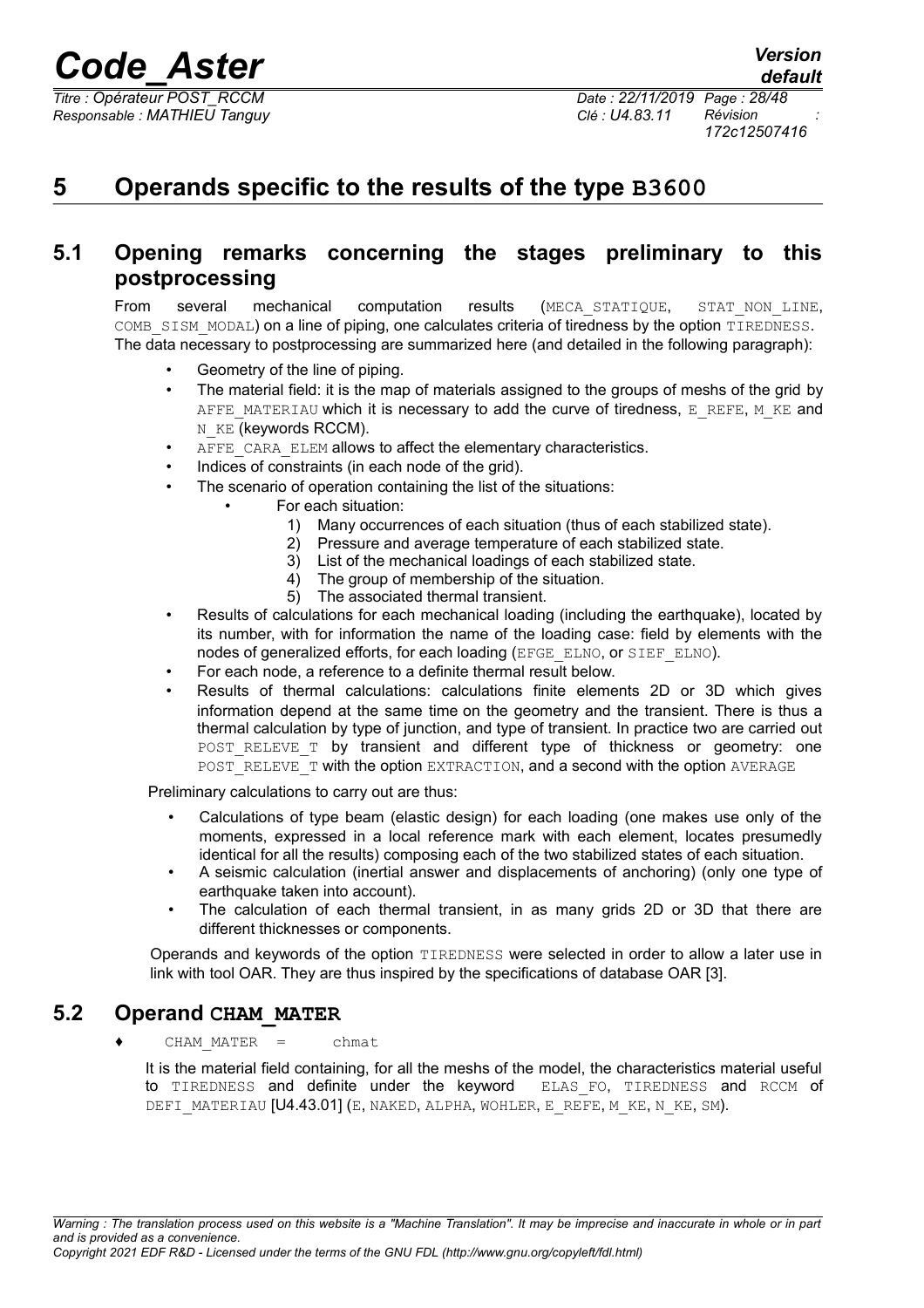*Responsable : MATHIEU Tanguy Clé : U4.83.11 Révision :*

*Titre : Opérateur POST\_RCCM Date : 22/11/2019 Page : 29/48 172c12507416*

#### **Notice on the curves of tiredness:**

*For the small amplitudes of constraints, the difficulty of the prolongation of the curve of tiredness can arise: for example, for the curves of tiredness of the RCCM beyond 10 <sup>6</sup> cycles, the corresponding constraint, 180 MPa is regarded as limit of endurance, i.e. that very forced lower than 180 MPa must produce a factor of null use, or an infinite number of cycles acceptable.* 

*The method adopted here corresponds to this concept of limit of endurance: if the amplitude of constraint is lower than the first X-coordinate of the curve of tiredness, then one takes a factor of null use.*

## **5.3 Operand CARA\_ELEM**

<span id="page-28-5"></span>♦ CARA\_ELEM = will cara

It is the field of characteristics of the elements of beams (external ray and thickness, angle and radius of curvature of the elbows) defined by AFFE\_CARA\_ELEM.

## **5.4 Operand MODEL**

<span id="page-28-4"></span> $MODEL = model$ 

<span id="page-28-3"></span>It is the model (finite element of beam) on which were carried out calculations of the mechanical loadings.

## **5.5 Operand TYPE\_KE**

 $\Diamond$  TYPE KE = / 'KE MECA', [DEFECT] / 'KE\_MIXTE'

The elastoplastic factor of correction That can be calculated in two ways [R7.04.03]:

- $KE$  MECA : it is the original method, only available in the previous versions to version 7.2;
	- $KE$  MIXTE : this method breaks up the amplitude of variation of the alternating loads into a thermal part and a mechanical part. It is authorized since the modifying 1997 of the RCC-M.

## **5.6 Keyword ZONE\_ANALYSE**

<span id="page-28-2"></span>This keyword makes it possible to limit the fatigue analysis to meshs or groups of mesh of the line of piping.

#### **5.6.1 Operands ALL/GROUP\_MA**

<span id="page-28-1"></span> $\Diamond$  / ALL = 'YES' ,  $GROUPMA = qma1$ , [groupma]

By default the calculation of the factor of use is made for all the nodes of the model.

These keyword make it possible to restrict the analysis with groups of meshs, which makes it possible to save time of calcu L.

## **5.7 Keyword RESU\_MECA**

<span id="page-28-0"></span>This keyword factor makes it possible to define the results of mechanical calculations. It is répétable as many times as there are mechanical loadings different as a whole from the situations.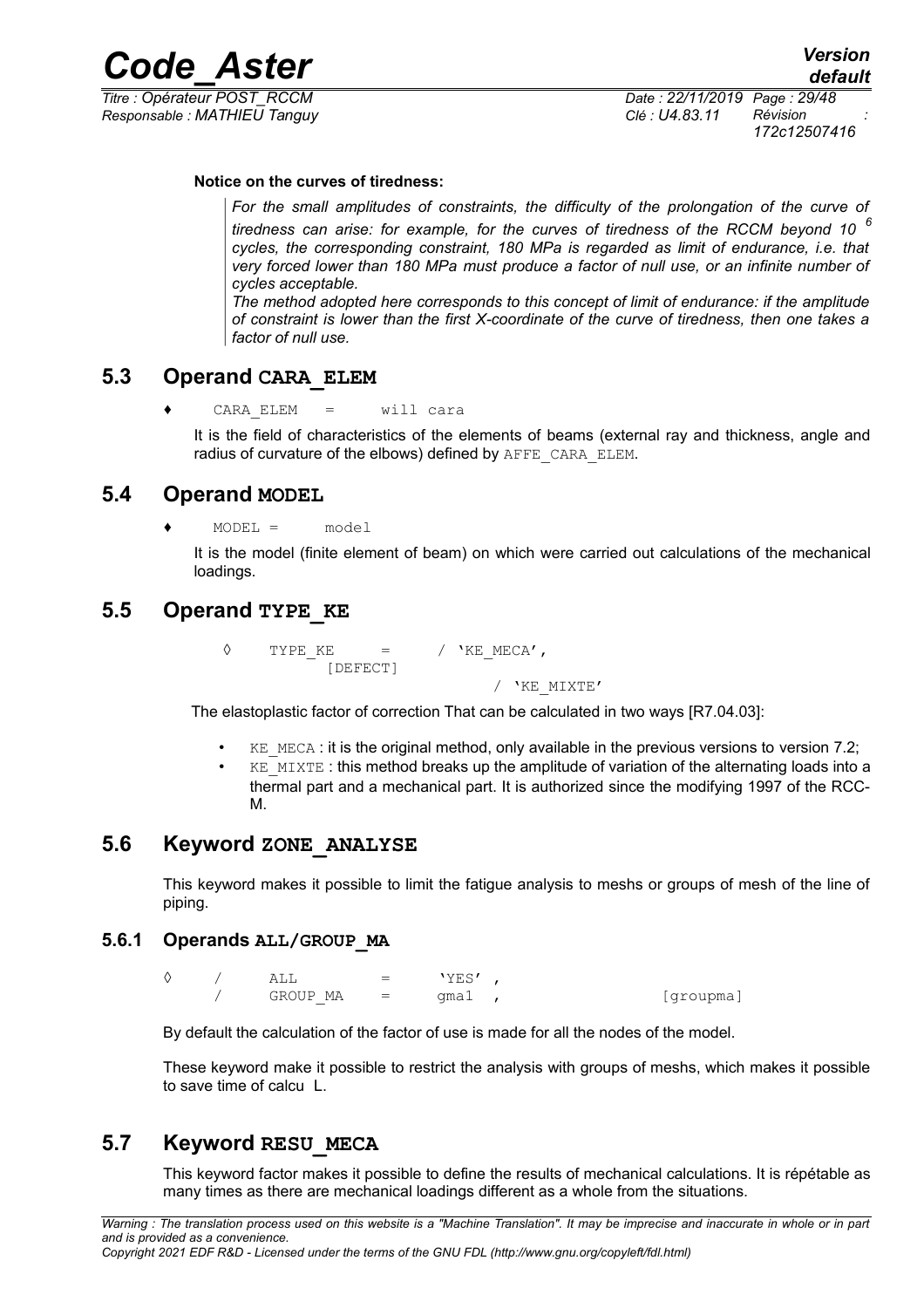*Responsable : MATHIEU Tanguy Clé : U4.83.11 Révision :*

*Titre : Opérateur POST\_RCCM Date : 22/11/2019 Page : 30/48 172c12507416*

## **5.7.1 Operand NUME\_CHAR**

<span id="page-29-3"></span>Number of the mechanical loading. This number is used to define the loadings associated with each situation (see keyword SITUATION).

## **5.7.2 Operand NOM\_CHAR**

<span id="page-29-2"></span>Name (optional) of the mechanical loading.

### **5.7.3 Operand RESULT/CHAM\_GD**

<span id="page-29-1"></span>

|  | CHAM GD | cham effo  |             |              | [cham elem] |
|--|---------|------------|-------------|--------------|-------------|
|  | RESULT  | resu,      |             |              | [evol elas] |
|  |         |            |             |              | [evol noli] |
|  |         | TOUT ORDRE | 'YES'       |              |             |
|  |         | NUME ORDRE | lordre      |              | [1 I]       |
|  |         | LIST ORDRE | lordre      |              | [listIs]    |
|  | INST    |            | linst,      |              | [1 R]       |
|  |         | NOEUD CMP  | $l$ noecmp, |              | [1 K16]     |
|  |         | LIST INST  | linst,      |              | [listr8]    |
|  |         | NOM CHAM   |             | 'EFGE ELNO'  |             |
|  |         |            |             | 'SIEF ELNO', |             |
|  |         |            |             |              |             |

The results of calculations for each loading (fields by elements with the nodes of generalized efforts) can be defined:

- that is to say a field by element: cham\_effo who is of type EFGE\_ELNO, or SIEF\_ELNO,
- that is to say a structure of data result (exit of MECA\_STATIQUE or STAT\_NON\_LINE) with parameters of extraction: moment, NOM CHAM=' EFGE ELNO', or 'SIEF ELNO'...) or resulting from COMB SISM MODAL or MODE STATIOUE with the additional parameter of extraction NOEUD CMP.

For the latter, the fields of efforts relating to the earthquake are the moments for each component of each earthquake, resulting from a quadratic combination  $NOEUD$  CMP= ( $NCOMBI'$ ,  $NOUAD'$ ) for the inertial answer; and of the nodes and the directions (for example NOEUD CMP= ('N1', 'DX')) for displacements of anchorings.

## **5.8 Operand INDI\_SIGM**

<span id="page-29-0"></span> $\blacklozenge$  INDI SIGM = F (...)

Values of the indices of constraints to be used in the analysis of tiredness (values codified in the RCC - Mr. B3683, variable according to the type of junction). The user provides for each group of meshs, or each node of each mesh, the values of C1, C2, C3, K1, K2, K3, knowing that the values by default are those which correspond to the right parts of pipings, which facilitates the introduction of the data. One will be able to have for example:

INDI\_SIGM= \_F ( GROUP\_MA=' GMA1'), (assignment of the values by default for all the nodes of all the meshs of  $GMA1$ )

TYPE ELEM STANDARD is a keyword optional, purely informative, allowing to clearly show more in the table the results according to the type of elements and junctions. One will be able to give, as in OAR, [3] a description of the type:

- DRO: to some extent right.
- NECK: for an elbow,
- TRN : for a transition from thickness,

*Warning : The translation process used on this website is a "Machine Translation". It may be imprecise and inaccurate in whole or in part and is provided as a convenience. Copyright 2021 EDF R&D - Licensed under the terms of the GNU FDL (http://www.gnu.org/copyleft/fdl.html)*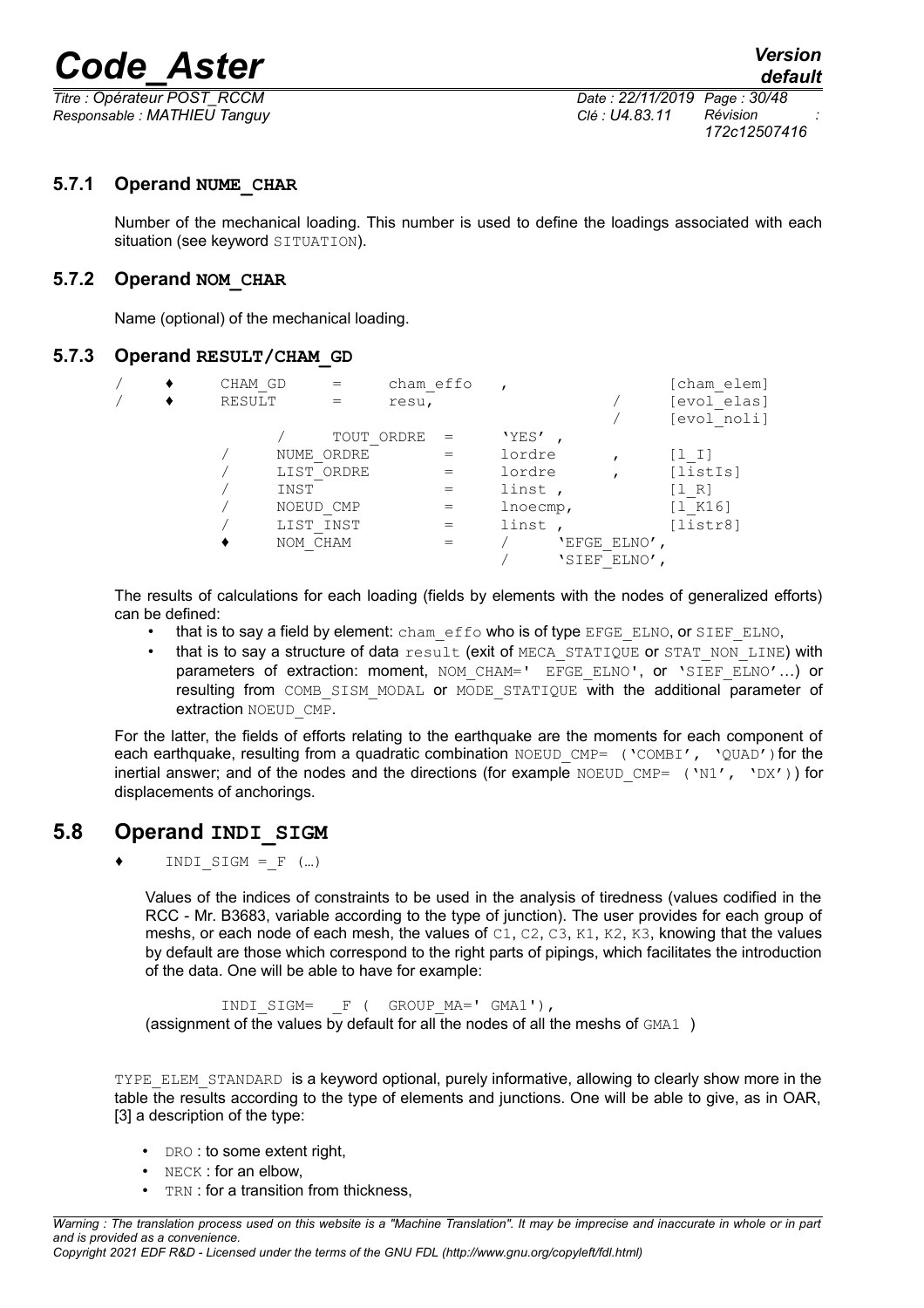*Responsable : MATHIEU Tanguy Clé : U4.83.11 Révision :*

*Titre : Opérateur POST\_RCCM Date : 22/11/2019 Page : 31/48 172c12507416*

• TEE : for a t-piece.

## **5.9 Keyword RESU\_THER**

<span id="page-30-2"></span>This keyword factor makes it possible to define the results of thermal calculations. It is répétable as many times as there are different thermal calculations and geometrical discontinuities or materials. As an indication, there can be: (many discontinuities) \* (many thermal transients).

### **5.9.1 Operand NUME\_RESU\_THER**

<span id="page-30-1"></span>NUME RESU THER  $=$  numtran  $[1]$ 

Number of the thermal transients. This number is used to identify the thermal transient associated with each situation (see keyword SITUATION).

## **5.9.2 Operand TABL\_RESU\_THER**

<span id="page-30-0"></span>◆ TABL RESU THER = table in table [table]

Table resulting for example from POST RELEVE T, containing for each transitory thermal calculation, the statement of the temperatures on a section (chosen by the user) of the grid 2D or 3D of a junction or a right part at various moments of the transient. The origin of the section must be the internal skin.

◆ TABL MOYE THER = table in table [table]

Table resulting for example from POST\_RELEVE\_T (OPERATION=' MOYENNE'), container for each transitory thermal calculation, averages of order 0 and 1 of the temperatures on the selected section (in coherence with TABL RESU THER) at various moments of the transient. These quantities are used to calculate the values of  $~\Delta$   $T_{1}$  ,  $~\Delta$   $T_{2}$  ,  $~T_{a}$  and  $~T_{b}$  [R7.04.03].

### **5.9.3 Operands ALL / GROUP\_MA/MESH/GROUP\_NO/NODE**

<span id="page-30-5"></span>

|   |          | AT.T.<br>GROUP MA = |                           | $=$  | 'YES'<br>qmal , | [groupma] |
|---|----------|---------------------|---------------------------|------|-----------------|-----------|
| ♦ | GROUP NO |                     | $\mathbf{r} = \mathbf{r}$ | qnol |                 | [qroupno] |

The table and the transient are associated is with a group of meshs (in general this group contains all the right parts which see the same thermal transient), that is to say with a mesh, and a node of this mesh (what corresponds in general to a junction). One will be able to have for example:

| TABL RESU THER =       | tabl1,                     |                                  |
|------------------------|----------------------------|----------------------------------|
| TABL MOYE THER =       | tabl11,                    |                                  |
| $GROUP MA = 'qma1')$ , |                            |                                  |
| (NUME RESU THER        |                            |                                  |
| TABL RESU THER =       | tabl2,                     |                                  |
| TABL MOYE THER =       | tabl22,                    |                                  |
| $GROUP MA =$           |                            |                                  |
| $GROUP NO =$           |                            |                                  |
|                        | $=$ F (NUME RESU THER<br>F | $\Gamma$ Gmy2 $\Gamma$<br>'GNo1' |

## **5.10 Keyword EARTHQUAKE**

<span id="page-30-4"></span>This keyword factor makes it possible to define the situations of earthquake. There can be one earthquake by group of situations.

## **5.10.1 Operands**

<span id="page-30-3"></span>**NUME\_SITU/NOM\_SITU/NB\_OCCUR/NB\_CYCL\_SEISME/NUME\_GROUPE/TEMP\_REF**

| Marnina |           |     |         | . The translation process used on this website is a "Machine Translation". It may be imprecise and inaccurate in whole or in pa |
|---------|-----------|-----|---------|---------------------------------------------------------------------------------------------------------------------------------|
|         | NOM SITU  |     | nomsitu |                                                                                                                                 |
|         | NUME SITU | $=$ | numsıtu |                                                                                                                                 |

*Warning : The translation process used on this website is a "Machine Translation". It may be imprecise and inaccurate in whole or in part and is provided as a convenience.*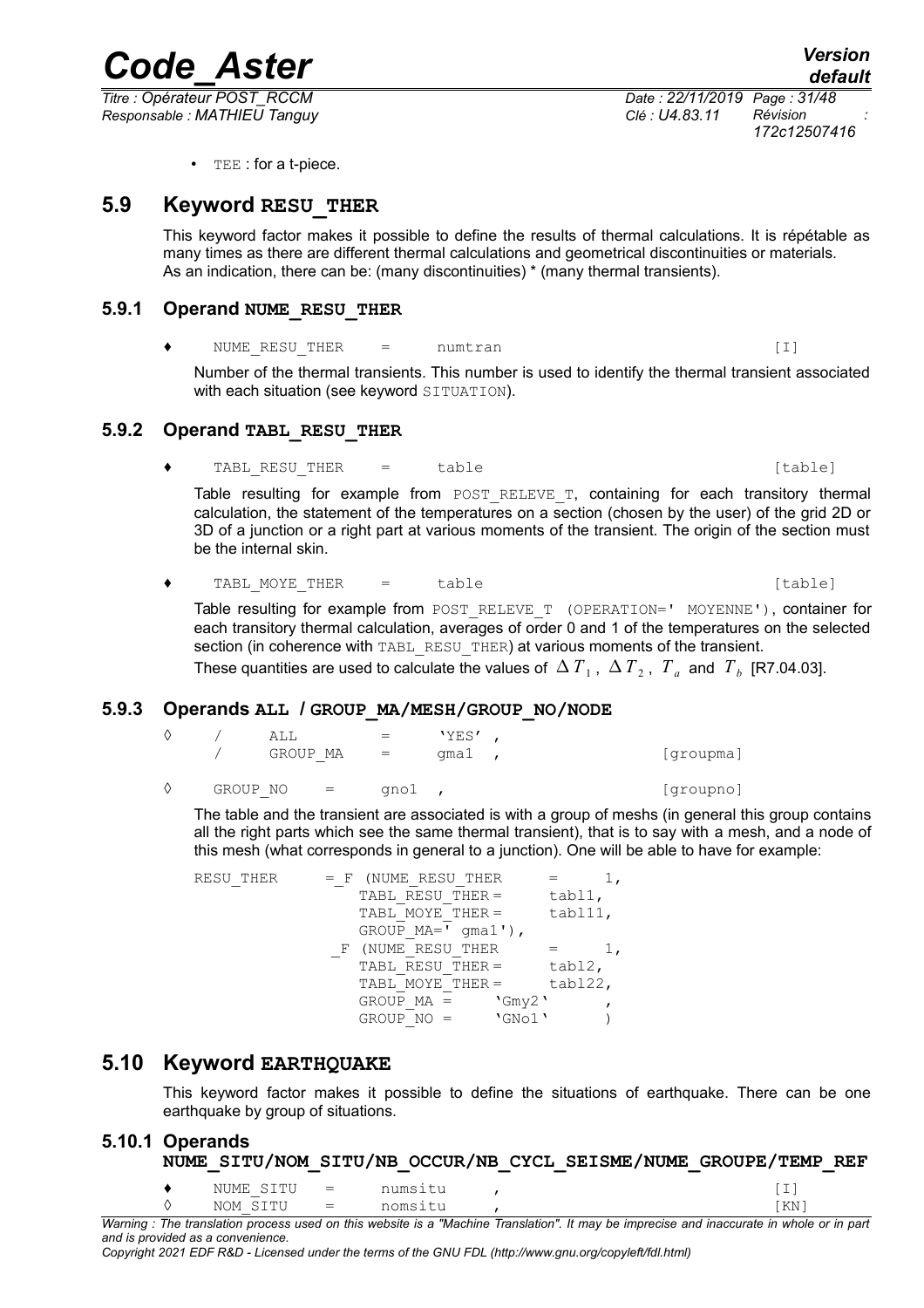*default*

|   | Titre : Opérateur POST_RCCM<br>Responsable : MATHIEU Tanguy |                        | Date: 22/11/2019 Page: 32/48<br>Clé : U4.83.11 | Révision<br>172c12507416 |
|---|-------------------------------------------------------------|------------------------|------------------------------------------------|--------------------------|
|   | NB OCCUR<br>$=$                                             | nbocc                  |                                                | [I]                      |
|   | NB CYCL SEISME                                              | nbsss.<br>$\alpha = 1$ |                                                | [I]                      |
| ♦ | NUME GROUPE $=$                                             | numgroup,              |                                                | [I]                      |
|   | TEMP REF                                                    | temp,                  |                                                | [R]                      |

Number of the situation, and name (indicative). NB OCCUR corresponds to the keyword OCCURRENCE file OAR and indicates the number of occurrences of the situation. NB CYCL SEISME provides the number of under-cycles for each occurrence of the earthquake, regarded as under-cycles in the calculation of the factor of use.

NUME GROUPE allows to define the number of group to which the situation belongs. There can be one earthquake by group of situations.

The temperature of reference TEMP\_REF situation of earthquake is useful only if the properties materials depend on the temperature (apertureRand RCCM\_FO of DEFI\_MATERIAU).

#### **5.10.2 Operand CHAR\_ETAT**

<span id="page-31-4"></span>◆ CHAR ETAT = (list num char meca), [L\_I]

CHAR\_ETAT allows to define the list of the mechanical numbers of loadings associated with the situation of earthquake. These numbers correspond to the keyword NUME\_CHAR keyword factor CHAR MECA. They must correspond to the results of inertial calculation using COMB SISM MODAL, and of each displacement of anchoring under earthquake, obtained either using MODE\_STATIQUE, that is to say on a case-by-case basis.

## **5.11 Keyword SITUATION**

<span id="page-31-3"></span>This keyword factor makes it possible to define the definitions of the situations. It is répétable as many times as there are situations.

#### **5.11.1 Operands NUME\_SITU/NOM\_SITU/NB\_OCCUR**

<span id="page-31-2"></span>

|           | NUME SITU = |                           | numsitu |       |
|-----------|-------------|---------------------------|---------|-------|
|           | NOM SITU    | $\mathbf{r} = \mathbf{r}$ | nomsitu | 'KN 1 |
| $\bullet$ | NB OCCUR    | $\sim$ $\sim$ $\sim$      | nbocc   |       |

Number of the situation, and name (indicative). NB OCCUR corresponds to the keyword OCCURRENCE file OAR and indicates the number of occurrences of the situation.

NUME GROUPE allows to define the number of group to which the situation belongs. For the results of the type B3600 , it is not for the moment not possible to combine situations of groups different connected by a situation from passage.

### **5.11.2 Operand NUME\_GROUPE/NUME\_PASSAGE**

<span id="page-31-1"></span>

| NUME GROUPE = | numgroup, |                | - |
|---------------|-----------|----------------|---|
| NUME PASSAGE  | $=$       | (num1<br>num2) |   |

Number of group of situation for each situation. The situations of two different groups cannot be combined between them, except if there exists a situation of passage.

For the situations of passage, num1 and num2 indicate the two numbers of groups connected by this situation.

### **5.11.3 Operands PRES\_A/PRES\_B/TEMP\_REF\_A/TEMP\_REF\_B**

<span id="page-31-0"></span>

| PRES A         | $=$ | pressed | 'R |
|----------------|-----|---------|----|
| PRES B         | $=$ | pressb  | R  |
| TEMP REF $A =$ |     | tempa,  | R  |
| TEMP REF $B =$ |     | tempb,  | R  |

Temperatures (stabilized) and pressures associated with each of the two stabilized states of the situation. The temperatures are used for the calculation of the properties materials to the two

*Warning : The translation process used on this website is a "Machine Translation". It may be imprecise and inaccurate in whole or in part and is provided as a convenience.*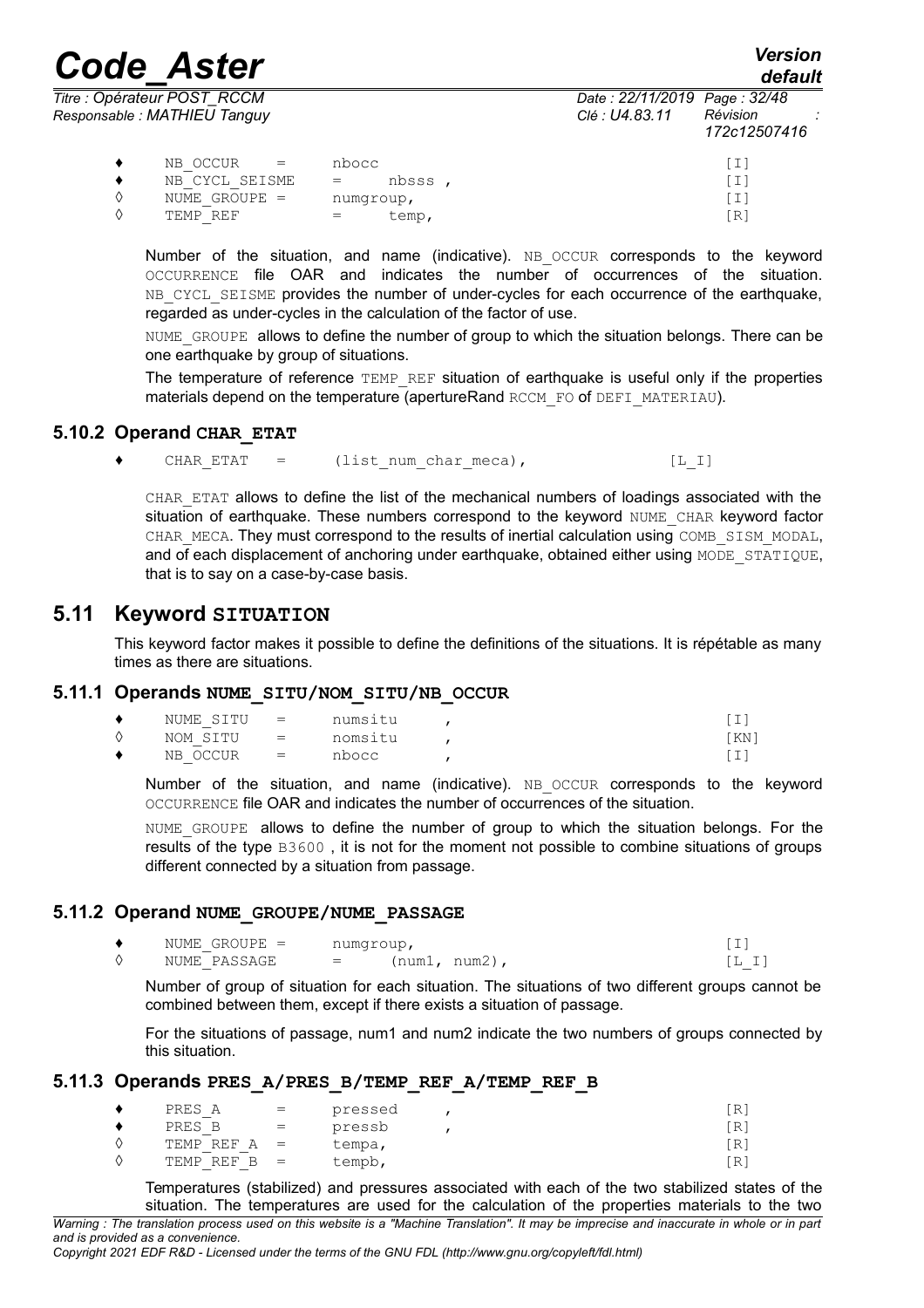*Titre : Opérateur POST\_RCCM Date : 22/11/2019 Page : 33/48 172c12507416*

*default*

stabilized states; operands TEMP\_REF\_A and TEMP\_REF\_B are thus useful only if the properties materials depend on the temperature (operand RCCM\_FO of DEFI\_MATERIAU).

#### **5.11.4 Operands CHAR\_ETAT\_A/CHAR\_ETAT\_B**

<span id="page-32-3"></span>

| CHAR ETAT A =   | (list num char meca), | [L, I] |
|-----------------|-----------------------|--------|
| CHAR ETAT $B =$ | (list num char meca), | [L,I]  |

List of the mechanical numbers of loadings associated in each stabilized state. These numbers correspond to the keyword NUME\_CHAR keyword factor CHAR\_MECA.

In the case general, only one mechanical loading is associated in each stabilized state.

#### **5.11.5 Operand NUME\_RESU\_THER**

<span id="page-32-2"></span>◊ NUME\_RESU\_THER = list\_num\_tran [L\_I]

List of numbers of tables resulting from thermal calculations associated with the situation. With each situation a thermal transient (or several in the case of various sections is associated with lines). If for a given situation, there are physically two transients, like the heating - cooling for example, it is of use in B3600 to combine these two transients in only one.

For each situation, one provides N tables which represent the calculation of the same thermal transient in various places of the line (for each thickness or each discontinuity). These numbers must belong to the list of the numbers provided under the keyword NUME\_RESU\_THER keyword factor RESU THER.

#### **5.11.6 Operand COMBINABLE**

<span id="page-32-1"></span>

| ▲ | COMBINABLE | 'YES' | DEFECT' |
|---|------------|-------|---------|
|   |            | 'NOT' | ΚN      |

This keyword indicates if a situation is combinable with the others inside its group (case general).

If COMBINABLE=' NON', that means that the situation is a under-cycle.

## **5.12 Example of use**

<span id="page-32-0"></span>The test rccm02 provides a complete example of use. For more information, one will be able to refer to the document [U2.09.03].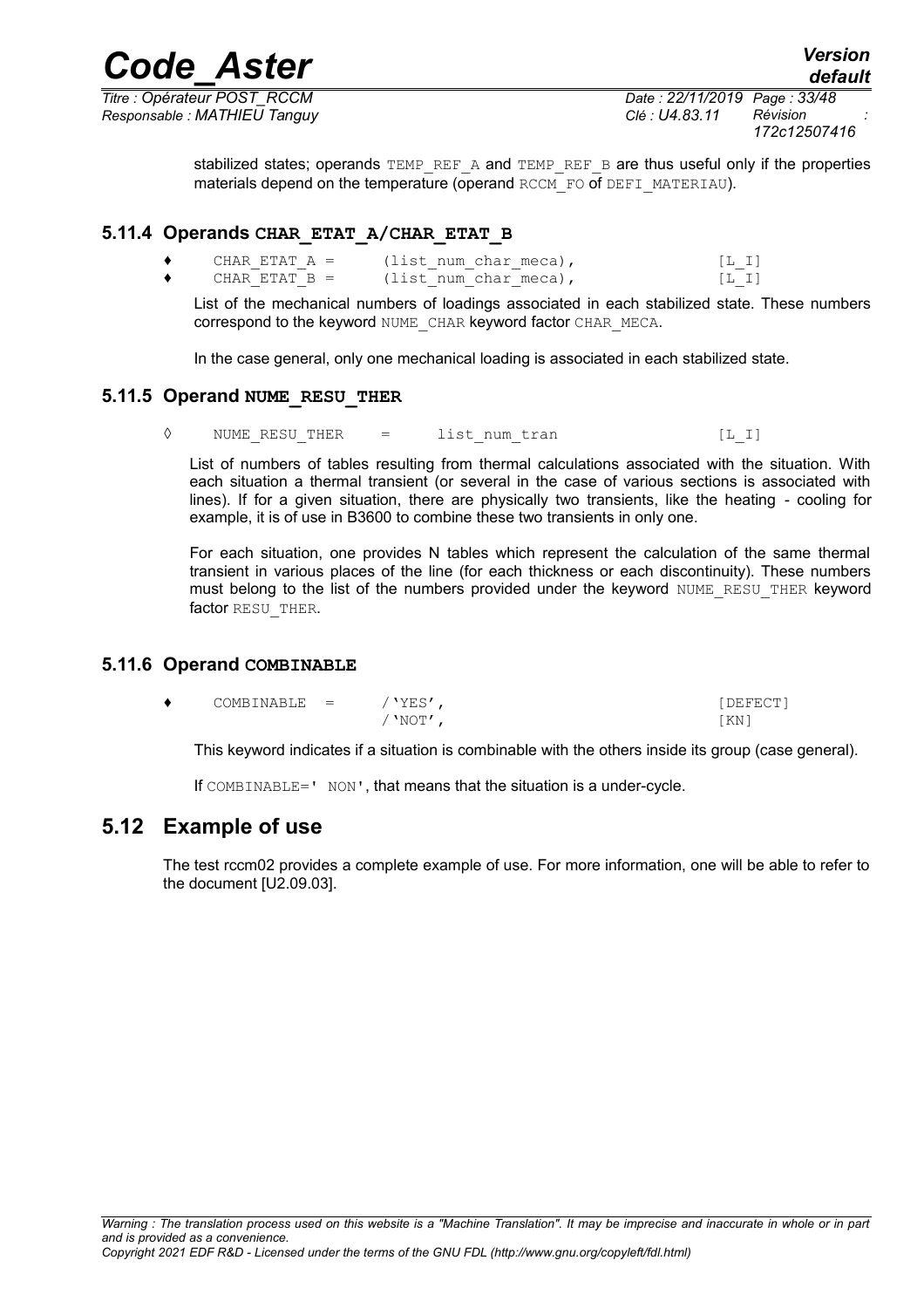*Responsable : MATHIEU Tanguy Clé : U4.83.11 Révision :*

*Titre : Opérateur POST\_RCCM Date : 22/11/2019 Page : 34/48 172c12507416*

## <span id="page-33-3"></span>**6 Operands specific to the results of the type ZE200a and ZE200b**

## **6.1 Preliminaries**

<span id="page-33-2"></span>From several mechanical computation results on a line of piping, one thus calculates only criteria of level A of the RCC-M (not of option 'PM\_PB'). Methods 'ZE200has'and'ZE200b' are very similar. Moreover only name ZE200 exists in the RCC-M (and not ZE200a and ZE200b). The difference between the two methods lies in the definition of the loading of pressure. In ' $ZE200b'$ , the loading of pressure is in the form of transient and thus requires a calculation on the grid 2D or 3D in order to extract on the segment the constraints due to the pressure whereas in  $2E200a'$  the pressure intervenes in the equations of the B3600 type.

Preliminary calculations to carry out in C*ode\_hasster* or to extract from database OAR (so available):

- Calculation of each thermal transient, on the grid 2D or 3D.
- Calculations of type beam (elastic design) for each loading (one makes use only of the moments, expressed in a local reference mark with each element, locates presumedly identical for all the results) composing each of the two stabilized states of each situation.

The data necessary to postprocessing are summarized here:

- The material (presumedly single initially) that the segment of study crosses: isotropic elastic material for which it is necessary to add the curve of tiredness,  $E$  REFE, M\_KE and N\_KE.
- Geometry of the line of piping.
- Indices of constraints
- The scenario of operation (available in OAR) containing the list of the situations:
	- For each situation:
		- Many occurrences of each situation.
		- Pressure and average temperature of each stabilized state if 'ZE200a'.
		- Associated transient of pressure if 'ZE200b'.
		- List of the mechanical loadings of each stabilized state.
		- The group of membership of the situation.
		- The associated thermal transient. The temperature during the situation if one wishes to evaluate the environmental resistance to fatigue.
- The definition of each mechanical loading (including the earthquake), located by its number, with for information the name of, and the torque loading case of generalized moments correspondent to this loading, to apply to the limits of the model.
- Results of thermal calculations: extraction of the constraints on a segment of the model finite elements 2D or 3D. There is thus a thermal calculation by transient.

## **6.1.1 Option SN**

<span id="page-33-1"></span>Option allowing to calculate the criteria of level With (except tiredness) which aims at securing the material against the damage of progressive deformation. They require the calculation of the amplitude of variation of constraint linearized in a point, noted Sn and of the Sn\* amplitude.

#### **Note:**

<span id="page-33-0"></span>*With the option ' SN ', calculation is done without combination between the definite situations: each situation will be treated successively. To have the sizes with combination between each situation, it is necessary to use L' option ' TIREDNESS ' or 'EFAT'.*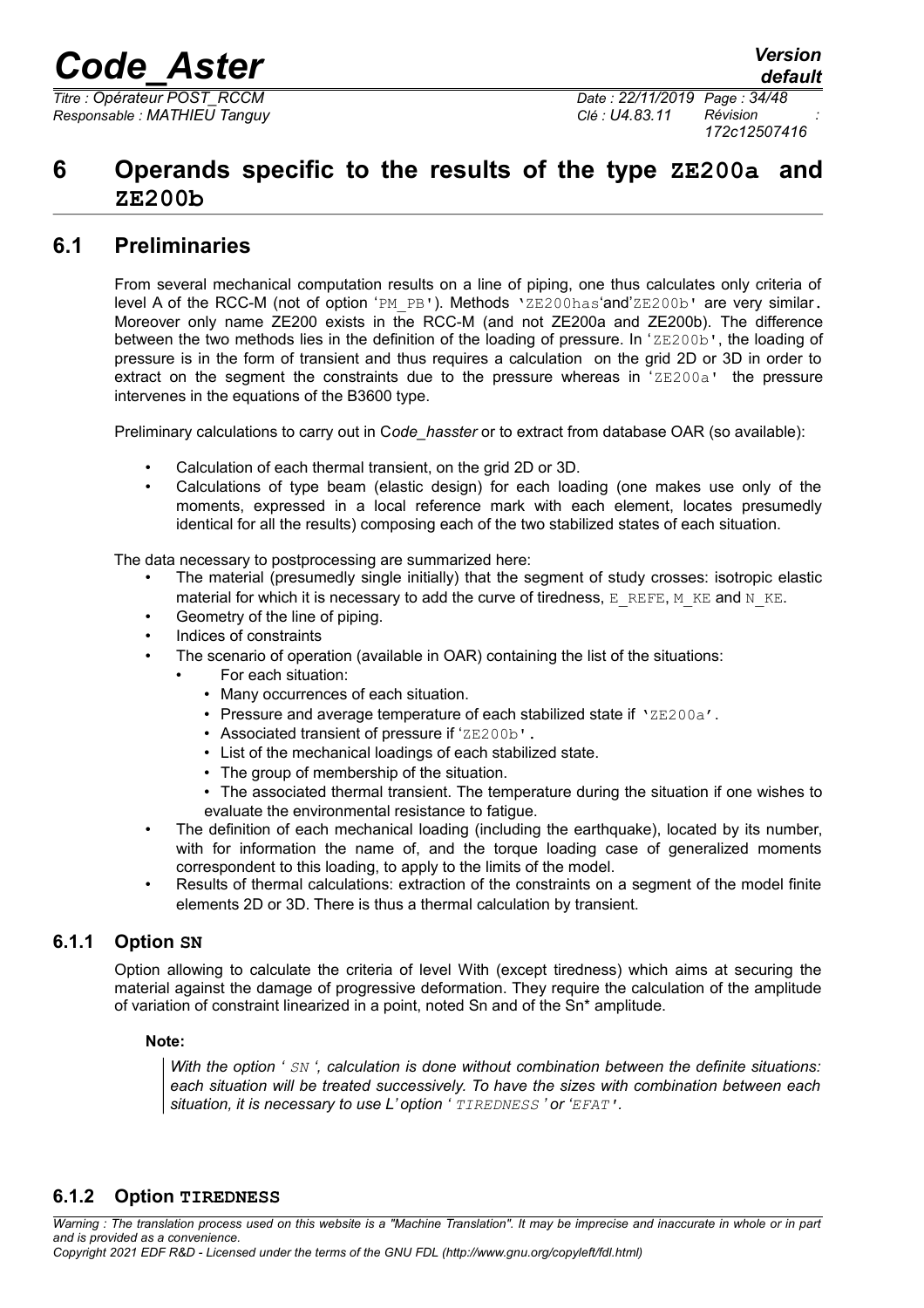*Responsable : MATHIEU Tanguy Clé : U4.83.11 Révision :*

*Titre : Opérateur POST\_RCCM Date : 22/11/2019 Page : 35/48 172c12507416*

Fatigue analyses (option 'TIREDNESS') are carried out within the meaning of RCCM ZE200 on the segment of analysis. Two fictitious transients are thus identified to combine two situations between them [R7.04.03].

## **6.1.3 Option EFAT**

<span id="page-34-4"></span>Environmental fatigue analyses (option 'EFAT') are carried out on the segment of analysis. Two fictitious transients are thus identified to combine two situations between them. Then the effects of the environment REFERENCE MARK on the factor of use are taken into account. The keyword factor should be added 'ENVIRONMENT' and keywords 'O\_ETOILE' and 'TABL\_TEMP' under each occurrence of the keyword factor 'SITUATION' [R7.04.03].

## **6.2 Operand MATER**

<span id="page-34-3"></span> $MATER =$ chechmate

Name of material containing, for the analyzed segment, the characteristics defined under the keyword ELAS and RCCM of DEFI\_MATERIAU [U4.43.01] (E, NAKED, ALPHA, WOHLER, E\_REFE, M\_KE, N\_KE, SM)

### **Notice on the curves of tiredness:**

*The question of the prolongation of the curve of tiredness and the concept of limit of endurance are discussed in the § [7.1.1](#page-41-0) .*

## **6.3 Operand SY\_MAX**

<span id="page-34-2"></span> $\Diamond$  SY\_MAX = symax,

Conventional limit of elasticity for the maximum temperature reached during the cycle. This operand is used only for the calculation of the thermal ratchet. If elastic limit SY MAX is not defined, one takes the value defined under the operand  $SY$  02 keyword RCCM in DEFI\_MATERIAU [U4.43.01].

## **6.4 Operand METHOD**

<span id="page-34-1"></span>◊ METHOD = / 'TRESCA', [DEFECT] / 'TOUT\_INST'

There exist two methods of selection of the moments during calculation of Sn or Sp:

- method 'TRESCA' carry out a preselection of the moments based on the signed tresca of each transient, it is more rapid of the two methods and it is thus taken by default if the user does not specify anything. Nevertheless it is less robust that second method [R7.04.03]
- method 'TOUT\_INST' combine all the possibilities of moments and can be more expensive in computing times, especially at the time of the taking into account of an earthquake.

## <span id="page-34-0"></span>**6.5 Operand TYPE\_KE**

 $\Diamond$  TYPE KE = / 'KE MECA',  $\Box$  [DEFECT] / 'KE\_MIXTE'

The elastoplastic factor of correction That can be calculated in two ways [R7.04.03]:

 $KE$  MECA : it is the original method, only available in the previous versions to version 7.2;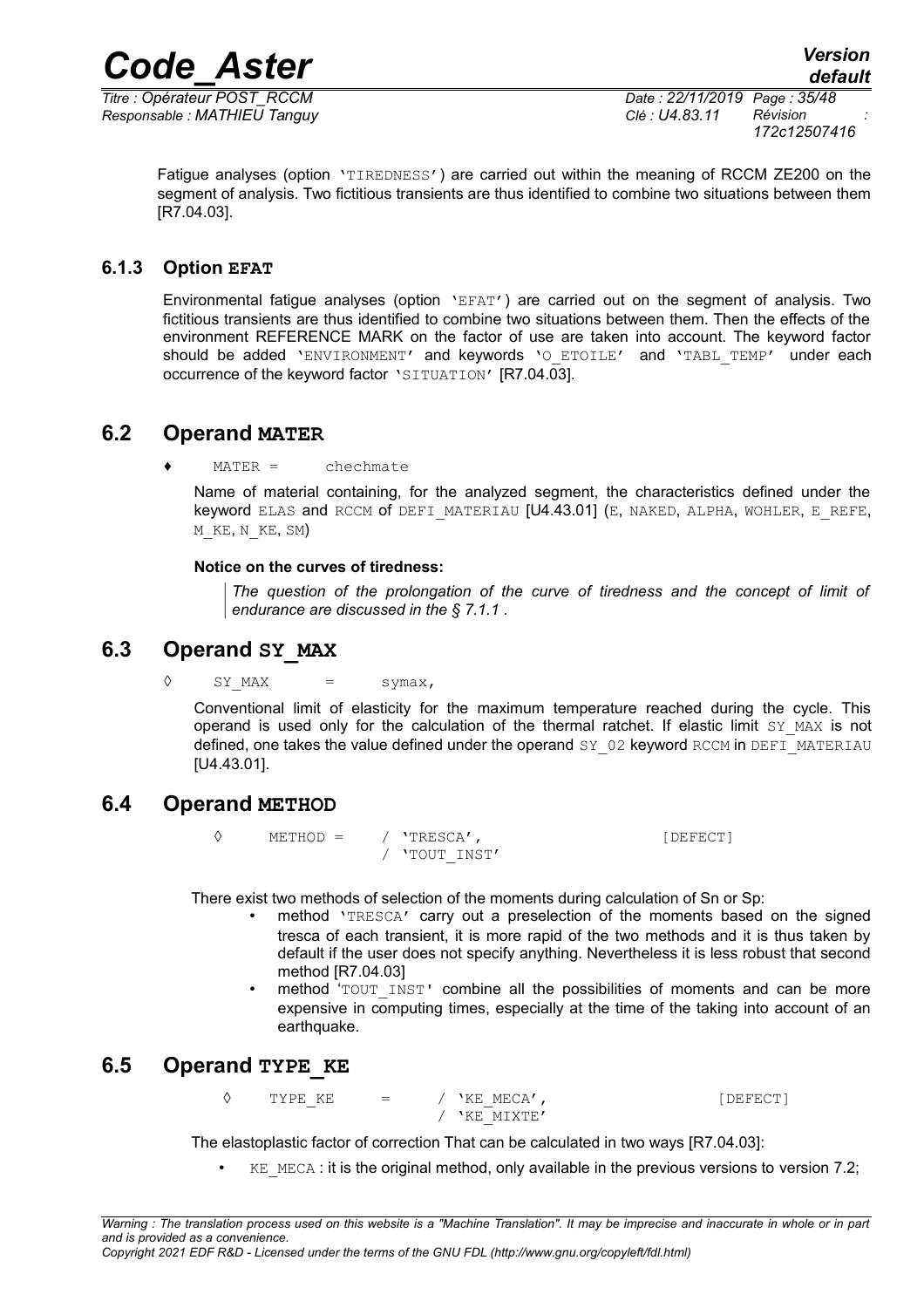*Code\_Aster Version Titre : Opérateur POST\_RCCM Date : 22/11/2019 Page : 36/48*

*Responsable : MATHIEU Tanguy Clé : U4.83.11 Révision :*

*172c12507416*

*default*

 $KE$  MIXTE : this method breaks up the amplitude of variation of the alternating loads into a thermal part and a mechanical part. It is authorized since the modifying 1997 of the RCC-M. •

## <span id="page-35-6"></span>**6.6 Operand SOUS\_CYCL**

◊ SOUS\_CYCL = / 'NOT', [DEFECT]

/ 'YES'

<span id="page-35-5"></span>The factor D'use due to the under-cycles of all the situations can be taken into account or not.

## **6.7 Keyword INDI\_SIGM**

 $\bullet$  INDI SIGM=  $F$  (... ),

Values of the indices of constraints to be used in the analysis of tiredness (values codified in the RCC - Mr. B3683). The user provides for the segment of calculation, the values of  $C1$ ,  $C2$ ,  $C3$ ,  $K1$ ,  $K2$ ,  $K3$ . For a junction of piping, the user then returns only the values of K2 and C2 which correspond to the body and the pipe.

## <span id="page-35-4"></span>**6.8 Keyword PIPE**

| ٠ | $PIPE = F$ |    |        |     |     |     |
|---|------------|----|--------|-----|-----|-----|
|   |            | R  |        | R,  |     | [R] |
|   |            | EP |        | ep, |     | [R] |
|   |            |    | Τ      |     | Ι,  | [R] |
|   |            |    | R TUBU |     | rt, | [R] |
|   |            |    | R BODY |     | rc, | [R] |
|   |            |    | I TUBU |     | it, | [R] |
|   |            |    | I BODY |     | ic, | [R] |
|   |            |    |        |     |     |     |

Geometrical characteristics of piping: thickness EP, ray R and moment of inertia I. In the case of a junction of pipings, one returns also the ray of the body and of the pipe and one substitutes for inertia I inertias of the body and the pipe  $(I_T \text{ TUBU and } I_C \text{ ORP}).$ 

## **6.9 Keyword CHAR\_MECA**

<span id="page-35-3"></span>This keyword factor makes it possible to define, for each mechanical loading appearing in the situations, the torques applied to the limits of the model, resulting from calculations of type beam. It is répétable as many times as there are mechanical loadings different as a whole from the situations.

## **6.9.1 Operand NUME\_CHAR**

<span id="page-35-2"></span>Number of the mechanical loading. This number is used to define the loadings associated with each situation (see keyword SITUATION).

## **6.9.2 Operand NOM\_CHAR**

<span id="page-35-1"></span>Name of the mechanical loading (optional).

### **6.9.3 Operands MX/MY/MZ**

<span id="page-35-0"></span>

| $\bullet$ MX =     | MX,    | [R] |
|--------------------|--------|-----|
| $\bullet$ MY = my, |        | [R] |
| $\bullet$ MZ =     | $mz$ , | [R] |

Generalized moments resulting from calculations of the line of piping, standard beam, for each loading.

*Warning : The translation process used on this website is a "Machine Translation". It may be imprecise and inaccurate in whole or in part and is provided as a convenience.*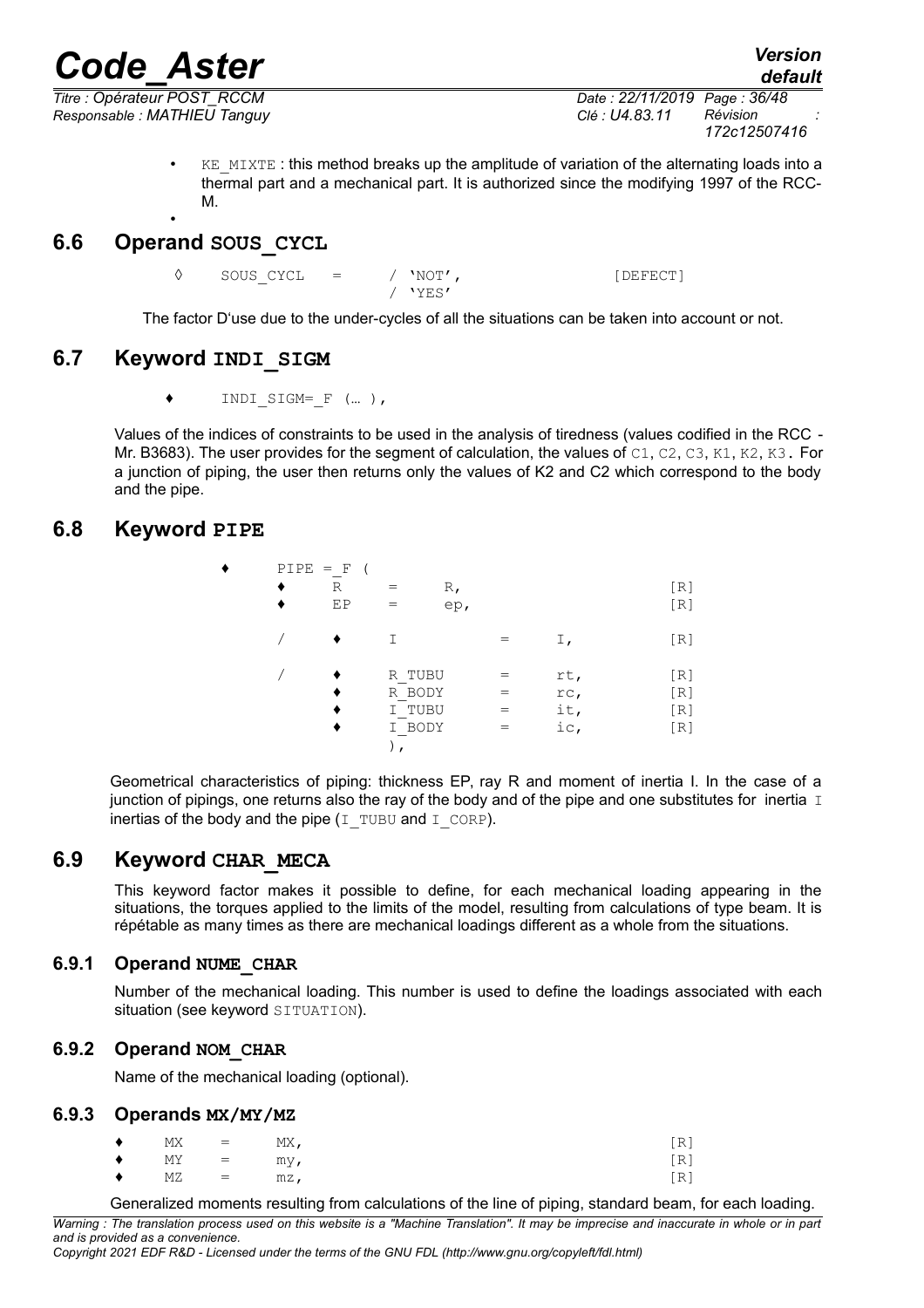*Responsable : MATHIEU Tanguy Clé : U4.83.11 Révision :*

*Titre : Opérateur POST\_RCCM Date : 22/11/2019 Page : 37/48 172c12507416*

Attention, this supposes that these values are provided in a coherent reference mark with that used for modeling 2D or 3D of the component.

### **6.9.4 Operands MX\_CORP/MX\_TUBU, MY\_CORP/MY\_TUBU,…**

<span id="page-36-7"></span>

| MX CORP | $=$ | $MXC$ , | 'R′ |
|---------|-----|---------|-----|
| MY CORP | $=$ | $myC$ , | [R] |
| MZ CORP | $=$ | $mzC$ , | R.  |
| MX TUBU | $=$ | MXT,    | iR. |
| MY TUBU | $=$ | $myT$ , | iR. |
| MZ TUBU | $=$ | $mZT$ , | 'R  |
|         |     |         |     |

Generalized moments applied to the body and the pipe of a pricking. Their significance is identical to that of the operands MX, MY,… used for the lines of piping.

## **6.10 Keyword RESU\_THER**

<span id="page-36-6"></span>This keyword factor makes it possible to define the results of thermal calculations. It is répétable as many times as there are different thermal calculations.

## **6.10.1 Operand NUME\_RESU\_THER**

<span id="page-36-5"></span>◆ NUME\_RESU\_THER = numtran (I)

Number of the thermal transients. This number is used to identify the thermal transient associated with each situation (see keyword SITUATION).

### **6.10.2 Operand TABL\_RESU\_THER**

<span id="page-36-4"></span>◆ TABL RESU THER = table [tabl post releve]

Table resulting from POST\_RELEVE\_T, containing for each transitory thermal calculation, the statement of the constraints due to the thermal loading on the section of the grid 2D or 3D chosen by the user at various moments of the transient. The origin of the section must be the internal skin.

## **6.11 Keyword RESU\_PRES (if 'ZE200b')**

<span id="page-36-3"></span>This keyword factor makes it possible to define the results of calculations of pressure in the form of transient. It is répétable as many times as there are different calculations of pressure when the method is used 'ZE200b'.

### **6.11.1 Operand NUME\_RESU\_PRES**

<span id="page-36-2"></span>NUME RESU PRES = numtran (I)

Number of the transients of pressure. This number is used to identify the transient of pressure associated with each situation (see keyword SITUATION).

### **6.11.2 Operand TABL\_RESU\_PRES**

<span id="page-36-1"></span> $\bullet$  TABL\_RESU\_PRES = table [tabl post releve]

Table resulting from POST\_RELEVE\_T, containing for each calculation of transitory pressure, the statement of the constraints due to the loading of pressure on the section of the grid 2D or 3D chosen by the user at various moments of the transient.

## **6.12 Keyword EARTHQUAKE**

<span id="page-36-0"></span>Only one loading of the type EARTHQUAKE can be definite porR all them groupS situations.

*Warning : The translation process used on this website is a "Machine Translation". It may be imprecise and inaccurate in whole or in part and is provided as a convenience. Copyright 2021 EDF R&D - Licensed under the terms of the GNU FDL (http://www.gnu.org/copyleft/fdl.html)*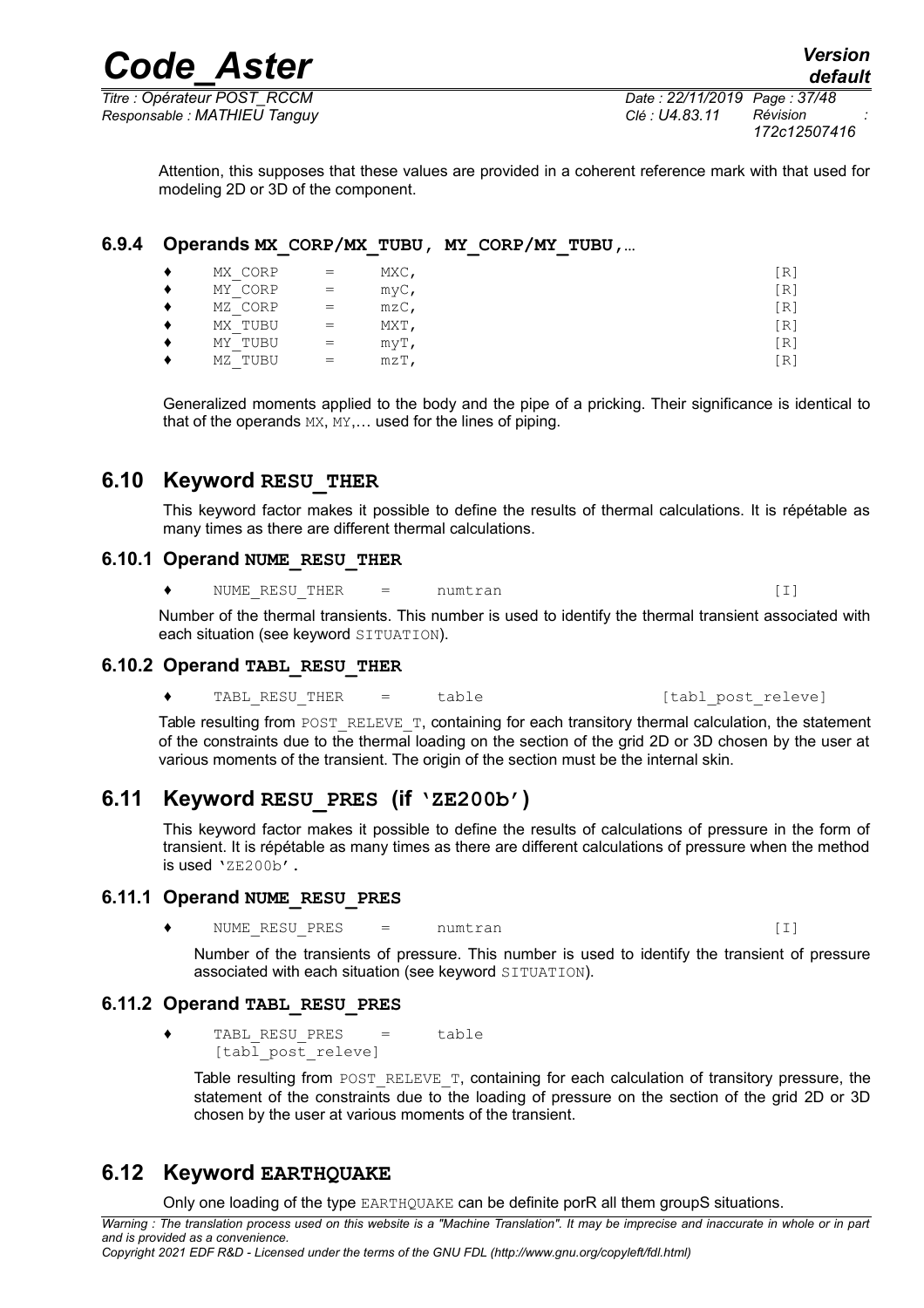*Titre : Opérateur POST\_RCCM Date : 22/11/2019 Page : 38/48 Responsable : MATHIEU Tanguy Clé : U4.83.11 Révision :*

*172c12507416*

#### **6.12.1 Operands NUME\_SITU/NOM\_SITU/NB\_OCCUR/NB\_CYCL\_SEISME**

<span id="page-37-0"></span>

| NUME SITU =             |                                                                   | numsitu, |       |
|-------------------------|-------------------------------------------------------------------|----------|-------|
| NOM SITU                | $\mathcal{L} = \mathcal{L} \mathcal{L} = \mathcal{L} \mathcal{L}$ | nomsitu, | 'KN 1 |
| $NB$ OCCUR $=$          |                                                                   | nbocc,   |       |
| NB CYCL SEISME = nbsss, |                                                                   |          |       |

Number, name and many occurrences situatioN earthquake. NB CYCL SEISME is the number of cycles associated with each occurrence with the earthquake, considered as under-cycles in the calculation of the factor of use.

### **6.12.2 Operands CHAR\_ETAT**

<span id="page-37-5"></span>◆ CHAR\_ETAT = num\_char\_mechas ,  $[L_I]$ 

NRuméro DU mechanical loading (corresponding to the keyword NUME CHAR keyword factor CHAR MECA) associated with the situation of earthquake.

## **6.13 Keyword SITUATION**

<span id="page-37-4"></span>This keyword factor makes it possible to define the situations. It is répétable as many times as there are situations.

### **6.13.1 Operands NUME\_SITU/NOM\_SITU/NB\_OCCUR**

<span id="page-37-3"></span>

| NUME SITU | $\alpha$ and $\alpha$ and $\alpha$ and $\alpha$ | numsitu, | 1 T. |
|-----------|-------------------------------------------------|----------|------|
| NOM SITU  | $\alpha = 1$                                    | nomsitu, | KN ] |
| NB OCCUR  | $\mathbf{r} = \mathbf{r}$                       | nbocc,   |      |

Number, name and many occurrences situatioN.

#### **6.13.2 Operand NUME\_GROUPE/NUME\_PASSAGE/NUME\_PARTWithGE**

<span id="page-37-2"></span>

| NUME GROUPE = | $(numqroup1, numqroup2, )$ , |        |
|---------------|------------------------------|--------|
| NUME PASSAGE= | $(num1, num2,)$ ,            | [L, I] |
| NUME PARTAGE= | num1                         |        |

One indicates under NUME GROUPE Numéro(S) of group to which situation belongs.

If the situation is one situation of passage, one indicates under NUME\_PASSAGE numbers of the various groups which it connects (20 groups with more).

When a situation makes the passage between N groups, it necessarily belongs to these N groups (the numbers under NUME\_PASSAGE must appear under NUME\_GROUPE ).

#### **Note:**

*Inversement, a situation can belong to various groups without being a situation of passage between these groups (the numbers under NUME\_GROUPE are not necessarily under NUME\_PASSAGE)*

If the situation belongs to a group of Partold, one indicates under NUME\_PARTOLD the number of this group of division.

#### **NoticeS :**

*No relation exists between the number of a group of operation (NUME\_GROUPE) and the number of a group of division (NUME\_PARTOLD)*

*A situation can belong to the only one group of division*

### **6.13.3 Operand COMBINABLE**

<span id="page-37-1"></span>◊ COMBINABLE = /'YES , [DEFECT]

*Warning : The translation process used on this website is a "Machine Translation". It may be imprecise and inaccurate in whole or in part and is provided as a convenience. Copyright 2021 EDF R&D - Licensed under the terms of the GNU FDL (http://www.gnu.org/copyleft/fdl.html)*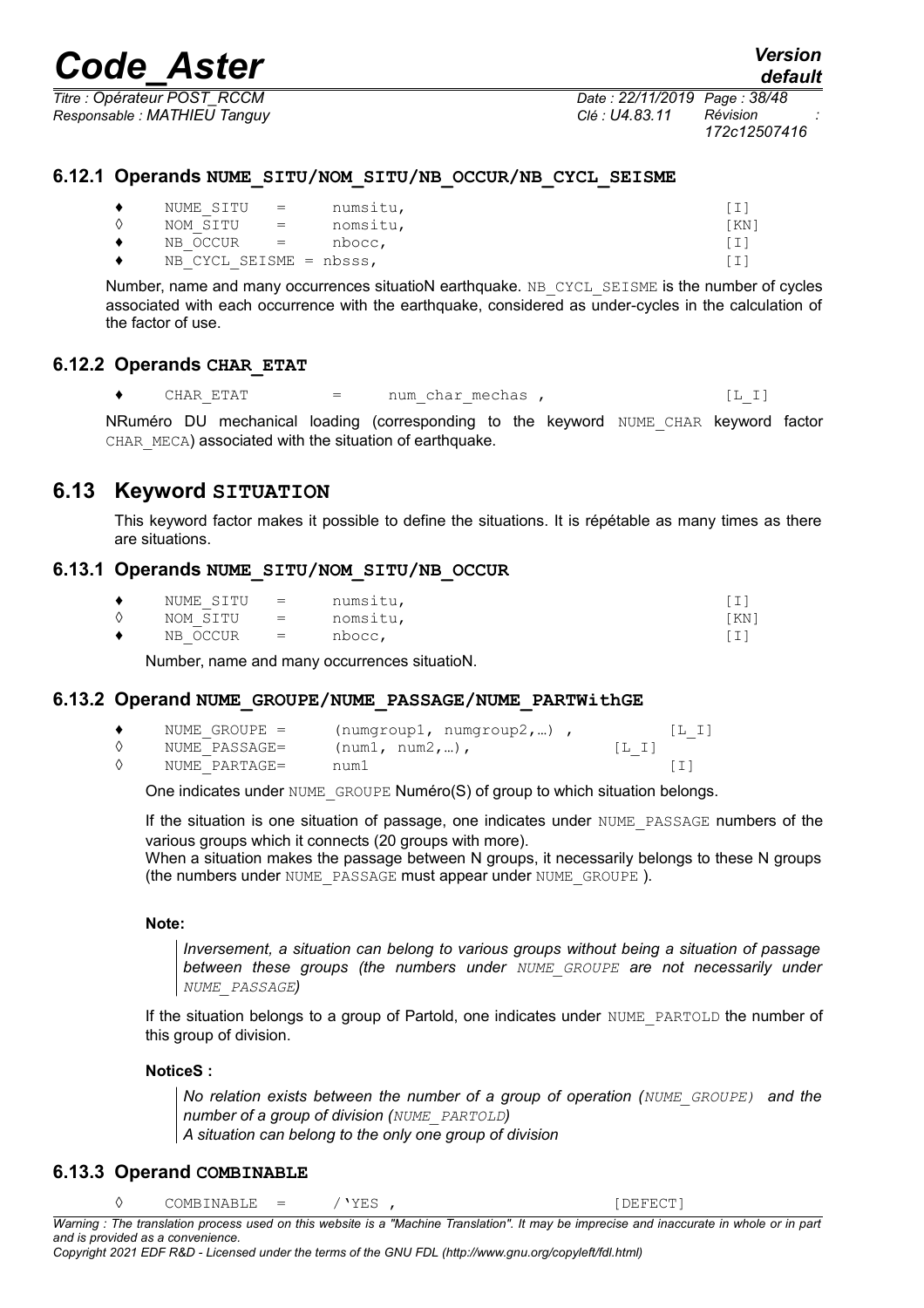*Code\_Aster Version default*

*Titre : Opérateur POST\_RCCM Date : 22/11/2019 Page : 39/48 Responsable : MATHIEU Tanguy Clé : U4.83.11 Révision :*

*172c12507416*

/'NOT', [KN]

This keyword indicates if a situation is combinable with the others inside its group (case general). If COMBINABLE=' NON', that means that the situation is a under-cycle.

### **6.13.4 Operands PRES\_A/PRES\_B (if 'ZE200a')**

<span id="page-38-5"></span>

| $\bullet$ | PRES A | $=$ | pressed |     | $\mathbb{R}$ |
|-----------|--------|-----|---------|-----|--------------|
| $\bullet$ | PRES B | $=$ | presb   | . . |              |

Pressions associated with each of the two stabilized states of the situation in method 'ZE200a'.

### **6.13.5 Operands CHAR\_ETAT\_A/CHAR\_ETAT\_B**

<span id="page-38-4"></span>

| CHAR ETAT A =   | num char meca, |  |
|-----------------|----------------|--|
| CHAR ETAT $B =$ | num char meca, |  |

NRuméro of mechanical loading associated in each stabilized state. This number corresponds to the keyword NUME CHAR keyword factor CHAR MECA. UN only loading mechanical is associated in each stabilized state.

#### **6.13.6 Operand NUME\_RESU\_THER**

<span id="page-38-3"></span>◊ NUME\_RESU\_THER = num\_tran [I]

Thermal number of transient associated with the situation. There can be 0 or 1 transient section by section of line (what corresponds to groups of meshs) for each situation. This number corresponds to the keyword NUME\_RESU\_THER keyword factor RESU\_THER.

If for a given situation, there are physically two transients for a section, like heating-cooling for example, it is of use to combine these two transients in only one.

### **6.13.7 Operand NUME\_RESU\_PRES (if 'ZE200B')**

<span id="page-38-2"></span>◊ NUME\_RESU\_PRES = num\_tran [I]

Number of transient of pressure associated with the situation if the method is  $'ZE200b'$ . There can be 0 or 1 transient section by section of line (what corresponds to groups of meshs) for each situation. These numbers correspond to the keyword NUME RESU PRES keyword factor RESU\_PRES.

### **6.13.8 Operands O\_ETOILE / TABL\_TEMP**

<span id="page-38-1"></span> $\begin{array}{ccc} \Diamond & \bigcirc \text{ ETOILE} & = & \bigcirc \text{et}, \\ \Diamond & \text{ TART. TEMP} & = & \text{ tabtemp}. \end{array}$  [R] TABL TEMP = tabtemp, [table]

These two operands are necessary for and thus of the environmental call fatigue analysis of the option 'EFAT'. For each situation,  $\circ$  ETOILE represent the degree of oxygen (he is considered here constant) and TABL TEMP is the table of the temperatures according to time during the transient.

#### **Note:**

*The table under the keyword TABL\_TEMP must be defined at the same moments as the thermal transient of the situation under TABL\_RESU\_THER.*

*The temperature must be imperatively defined on the nodes of the segment of analysis considered (one thus needs a column ABSC\_CURV).*

## <span id="page-38-0"></span>**6.14 Keyword ENVIRONMENT**

*Warning : The translation process used on this website is a "Machine Translation". It may be imprecise and inaccurate in whole or in part and is provided as a convenience.*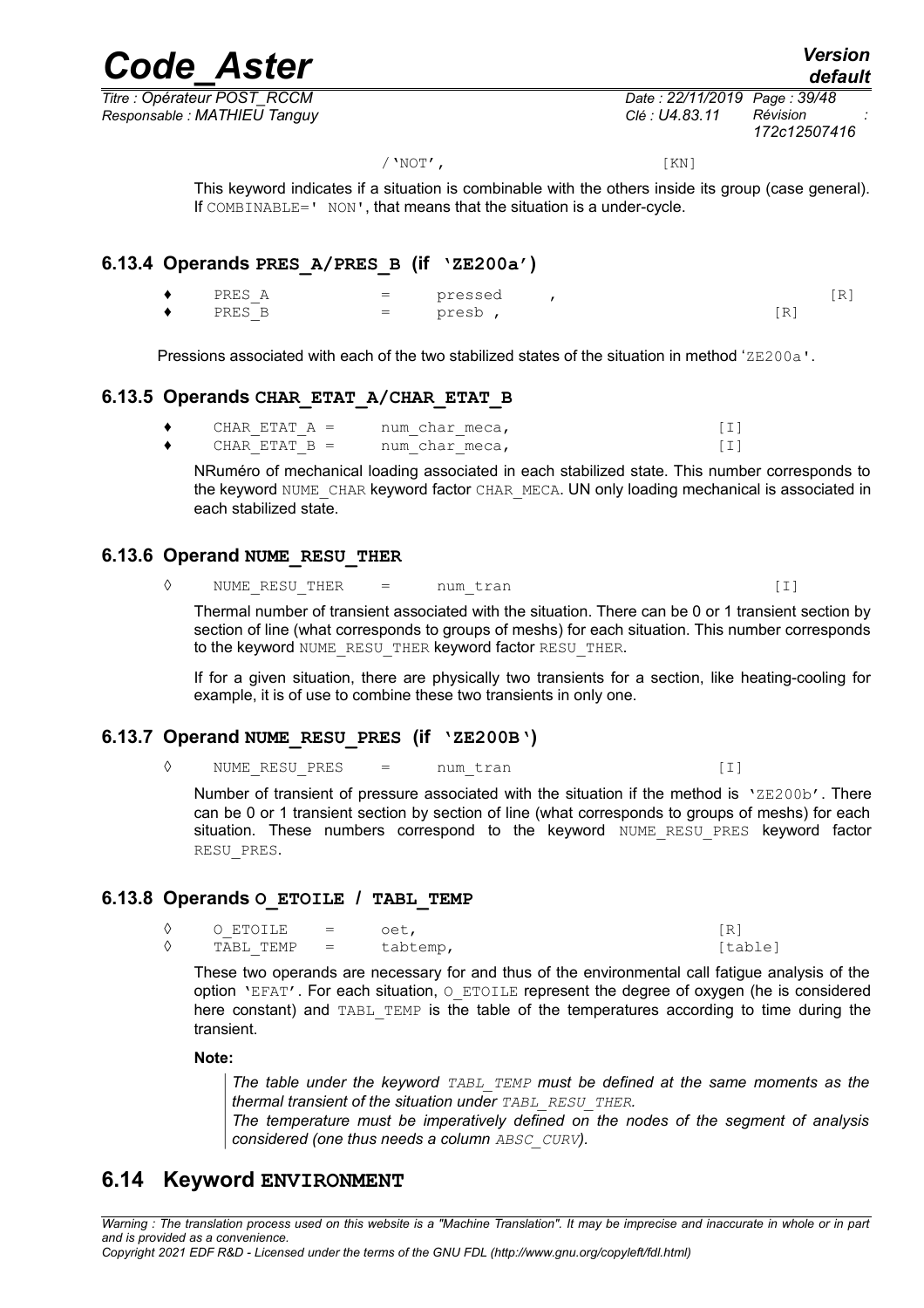*Titre : Opérateur POST\_RCCM Date : 22/11/2019 Page : 40/48 Responsable : MATHIEU Tanguy Clé : U4.83.11 Révision :*

This keyword factor makes it possible to calculate the environmental resistance to fatigue. It is not répétable because indexes the data necessary to calculation but common to all the situations.

## **6.14.1 Operand FEN\_INTEGRE**

<span id="page-39-7"></span>◆ FEN\_INTEGRE = fenint, [R]

Integrated Fen which intervenes in the calculation of the factor of environment.

## **6.14.2 Operand CRIT\_EPSI**

<span id="page-39-6"></span> $\bullet$  CRIT\_EPSI = epsilim,  $[R]$ 

Threshold in deformation from which the factor of environment does not intervene.

## **6.14.3 Operands TABL\_YOUNG**

<span id="page-39-5"></span>♦ TABL\_YOUNG = tabyoung, [table]

Young modulus according to the temperature. A linear interpolation is made starting from this table to evaluate the Young modulus who intervenes of the calculation of the factor of environment. This table must obligatorily contain Lbe parameters of name 'TEMP' and 'YOUNG'.

## **6.14.4 Operands S\_ETOILE**

<span id="page-39-4"></span> $\bullet$  S ETOILE  $=$  set,  $[R]$ 

Content of suffer analyzed metal (thus commun run with all the situations) equal to a constant.

## **6.14.5 Operands SEUIL\_EPSI\_INF/SEUIL\_EPSI\_SUP**

<span id="page-39-3"></span>

| SEUIL EPSI INF | $\mathbf{r} = \mathbf{r}$ | epsimin, |  |
|----------------|---------------------------|----------|--|
| SEUIL EPSI SUP | $\equiv$                  | epsimax, |  |

Thresholds which intervene in the calculation the speed of deformation.

## **6.14.6 Operands A\_ENV/B\_ENV/C\_ENV**

<span id="page-39-2"></span>

| $\bullet$ | $A$ ENV $=$ | aenv, | [R] |
|-----------|-------------|-------|-----|
| $\bullet$ | $B$ $ENV =$ | benv, | [R] |
| $\bullet$ | $C$ ENV $=$ | cenv, | [R] |

Constants which intervene in the general expression of the factor of environment.

## **6.14.7 Operands**

<span id="page-39-1"></span>SEUIL T INF/SEUIL T SUP/VALE T INF/VALE T SUP/VALE T MOY NUM/VA **LE\_T\_MOY\_DEN**

| SEUIL T INF                     |     | tempmin,   | [R]               |
|---------------------------------|-----|------------|-------------------|
| SEUIL T SUP                     |     | tempmax,   | [R]               |
| INF<br>T<br>VALE                |     | valmin,    | [R]               |
| VALE T SUP                      |     | valmax,    | $\lceil R \rceil$ |
| MOY<br>NUM<br>VALE<br>T         | $=$ | valmoynum, | [R]               |
| <b>MOY</b><br>DEN<br>T<br>VALE. | $=$ | valmoyden, | [R]               |

<span id="page-39-0"></span>Thresholds which intervene in the calculation of the T\* temperature.

## **6.15 Produced table and example**

*Warning : The translation process used on this website is a "Machine Translation". It may be imprecise and inaccurate in whole or in part and is provided as a convenience.*

*Copyright 2021 EDF R&D - Licensed under the terms of the GNU FDL (http://www.gnu.org/copyleft/fdl.html)*

*default*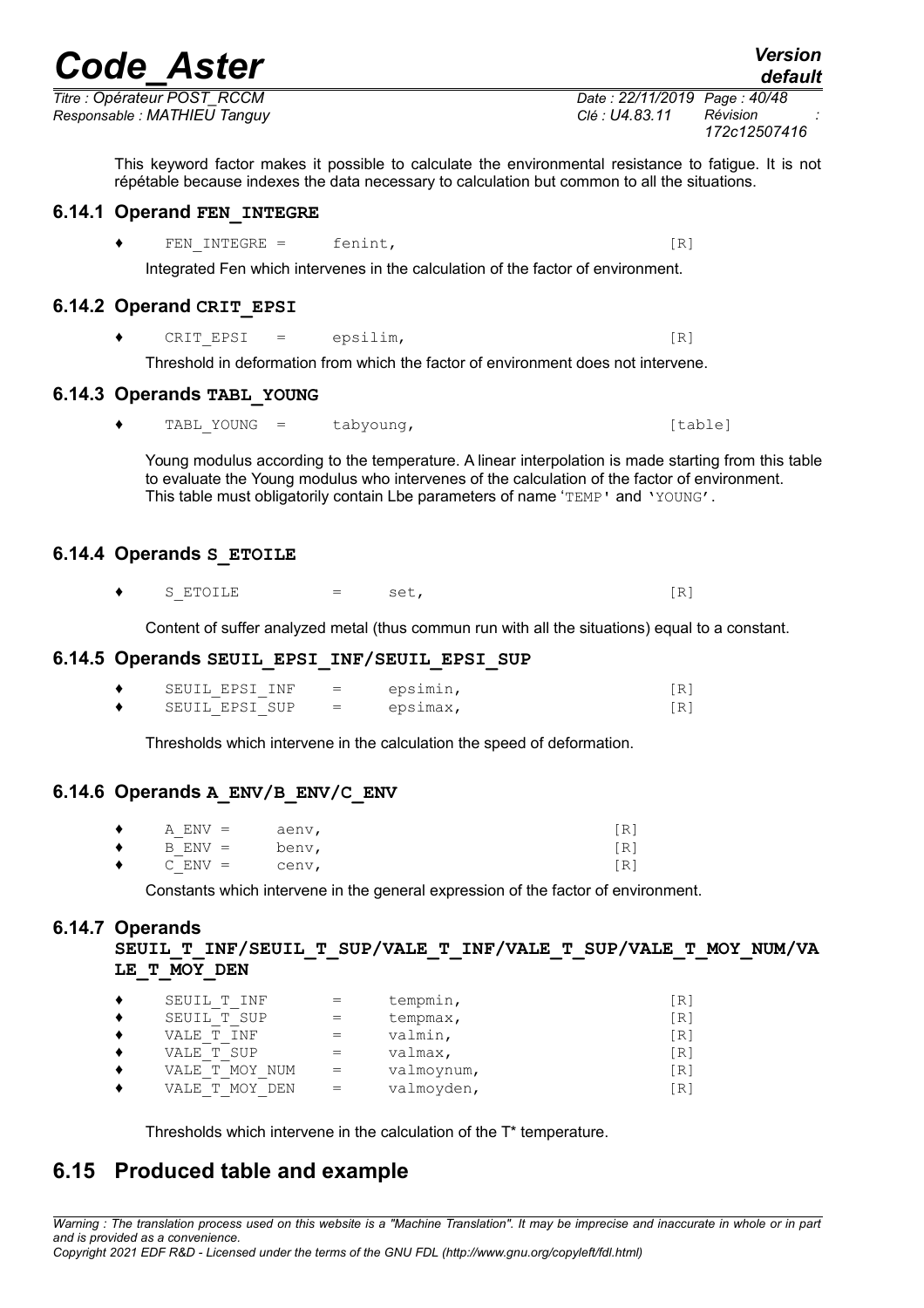*Titre : Opérateur POST\_RCCM Date : 22/11/2019 Page : 41/48 Responsable : MATHIEU Tanguy Clé : U4.83.11 Révision :*

*172c12507416*

The table produced by POST\_RCCM depends onOPTION of calculation and type of result requested under the operand TYPE\_RESU:

- if TYPE RESU=' VALE MAX' (option by default): the table is simple and comprises only the maximum parameters various sizes (Sn, Sn\*, Sp, Salt, Fu, Fu\_environnement and sizes related to the ratchet) at the two ends
- if TYPE RESU=' DETAILS' : the table is much richer. It comprises maximum parameters quoted previously (line 'MAXIMUM') more all calculated parameters, for each situation (lines of the type 'SITU') and each combination of situation (lines of the type 'COMB'), with or without earthquake, and the combinations which really intervened in the calculation of the factor of use (line 'FACT'). IL is then strongly recommended to print the table with successive filters so that it is easily exploitable.
	- **Impression of the maximum one:** if TYPE RESU='VALE MAX' or with a filter in IMPR TABLE : FILTRE= F (NOM PARA=' TYPE', VALE  $K='$  MAXI' ), the produced table can contain according to the option requested following parameters:  $SN$  MAX, SN\* MAX, SIGM\_M\_PRES, SN\_THER\_MAX, CRIT\_LINE\_MAX, SP\_THER\_MAX, CRIT\_PARA\_MAX, SP\_MAX, SALT\_MAX, FU\_TOTAL and FOne\_TOTAL.
	- **Impression of the sizes of each situation:** with a filter in IMPR TABLE : FILTRE= (  $F$  (NOM PARA=' TYPE', VALE K=' SITU' ), \_F (NOM\_PARA=' SEISME', VALE\_K=' AVEC' *or* ' SANS') ), the produced table contains according to the option requested following parameters for each situation (with or without earthquake): SNR, INST SN 1, INST SN 2, SN\*, INST SN\* 1, INST SN\* 2, SIG PRES MOY, SN\_THER, CRIT\_LINE, SP\_THER, CRIT PARAB, SP1 (MECA), INST SALT 1, INST SALT 2, SALT and FU UNIT.
	- **Impression of the sizes of each combination of situations:** with a filter in IMPR TABLE : FILTRE= ( F (NOM PARA=' TYPE', VALE K=' COMB' ),  $\overline{F}$  (NOM PARA=' SEISME', VALE K=' AVEC' *or* ' SANS') ),

the produced table contains according to the option requested following parameters for each one of combinations of situations (with or without earthquake): SNR, INST\_SN\_1, INST\_SN\_2, SN\*, INST\_SN\*\_1, INST\_SN\*\_2, SIG\_PRES\_MOY, SN\_THER, CRIT LINE, SP\_THER, CRIT\_PARAB, SP1 (MECA), INST\_SALT\_1, INST\_SALT\_2, SALT and FU UNIT.

• *Impression of the combinationS situations who intervened in the calculation of factor* of use : with a filter in IMPR TABLE : FILTRE= (  $F$  (NOM PARA=' TYPE', VALE K='FACT' ),), the produced table contains according to the option requested following parameters for each one of combinations of situations who intervened in the calculation of the factor of use FU\_TOTAL : SNR,  $INT\_SN\_1$ ,  $INT\_SN\_2$ ,  $SN^*$ ,  $INT\_SN^*\_1$ ,  $INT\_SN^*\_2$ , INST\_SALT\_1, INST\_SALT\_2, SALT, FU\_UNIT, NOCC\_PRIS, FU\_PARTIEL.

If Option ' EFAT ' is called, a size is added daNS the maximum ones by report with the option 'TIREDNESS' : FUEN TOTAL. Moreover, if TYPE RESU=' DETAILS', three sizes are added in the lines of the type 'FACT': FEN, FEN INTEGRE, and FOne PARTIAL.

For the follow-up of calculations, DES additional information can be in particular found in the file message for the option TIREDNESS. ON can thus follow at the origin then at the end of the segment : treatment of each situation then combinations of situations and the posting of the FU\_TOTAL (of which the part related to the sous\_cycles and the part related to the seismic sous\_cycles)

S testS **rccm13a** ('ZE200a') and **rccm13b** ('ZE200b') providedSENT of the complete examples of use. For more information, one will be able to also refer to the document [U2.09.03].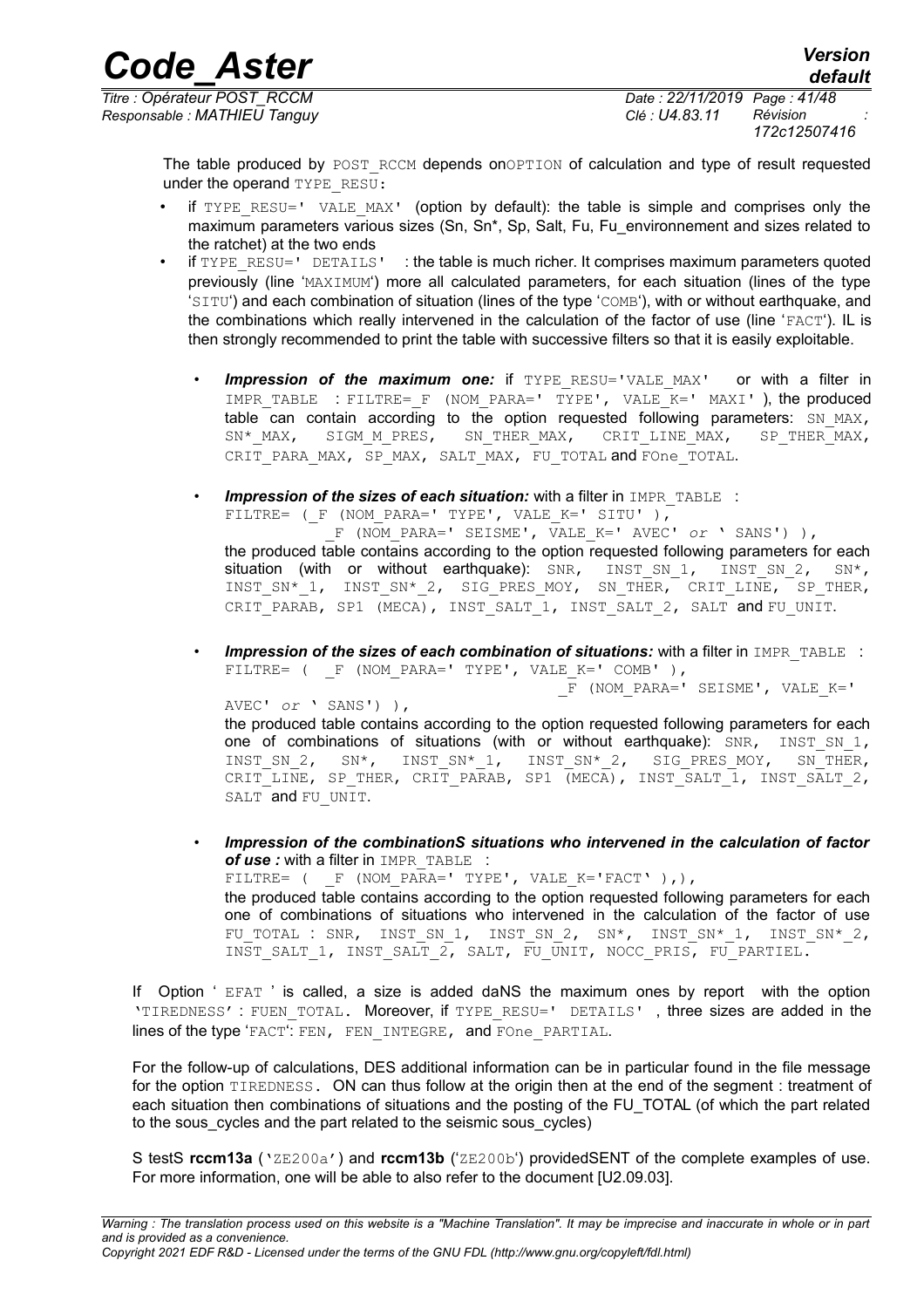

*Responsable : MATHIEU Tanguy Clé : U4.83.11 Révision :*

*Titre : Opérateur POST\_RCCM Date : 22/11/2019 Page : 42/48 172c12507416*

## **7 Operands specific to the results of the type EVOLUTION**

<span id="page-41-1"></span>For a precise description of the calculations carried out by these options, one can consult the document [R7.04.03] and the note of use [U2.09.03].

The characteristics of materials necessary to the calculation of the criteria are to be defined by the order DEFI\_MATERIAU [U4.43.01]. The computed values and the limiting values are stored in the table tabl\_post\_rccm, that one prints using the order IMPR\_TABLE  $[U4.91.03]$ .

#### **Notice on the use DE characteristic of material according to the temperature :**

*For postprocessing, rules RCC-M B require the use of the material characteristics, like Sm, at the maximum temperature of the transients.* 

*The operator DEFI\_MATERIAU [U4.43.01] however the definition of the material characteristics authorizes according to the temperature (keyword factor RCCM\_FO)*. *With the option ' EVOLUTION ', the user must define the material characteristics, for postprocessing, only by the keyword factor RCCM order DEFI\_MATERIAU . Indeed, to use this option ' EVOLUTION' , the user has to provide in data input only constraints, the thermal evolution being ignored even if it exists in the preceding stages of calculation. With the option ' EVOLUTION ', the use of the characteristics according to the temperature thus involves an error of execution.*

The analysis is made in postprocessing one or more thermomechanical calculations (MECA\_STATIQUE, STAT\_NON\_LINE) on a modeling 2D or 3D. The results are transmitted via tables of constraints, extracted on the segments from analysis. These tables of constraints can be created by the orders POST\_RELEVE\_T or MACR\_LIGN\_COUPE. The possible options of calculation are:

- 1) criteria of level 0 by the option  $PM$   $PB$ ;
- 2) criteria of level With (except tiredness) by the option SN;
- 3) criteria of tiredness (also of level With) by the option FATIGUE ZH210 :
- 4) criteria of starting in singular zones by the option STARTING.

The first three options can be called only or simultaneously. The last option can be called only: it indeed requires a statement of the constraints on a circular line of cut around the geometrical singularity, whereas the other options are dedicated to segments crossing the structure.

This option is well adapted to the cases where there are few situations to study. It is not possible to take into account situations of earthquake.

#### **7.1.1 Operand MATER**

<span id="page-41-0"></span> $MATER =$ chechmate

It is the material containing the characteristics useful to POST RCCM and definite under the keyword RCCM of DEFI\_MATERIAU [U4.43.01].

#### **Notice on the curves of tiredness:**

*For the small amplitudes of constraints, the difficulty of the prolongation of the curve of tiredness can arise: for example, for the curves of tiredness of the RCCM beyond 10 <sup>6</sup> cycles, the corresponding constraint, 180 MPa is regarded as limit of endurance, i.e. that very forced lower than 180 MPa must produce a factor of null use, or an infinite number of cycles acceptable.* 

*It is pointed out that the curve of tiredness is defined in the properties material (keyword TIREDNESS/WOHLER ) as being the number of cycle to the rupture according to the halfamplitude of the constraint Salt. The small amplitudes of constraints thus correspond to the*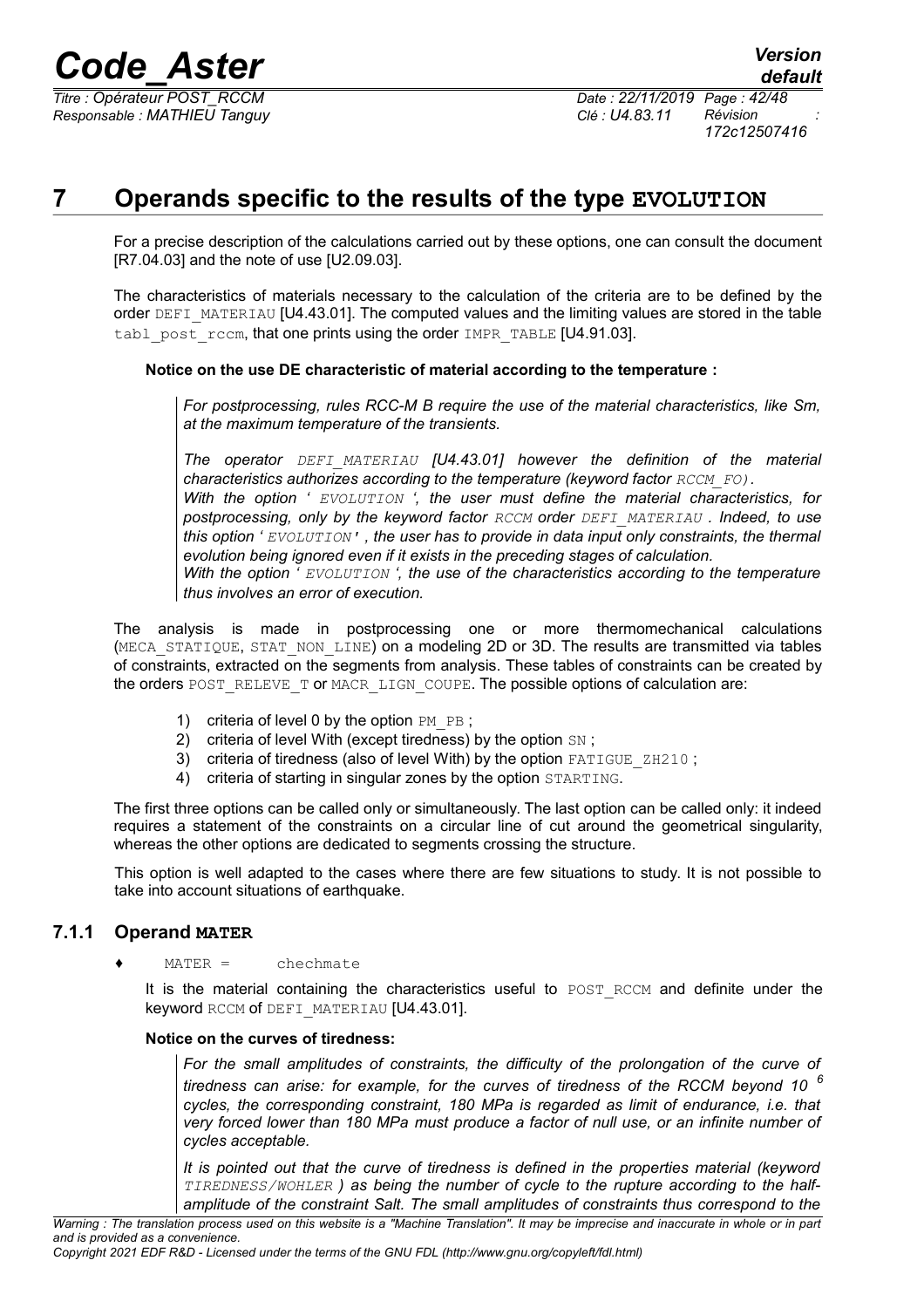*Responsable : MATHIEU Tanguy Clé : U4.83.11 Révision :*

*Titre : Opérateur POST\_RCCM Date : 22/11/2019 Page : 43/48 172c12507416*

*default*

*prolongation on the left of the curve. Several situations can arise, according to the type of prolongation retained in DEFI\_FONCTION :* 

- if PROL GAUCHE = 'EXCLUDED' or 'CONSTANT', is calculated by supposing that the first value of the curve of Wohler provided is the limit of endurance of material. In other words, very forced alternate smaller than the first value indicated in DEFI\_FONCTION will correspond to a factor of null use. The method adopted here thus corresponds well to the concept of limit of endurance:
- if PROL GAUCHE =  $'$ LINEAR', the curve is prolonged in a linear way. Attention, the prolongation is not done in coordinates logarithmic curve, therefore one can have considerable factors of use even for the low values of Salt. To return to the concept of limit of endurance, it is then recommended to add in the definition of the curve the number of acceptable cycles for a very low value of Salt (calculated with the hand for example by interpolation with a law power).

## **7.1.2 Operand SY\_MAX**

<span id="page-42-2"></span> $\Diamond$  SY\_MAX = symax,

Conventional limit of elasticity for the maximum temperature reached during the cycle. This operand is used only for the calculation of the thermal ratchet (cf  $\S$  [7.1.4.2\)](#page-43-1). If elastic limit  $SY$  MAX is not defined, one takes the value defined under the operand  $SY$  02 keyword RCCM in DEFI\_MATERIAU [U4.43.01]; if this operand is not either defined, the calculation of the thermal ratchet is impossible.

## **7.1.3 Option PM\_PB**

<span id="page-42-1"></span>Option allowing to calculate the criteria of level 0 who aim at securing the material against the damage of excessive deformation, plastic instability and elastic and elastoplastic instability. These criteria require the calculation of the equivalent constraints of membrane *Pm*, of membrane local *Pl*, of inflection *Pb* and of membrane plus inflection *Pm+Pb*.

The operands necessary are MATER, the table of the constraints TABL RESU MECA (built by POST\_RELEVE\_T Or MACR\_LIGN\_COUPE after mechanical calculation on the place of post - treatment) and possibly the table of the constraints TABL SIGM THER built starting from a calculation with the thermal loading only.

The points of calculation are the two ends of the segment of analysis. If several segments of extraction were used to define the same table of constraints, calculation is done successively for each one of them.

The limiting values are Sm and 1,5\*Sm, Sm being the working stress function of material and temperature, given by the keyword SM keyword RCCM in DEFI\_MATERIAU [U4.43.01].

#### **Note:**

*The calculation of PM and PMPB is only done starting from the primary constraints, therefore except constraints of thermal origin. If TABL\_SIGM\_THER is informed, one supposes that the result indicated in TABL\_RESU\_MECA corresponds to a thermomechanical calculation and one thus withdraws the thermal stresses to him. If only TABL\_RESU\_MECA is informed, calculation is done directly starting from the constraints indicated in the table.*

## **7.1.4 Option SN**

<span id="page-42-0"></span>Option allowing to calculate the criteria of level With (except tiredness) which aims at securing the material against the damage of progressive deformation. They require the calculation of the amplitude of variation of constraint linearized in a point, noted *Sn*.

If the user asks it (presence of the operand TABL SIGM THER) one carries out also the calculation of Sn\*.

If the user asks it (presence of the operands TABL\_SIGM\_THER and TABL\_RESU\_PRES) one carries out also the calculation of the thermal ratchet.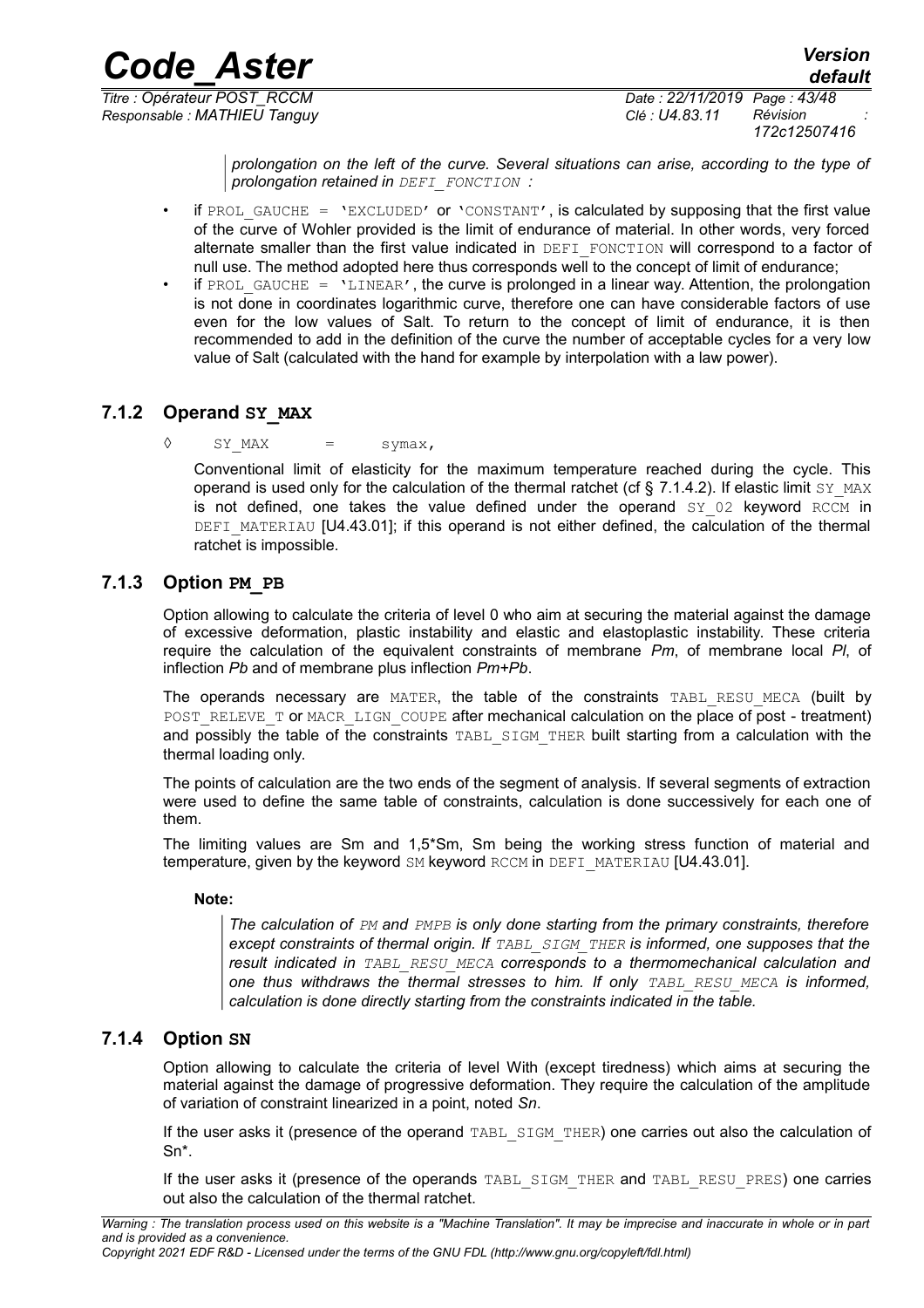*Responsable : MATHIEU Tanguy Clé : U4.83.11 Révision :*

*Titre : Opérateur POST\_RCCM Date : 22/11/2019 Page : 44/48 172c12507416*

The operands necessary are MATER and the table of the constraints TABL RESU MECA (built by POST\_RELEVE\_T OF MACR\_LIGN\_COUPE after mechanical calculation on the place of post - treatment) to inform in the keyword TRANSIENT.

The points of calculation are the two ends of the segment of analysis. If several segments of extraction were used to define the same table of constraints, calculation is done successively for each one of them.

The value limits *Sn* is 3\*Sm, Sm being the working stress function of material and temperature, given by the keyword SM keyword factor RCCM in DEFI\_MATERIAU [U4.43.01].

#### **Note:**

*The keyword TABL\_RESU\_MECA can be repeated several times under only one keyword TRANSIENT . For the calculation of Sn and Sn\*, there will be however no combination between the situations thus defined: each table of constraints will be treated successively.*

#### **7.1.4.1 Calculation of Sn\***

<span id="page-43-2"></span>If the operand TABL SIGM THER keyword factor TRANSIENT is present, one carries out also the calculation of *Sn\**.

It is necessary, so that calculation is coherent and in conformity with the RCC-M, that constraints provided in TABL SIGM THER were obtained with a thermal loading only, knowing that the result given by TABL RESU MECA can be due to a combination of this thermal loading with other loadings. It is necessary thus that the moments of the table TABL\_SIGM\_THER correspond to those of the table TABL\_RESU\_MECA.

#### **7.1.4.2 Calculation of the thermal ratchet**

<span id="page-43-1"></span>If operands TABL\_SIGM\_THER and TABL\_RESU\_PRES keyword factor TRANSIENT are present, one carries out also the calculation of the thermal ratchet. For that, it is also necessary beforehand to have defined the conventional limit of elasticity for the maximum temperature reached during the cycle is by the operand SY\_MAX of POST\_RCCM; maybe by the operand SY\_02 keyword RCCM in DEFI\_MATERIAU [U4.43.01]. If no elastic limit is defined, the calculation of the thermal ratchet is impossible.

It is necessary, so that calculation is coherent and in conformity with the RCC-M, that constraints provided in TABL\_RESU\_PRES were obtained with a direct loading of compression.

In table result appear, for each end of each segment of analysis, the limit elastic SY, the amplitude of variation of the thermal constraint of origin SP\_THER, the maximum of general membrane stress due to the pressure SIGM M PRES and two acceptable values maximum of the amplitude of variation of the thermal stress calculated either by supposing a linear temperature variation in the wall (VALE MAXI LINE), that is to say by supposing a parabolic temperature variation in the wall (VALE\_MAXI\_PARAB).

### **7.1.5 Option FATIGUE\_ZH210**

<span id="page-43-0"></span>Option allowing to calculate the factor of use resulting from the combination of one or more transients, according to the method of the additional RCC-M ZH210.

The amplitude of variation of constraint in each end of the segment of analysis is calculated starting from the tables of constraints TABL\_RESU\_MECA, for each combination of moments belonging to  $(X)$ transitory (S) definite (S) by the user. Then one applies a method of combination and office plurality to obtain the factor of total use, cf [R7.04.03].

The moments corresponding to the extreme states must be specified by the user by the operands NUME ORDRE, INST OF LIST INST.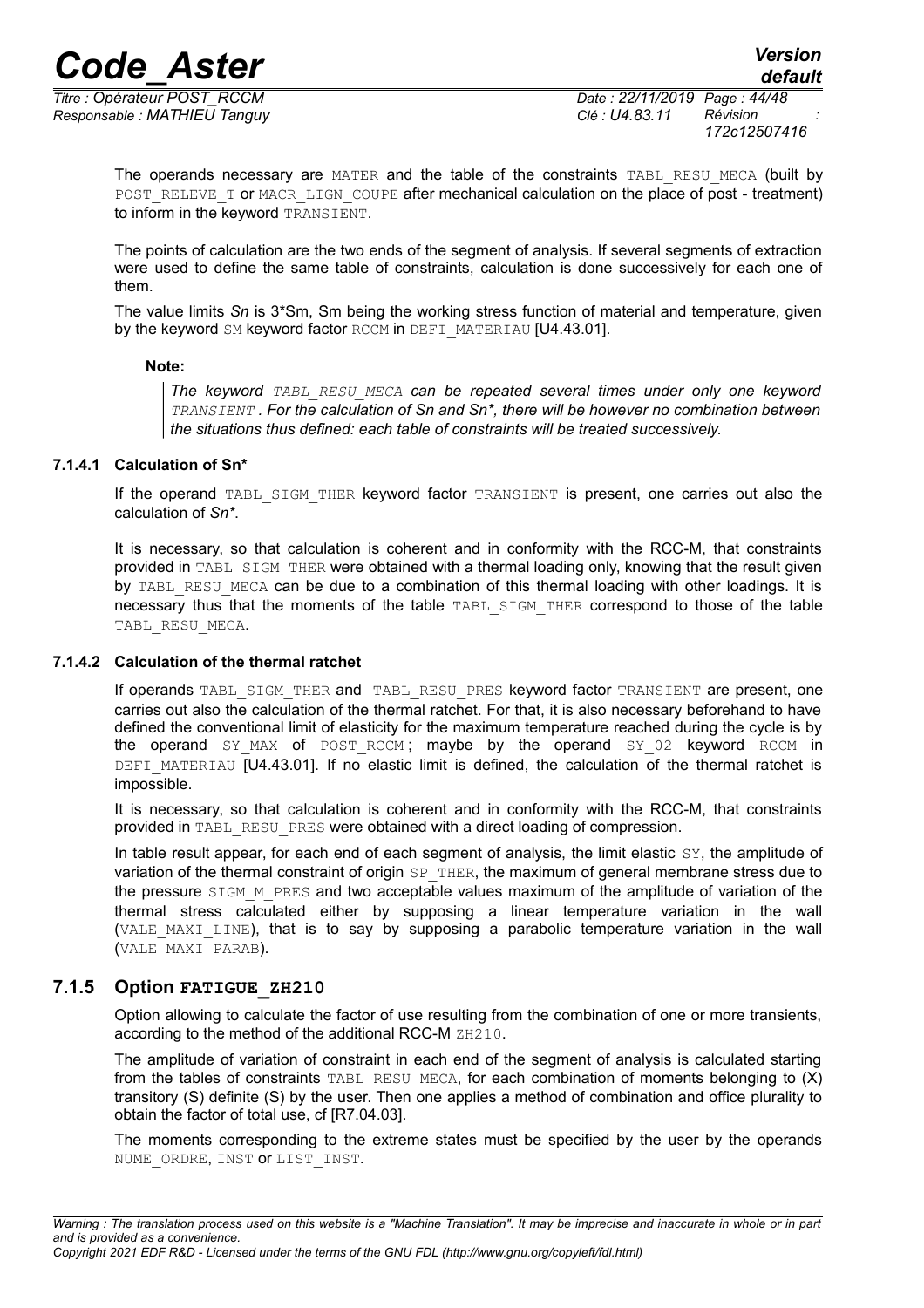*Responsable : MATHIEU Tanguy Clé : U4.83.11 Révision :*

*Titre : Opérateur POST\_RCCM Date : 22/11/2019 Page : 45/48 172c12507416*

**Note:**

*The keyword TABL\_RESU\_MECA can be repeated several times under only one keyword TRANSIENT . For the fatigue analysis, the results contained in each table of constraints will be combined between them.*

*For the operands NUME\_ORDRE, INST or LIST\_INS, a possible confusion is the use of the list of the moments of thermomechanical calculations (MECA\_STATIQUE, STAT\_NON\_LINE)) instead of the list of the moments corresponding with the extreme states waited by operator POST\_RCCM. In the first case, every moment of calculations is then regarded as extrema of constraints and leads to computing times which can be important.* 

## **7.1.6 Option STARTING**

<span id="page-44-5"></span>Option allowing to calculate the factor of starting on the level of a singular zone. For this option, the constraints are to be provided as starter in the table TABL\_SIGM\_THETA and must correspond to the extraction of the constraints, in local reference mark, on a circular line of cut of diameter D\_AMORC (parameter material defined in the RCC-M) around the geometrical singularity. The tables of constraints can be created by using the operator MACR\_LIGN\_COUPE (TYPE='  $ARC'$ ).

For this option, it is also obligatory to define in the properties materials (keyword RCCM) coefficients of the law of starting (A\_AMORC and B\_AMORC), the diameter of the circle on which the constraints are extracted ( $D$  AMORC) and the coefficient between constraint and effective constraint ( $R$  AMORC).

## **7.2 Operand TYPE\_KE**

<span id="page-44-4"></span> $\Diamond$  TYPE KE = / 'KE MECA',  $[DEFECT]$  $/$  'KE\_MIXTE'

The elastoplastic factor of correction That can be calculated in two ways [R7.04.03]:

- $KE$  MECA : it is the original method, only available in the previous versions to version 7.2;
- $KE$  MIXTE : this method breaks up the amplitude of variation of the alternating loads into a thermal part and a mechanical part. It is authorized since the modifying 1997 of the RCC-M.

## **7.3 Keyword TRANSIENT**

<span id="page-44-3"></span>This keyword factor makes it possible to define it (or them) transitory (S) to study.

### **7.3.1 Operand ENTITLE**

<span id="page-44-2"></span>Allows to give a name to the transient. This name will be displayed in the produced table.

### **7.3.2 Operand TABL\_RESU\_MECA**

<span id="page-44-1"></span>◊ TABL\_RESU\_MECA = tabmeca

Table of the constraints on the segment of analysis, built for example by POST\_RELEVE\_T or MACR LIGN COUPE starting from mechanical results of type evol elas and evol noli.

### **7.3.3 Operand TABL\_SIGM\_THER**

<span id="page-44-0"></span>◊ TABL\_SIGM\_THER = tabth

Table of the constraints on the segment of analysis, built for example by  $POST$  RELEVE T or MACR\_LIGN\_COUPE on a result got with a thermal loading only. This keyword allows in particular the calculation of Sn\* [[§7.1.4.1\]](#page-43-2).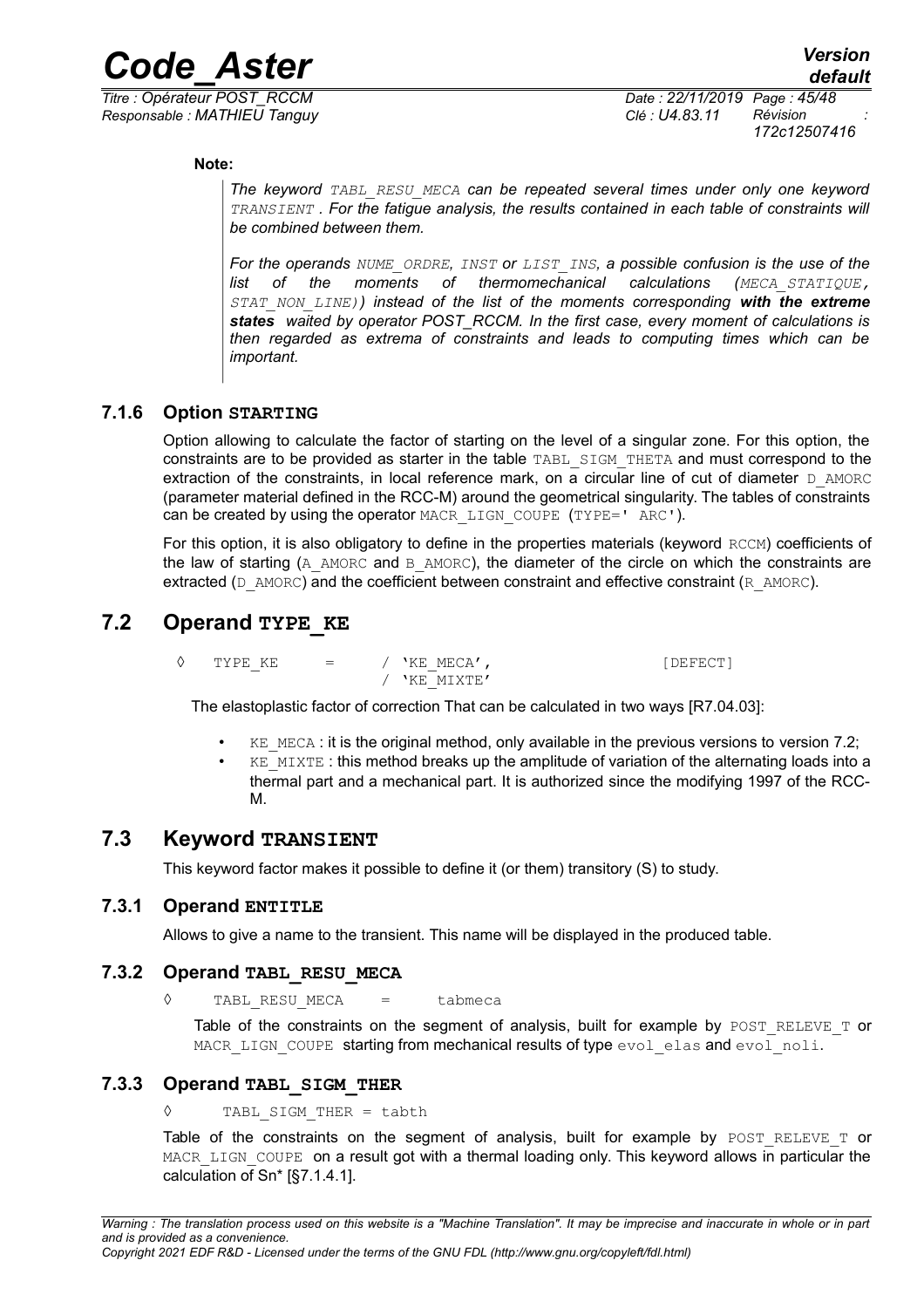*Responsable : MATHIEU Tanguy Clé : U4.83.11 Révision :*

*Titre : Opérateur POST\_RCCM Date : 22/11/2019 Page : 46/48 172c12507416*

#### **7.3.4 Operand TABL\_SIGM\_THETA**

<span id="page-45-5"></span>TABL SIGM THETA = sigt

This operand is to be used only in the case of the option STARTING [[§7.1.6\]](#page-44-5). It corresponds to the table of the constraints, in local reference mark, on a circular line of cut around the geometrical singularity. The table must obligatorily comprise the columns ANGLE, ABSC CURV, INST and SIZZ, where SIZZ corresponds to the constraint sigma\_thêta\_thêta in the local reference mark of the line of cut. The diameter of the circle on which the constraints are extracted is a parameter material (operand D\_AMORC of DEFI\_MATERIAU/RCCM)

Such a table can be built using the operator MACR LIGN COUPE (TYPE=' ARC', REPERE=' CYLINDRIQUE').

#### **7.3.5 Operand TABL\_RESU\_PRES**

<span id="page-45-4"></span>◊ TABL\_RESU\_PRES = tabpres

Table of the constraints on the segment of analysis, built for example by POST RELEVE T or MACR\_LIGN\_COUPE on a result got with the direct loading of compression. This keyword allows the calculation of the thermal ratchet [[§7.1.4.2\]](#page-43-1).

#### **7.3.6 Operand NB\_OCCUR**

<span id="page-45-3"></span> $\Diamond$  NB OCCUR = / nocc, 1, [DEFECT]

Many occurrences for the calculation of the factor of use.

#### **7.3.7 Operands TOUT\_ORDRE / INST / LIST\_INST / PRECISION / CRITERION**

<span id="page-45-2"></span>◊ TOUT\_ORDRE, INST, LIST\_INST

These keywords allow the selection of the moments corresponding to the fields gathered in the tables of constraints tabmeca, HT and /ou sigp under the reference symbols previously specified.

#### ◊ PRECISION, CRITERION

Keywords (optional) defining the precision  $(10^{-6}$  by default into relative) and the search criterion (RELATIVE by default) of a sequence number starting from a value of moment.

## **7.4 Production run**

<span id="page-45-1"></span>It is checked that the moments of calculation of the table tabth are identical to those of the table tabmeca. On the other hand, one cannot check only the thermal transients which contributed to the mechanical results tabth and tabmeca are identical. It is to the user to ensure coherence (including on the data materials).

#### **Note:**

*SI the various provided tables as starter comprise the coordinates of the points, of the checks of coherences are carried out: alignment of the points (for the options PM PB, SN and FATIGUE\_ZH210) or diameter of the circular line of cut (option STARTING); checking of coherence enters the various situations.*

*It is thus strongly recommended not to remove the coordinates of the points in the tables of statements of constraints.*

## <span id="page-45-0"></span>**7.5 Example of use**

*Warning : The translation process used on this website is a "Machine Translation". It may be imprecise and inaccurate in whole or in part and is provided as a convenience.*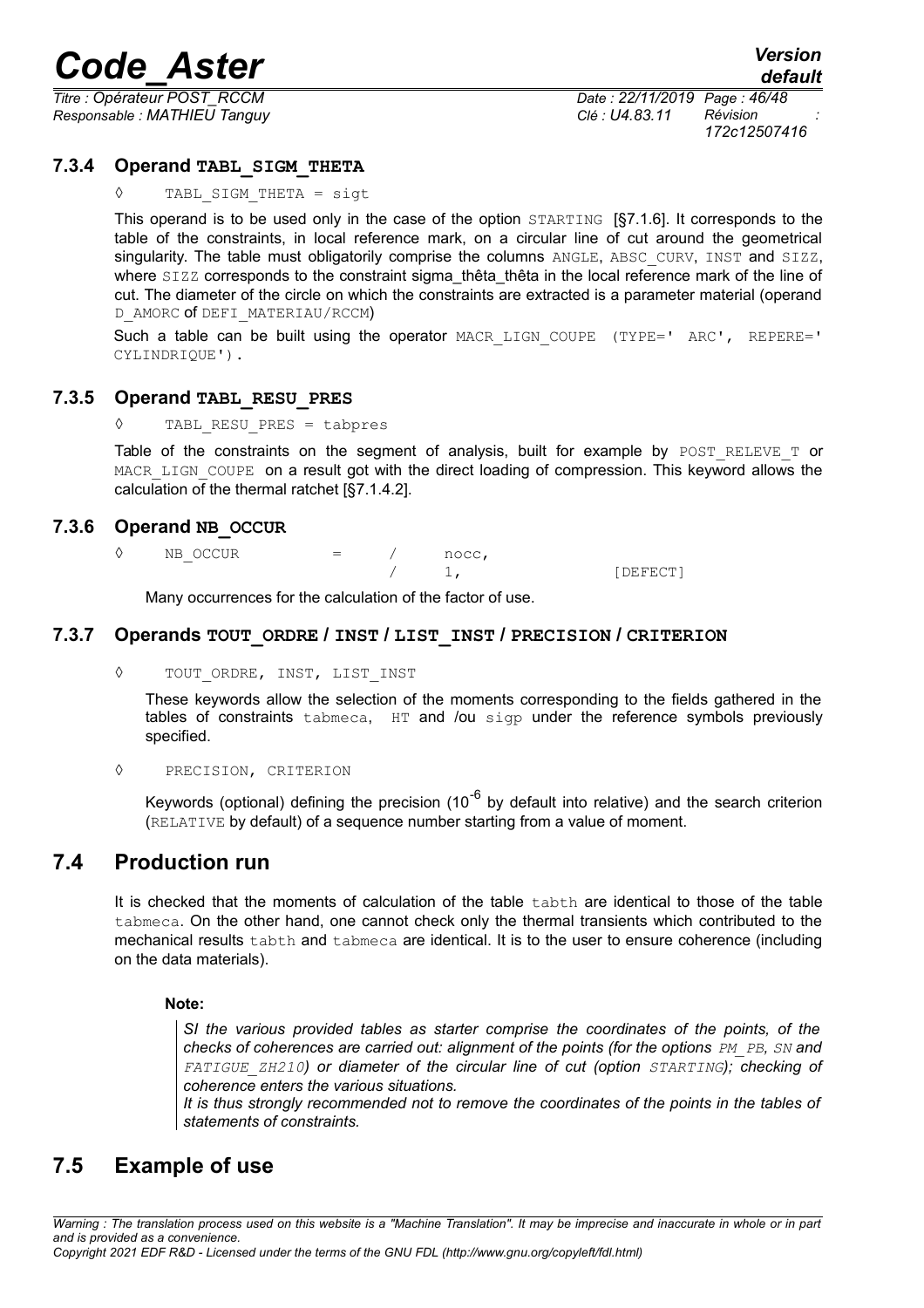*Code\_Aster Version Titre : Opérateur POST\_RCCM Date : 22/11/2019 Page : 47/48*

*Responsable : MATHIEU Tanguy Clé : U4.83.11 Révision :*

*172c12507416*

*default*

An example of use of the operator POST\_RCCM with results of the type EVOLUTION can be found in the case test **rccm01**.

A calculation of the criteria of the RCCM proceeds in the following way:

- 1) definition of the parameters of material and the curve of tiredness,
- 2) definitions of the mechanical and thermal loadings,
- 3) linear thermomechanical calculation or not linear,
- 4) (if calculation of Sn\*) mechanical calculation with thermal loading only,
- 5) (if calculation of the thermal ratchet) mechanical calculation with direct compression,
- 6) definition of the segment of analysis and extraction of the results with POST\_RELEVE\_T OF MACR\_LIGN\_COUPE,

then (possibly in continuation):

```
SN1=POST RCCM (MATER=MAT,
              TYPE_RESU=' VALE_MAX',
              TYPE<sup>RESUMECA=' EVOLUTION',</sup>
               OPTION=' SN',
               TITRE=' SN, RESULT: RESU2b WITH RESUTH',
              TRANSITOIRE= F (TABL RESU MECA = T RESU2b,
                             TABL SIGM THER = T RESUTHb, )
)IMPR TABLE (TABLE = sn1)
```
An example of use of the operator POST\_RCCM with results of the type EVOLUTION for the option STARTING can be found in the case test **rccm09**.

For more information, one will be able to refer to the documents [U2.09.03] and [R7.04.03].